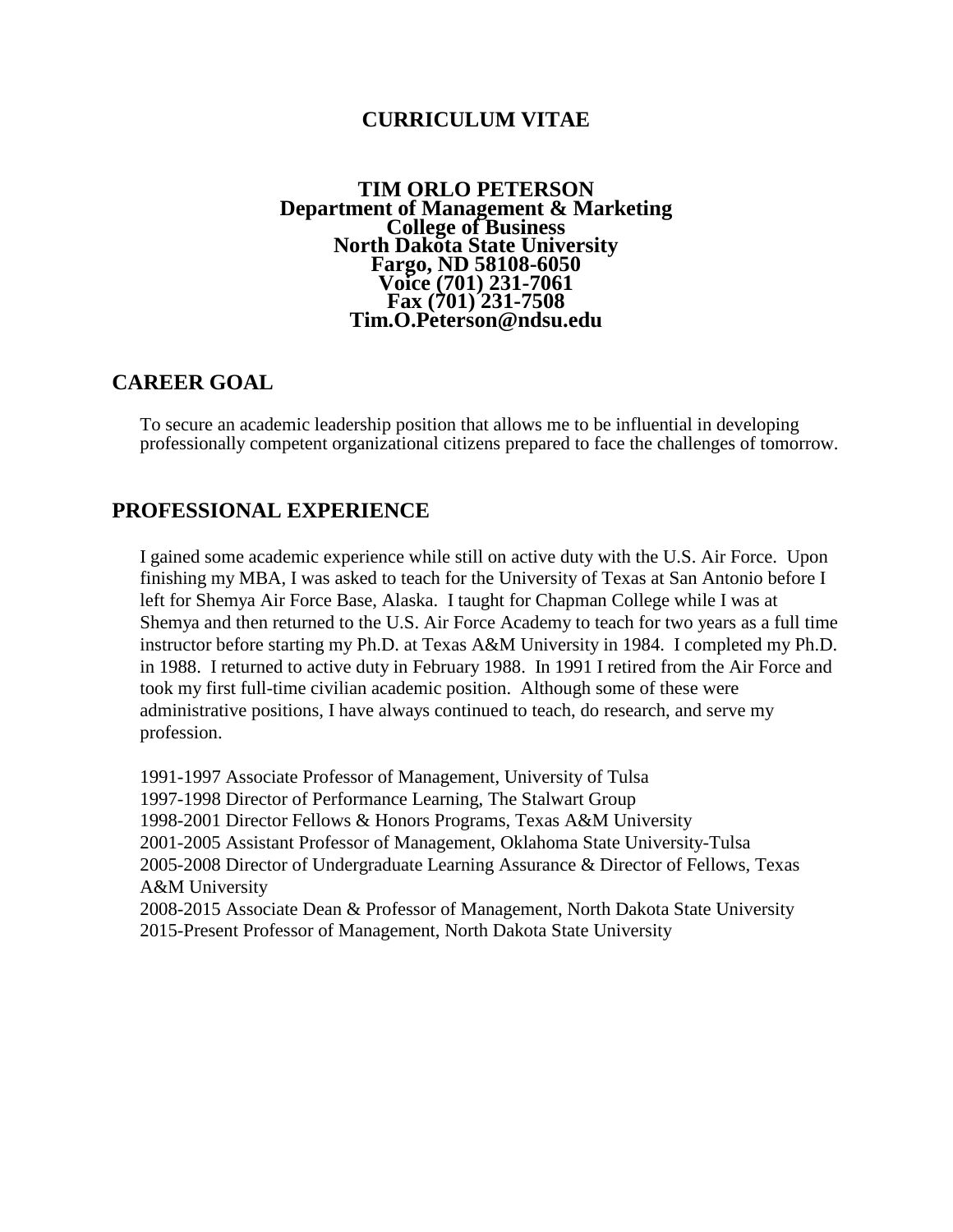# **ACADEMIC RECORD**

Doctor of Philosophy, Business Administration, Texas A&M University, College Station, TX, May 1988. Major area of study in Management/Organizational Behavior; Minor in Management Information Systems.

Dissertation: "The Acquisition of Managerial Performance Feedback Skills Through the Use of a Knowledge-Based Expert System: An Empirical Evaluation." Chairman: David D. Van Fleet.

Master of Business Administration, University of Texas at San Antonio, San Antonio, TX, December 1980. Concentration in Organizational Communication.

Bachelor of Science in Business Administration, University of Nebraska, Lincoln, NE, May 1974.

# **RESEARCH CONTIBUTIONS AND RELATED ACCOMPLISHMENTS**

## **REFEREED PUBLICATIONS**

- Aikens, S.D. & Peterson, T.O. (2017). What management scholars think: An exploratory study of management skills for nascent entrepreneurs. *Global Journal of Entrepreneurship*, 1(1), 1-23.
- Peterson, T.O. & Aikens, S.D. (2017). Examining the relationship between leader-member exchange (LMX) and objective performance within higher education: An exploratory empirical study. *Journal of Leadership Education*, 16(2), 109-128.
- Peterson, T. O., Peterson, C. M., Krom, C. L., & Griffith, B. A. (2016). Dance? I Can't Dance! Developing an Understanding of Mental Models Through Line Dancing. *Management Teaching Review*, *1*(4), 226-241.
- Peterson, C. M. & Peterson, T. O. (2016). Affecting student perception and performance by grading with 10,000 points. *Journal of Management Education, 40*(4), 415-431.
- Peterson, T. O., Peterson, C. M., Olek, C. R., Peterson, E. N., Crusz, S. C., Bollinger, E. G. & Koch, T. C. (2016). Leading through courageous following: The artist's view. *Management Teaching Review, 1*(2), 99-104.
- Peterson, C. M. & Peterson, T. O. (2015). Educating Student Managerial Leaders: What Critical Behaviors Should Be Developed? *Journal of Educational Issues, 1*(1), 135-150.
- Van Fleet, D. D. & Peterson, T. O. (2015). Improving healthcare practice behaviors: An exploratory study identifying effective and ineffective behaviors in healthcare. *International Journal of Health Care Quality Assurance, 29*(2), 141-161.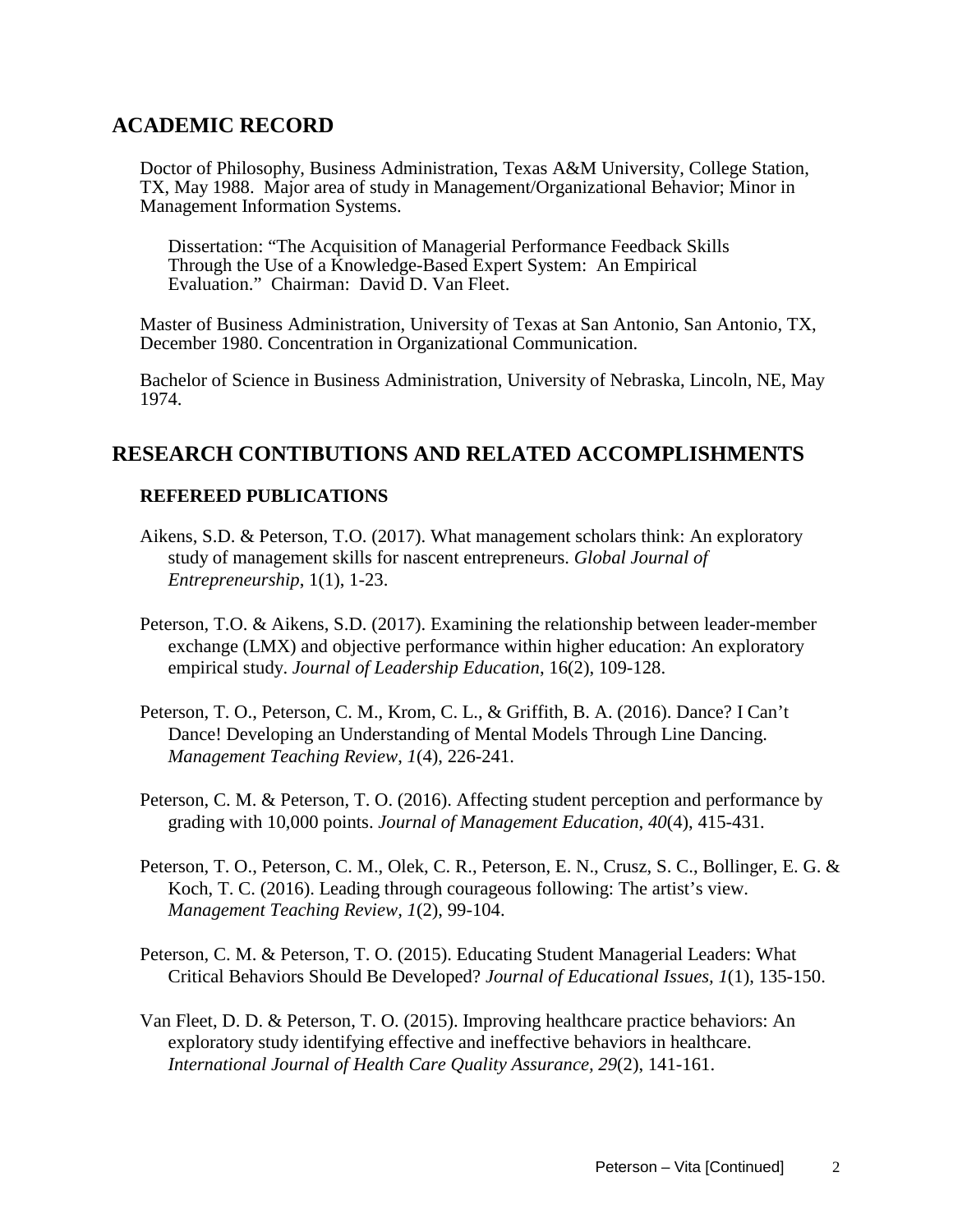- Ungaretti, T., Thompson, K. R., Miller, A. & Peterson, T. O. (2015). Problem-based learning: Lessons from medical education and challenges for management education. *Academy of Management Learning and Education, 14*(2), 173-186.
- Van Fleet, D. D., Flint, G. D. & Peterson, T. O. (2012). Participation, majority rule voting, and group cohesion. *Journal of Strategic Management Education, 8*(4), 253-266.
- Peterson, T. O., Beard, J. W. & Van Fleet, D. D. (2012). The impact of situational factors on information systems (IS) managerial leader behaviors: What information system employees want. *Journal of Business & Leadership, 8*, 54-68.
- Peterson, T. O. & Peterson, C. M. (2012). What Managerial Leadership Behaviors do Student Managerial Leaders Need? An Empirical Study of Student Organizational Members. *Journal of Leadership Education, 11*(1), 102-120.
- Peterson, T. O. & Van Fleet, D. D. (2008). A Tale of Two Situations: An Empirical Study of Not-For-Profit Managerial Leaders' Behaviors. *Public Performance & Management Review, 31*(4), 503-516.
- Labig, Jr., C. E. & Peterson, T. O. (2006). Sexual minorities and selection of a primary care physician. *Journal of Homosexuality, 51*(3), 1-5.
- Forrest, III, S. P. & Peterson, T. O. (2006). It's called andragogy. *Academy of Management Learning & Education, 5*(1), 113-122.
- Van Fleet, D. D. & Peterson, T. O. (2005). Increasing the value of teaching in the academic marketplace: The creation of a peer-review infrastructure for teaching. *Academy of Management Learning & Education, 4*(4), 506-514.
- Van Fleet, D. D., Peterson, T. O.& Van Fleet, E. W. (2005). Closing the Performance Feedback Gap with Expert Systems. *Academy of Management Executive, 19*(3), 38-53.
- Labig, C. E., Zantow, K. & Peterson, T. O. (2005). Factors Affecting Student's Medicine Taking Habits. *Journal of American College Health, 54*, 177-183.
- Beard, J. W., Keck, B. & Peterson, T. O. (2005). Information Systems and Health Care VII When Success Results in Failure: The Challenge of Extending the IT Infrastructure to Support Organ Procurement and Transplantation. *Communications of Association of Information Systems*, 517-538.
- Peterson, T. O. & Arnn, R. B. (2005). Self-Efficacy: The Foundation of Human Performance. *Performance Improvement Quarterly, 18*(2), 5-18.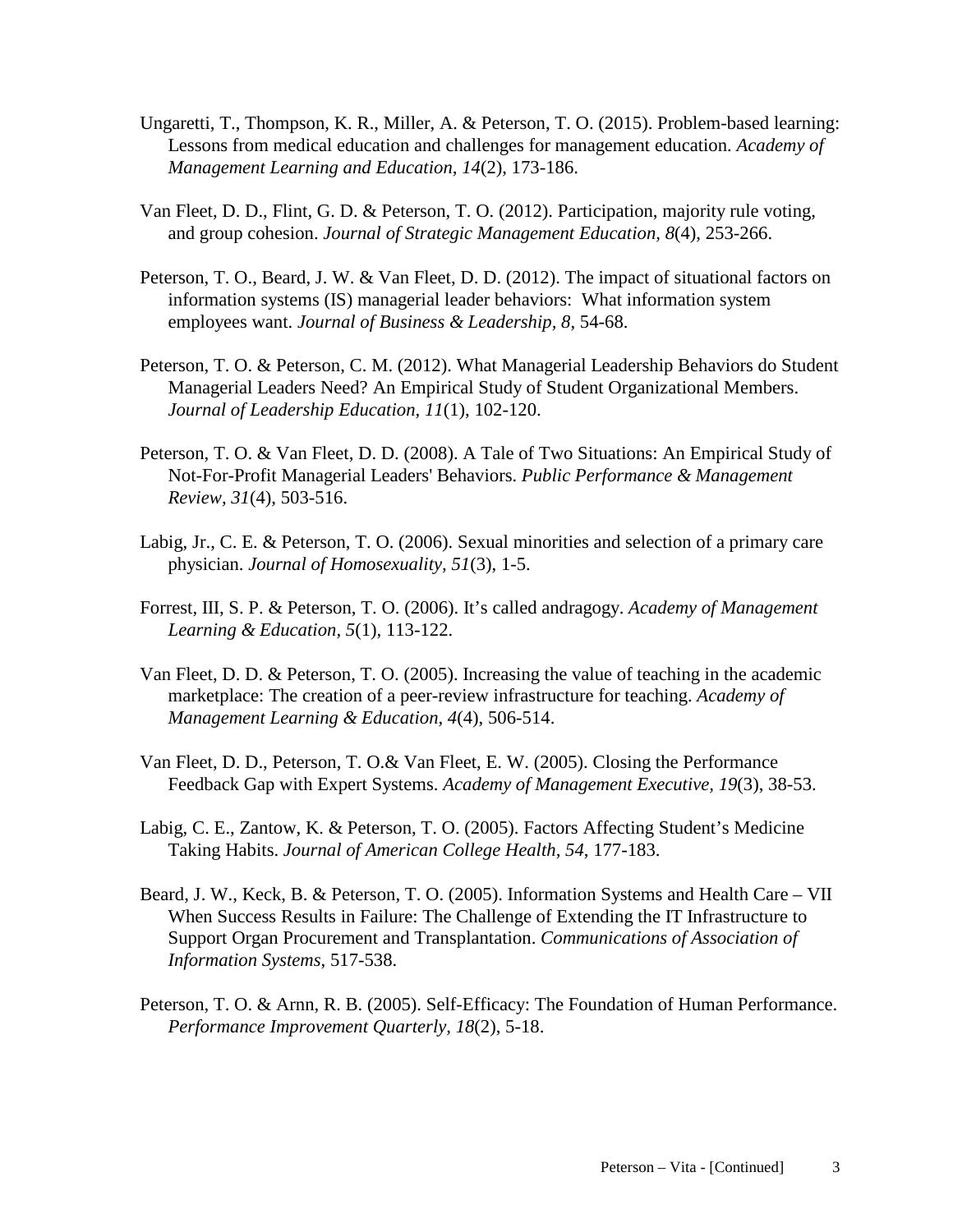- Kenworthy-U'Ren, A. L. & Peterson, T. O. (2005). Service-learning and management education: Introducing the "WE CARE" approach. *Academy of Management Learning & Education, 4*(3), 272-277.
- Peterson, T. O. & Peterson, C. M. (2004). From Felt Need to Actual Need: A Multi-Method Multi-Sample Approach for Assessing Managerial Development Needs. *Performance Improvement Quarterly, 17*(1), 5-21.
- Peterson, T. O. & Williams, J. K. (2004). So What Does Dance Have to Do with It? Using Dance to Teach Students about Leadership. *Decision Science Journal of Innovative Education, 2*(2), 193-201.
- Peterson, T. O. (2004). So You're Thinking of Trying Problem-Based Learning? Three Critical Success Factors for Implementation. *Journal of Management Education, 28*(5), 630-647.
- Peterson, T. O. & Smith, P. C. (2004). The Influence of an HIV/AIDS Policy on Ethical Decision-Making in the Termination Process: A Laboratory Experiment. *Journal of Management & Applied Entrepreneurship, 9*(4), 4-18.
- Peterson, T. O. & Van Fleet, D. D. (2004). The ongoing legacy of R. L. Katz: An updated typology of management skills. *Management Decision, 42*(10), 1297-1308.
- Peterson, T. O. & Beard, J. W. (2004). Workspace Technology's Impact on Individual Privacy and Team Interaction. *Team Performance Management: An International Journal, 10*(7/8), 163-172.
- Beard, J. W. & Peterson, T. O. (2003). Coming to Grips with the Management of Information: A Classroom Exercise. *Journal of Information Systems Education, 14*(1), 15-30.
- Peterson, T. O. & Lunsford, D. A. (1998). Parallel Thinking: A Technique for Group Interaction and Problem Solving. *Journal of Management Education, 22*(4), 537-554.
- Van Fleet, D. D. & Peterson, T. O. (1995). Career Description Analysis: A Systematic Approach for Studying Qualitative Information. *Journal of Leadership Studies, 2*(2), 91- 102.
- Peterson, T. O. & Smith, P. C. (1995). Managing The Information Resource: An Experiential Exercise in Information Allocation. *Journal of Computer Information Systems, 36*(1), 31- 47.
- Taylor, S. D. & Peterson, T. O. (1995). The KnowledgePoint Suite: Electronic Performance Support Systems for the Human Resource Task. *Journal of Management Systems, 7*(2), 81-89.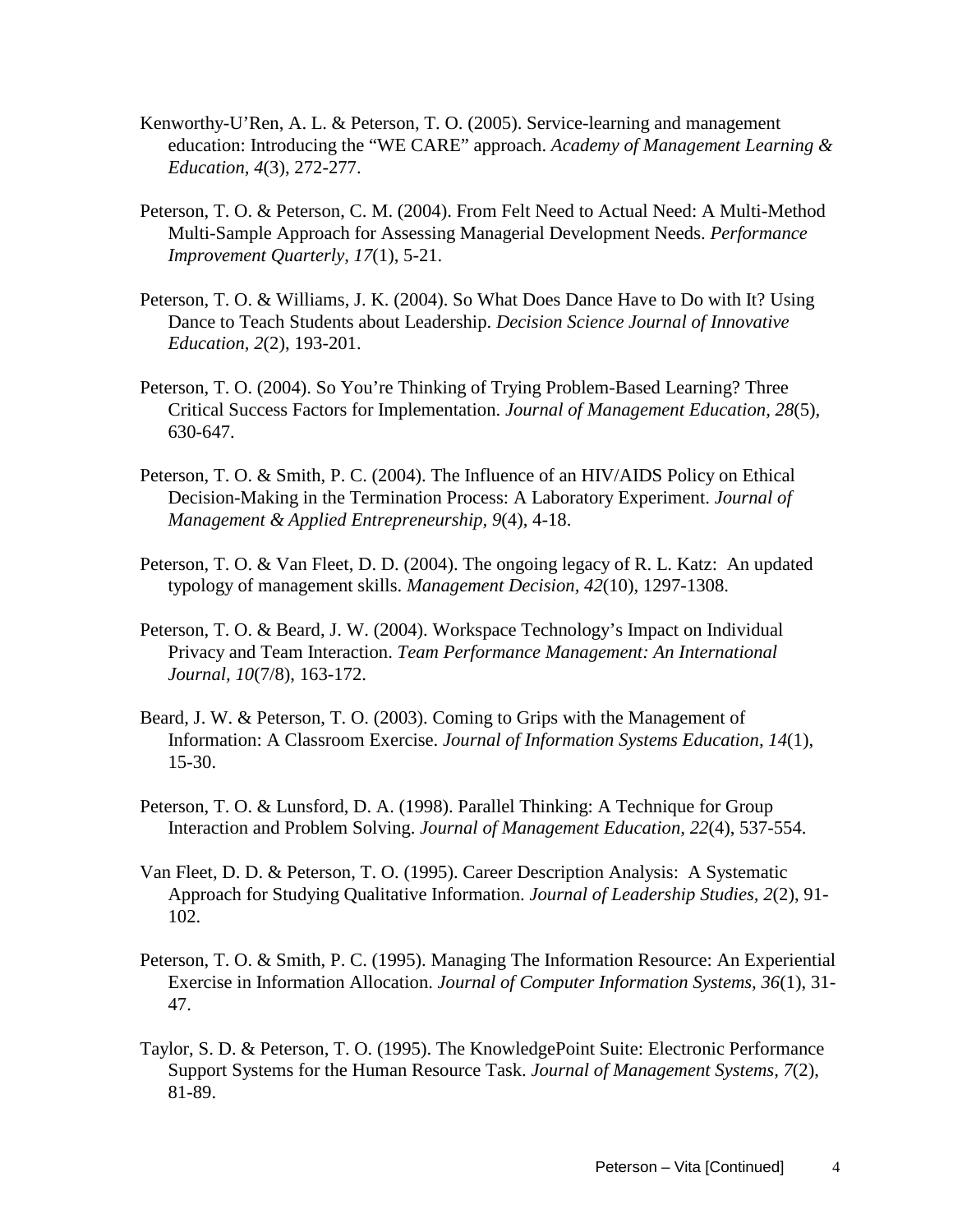- Peterson, T. O. (1990). Performance Support Tools: Part of the Quality Work Force Equation. *Air Force Journal of Logistics, 14*, 18-21.
- Peterson, T. O. (1986). Now What Is Your Problem? Dirty Language: But Not of The Four Letter Variety. *Organizational Behavior Teaching Review, 10*(3), 101-102.
- Peterson, T. O. & Hawkins, B. L. (1985). Supervisor-Subordinate Affiliation: Does It Play a Role in Retention? *Logistics Spectrum, 19*(4), 30-32.
- Johnson, R. D. & Peterson, T.O. (1975). Absenteeism or Attendance: Which is Industry's Problem? *Personnel Journal, 54*, 568-572.

#### **CHAPTER IN A SCHOLARLY BOOK**

- Michaelson, L., Sweet, M. & Peterson, T. O. (2009). Building Learning Teams: The Key to Harnessing the Power of Small Groups in Management Education. In S.J. Armstrong & C.V. Fukami (Ed.), *The SAGE Handbook of Management Learning, Education and Development* (pp. 325-343). Thousand Oaks, CA: SAGE Publications Inc.
- Peterson, T. O. & Peterson, C. M. (2006). Developing a Graduate Learning Community through the Application of Adult Learning Principles. In N. Simpson & J. Layne (Ed.), *Student Learning Communities, Faculty Learning Communities, & Faculty Development* (pp. 15-34). Stillwater, OK: New Forums Press Inc.
- Peterson, T. O. (2005). Assessing Performance in Problem-Based Service-Learning Projects. In M.V. Achacoso and M.D. Svinicki (Ed.), *Alternative Strategies for Evaluating Student Learning. New Directions for Teaching and Learning* (100th ed.) (pp. 55-63). San Francisco, CA: Jossey-Bass.
- Peterson, T. O. & Taylor, S. D. (2004). When Technology Comes Knocking: Using Information Technology to Automate Job Descriptions. In J.W. Beard (Ed.), *Managing Impressions with Information Technology* (pp.73-93). Westport, Connecticut: Praeger.
- Peterson, T. O. & Van Fleet, D. D. (1990). Casting Managerial Skills Into A Knowledge Based System. *Organization, Management, and Expert Systems* (pp. 81-103). Norwood, NJ: Ablex Publishing Co.
- Beard, J. W. & Peterson, T. O. (1988). A Taxonomy for the Study of Human Factors in Management Information Systems (MIS). In J.M. Carey (Ed.), *Human Factors In Management Information Systems* (pp. 7-26). Norwood, NJ: Ablex Publishing Co.
- Peterson, C. M. & Peterson, T. O. (1988). The DarkSide of Office Automation: How People Resist The Introduction of Office Automation Technology. In J.M. Carey (Ed.), *Human Factors In Management Information Systems* (pp. 183-194). Norwood, NJ: Ablex Publishing Co.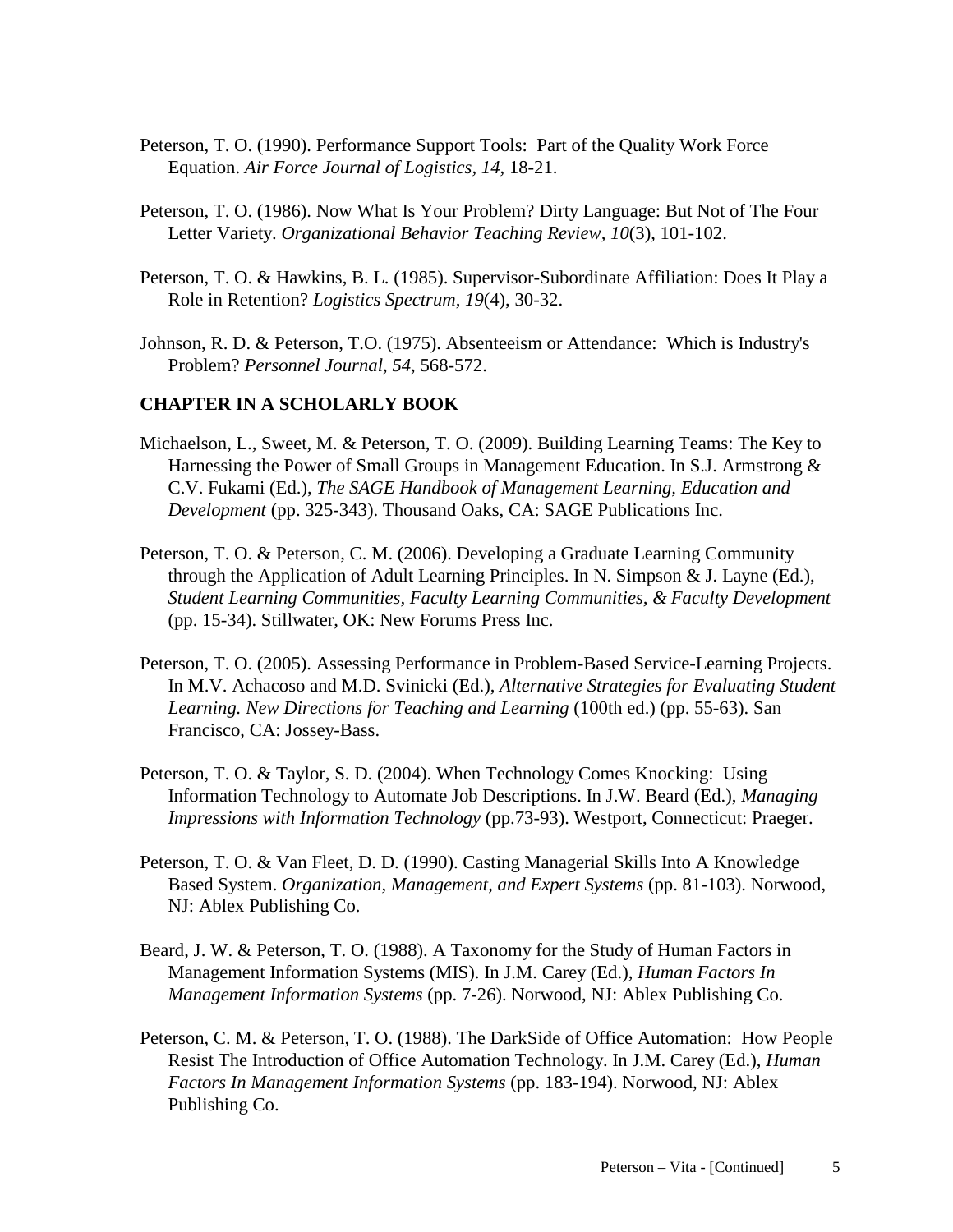#### **REFEREED PROCEEDINGS**

- Beard, J.W. & Peterson, T.O. (2019). And They Can Figure out the Rest from Here:' Confronting the Challenge of Teaching Systems Analysis and Design to Novice Analysts with the Hollow Squares Exercise. ISECON 2019 Proceedings.
- Parks, D. M., Van Fleet, D. D. & Peterson, T. O. (2006). Student Leader Training Exercise. In A. Smith (Ed.), *Developments in Business Simulation & Experiential Exercises* (vol. 31). Bernie Keys CD ROM Library.
- Van Fleet, D. D. & Peterson, T. O. (2006). *Consumer Views of Medical Practice Behaviors: An exploratory Study of Health Care Service Quality*. Southern Management Association Proceedings.
- Brewster, S. R. & Peterson, T. O. (2004). *The Impact of Terminal Values on Career Anchors: An Empirical Study*. Southern Management Association Proceedings.
- Peterson, T. O. & Brewster, S. R. (2004). *Do They Value the Same Things? An Empirical Study of Business and Non-Business Majors*. Southwest Academy of Management Proceedings.
- Peterson, T. O., Van Fleet, D. D., Smith, P. C. & Beard, J. W. (2003). *Gender Differences in Performance Feedback Utilizing an Expert System: A Replication and Extension*. International Intelligent Systems Design and Application Proceedings.
- Hanlon, S. C., Peterson, T. O. & Logan, J. W. (2001). *To Team Teach or Not To Team Teach? Now that Is the Question*. Southwest Academy of Management Proceedings.
- Peterson, T. O., Van Fleet, D. D. & McVey, M. D. (1995). *An Empirical Examination of Human Information Processing and Leadership Behavior*. Proceedings of the Association of Management.
- Peterson, T. O. & Illsley, K. D. (1995). *Effective Training Methods for Teaching Human Skills: An Empirical Test*. Proceedings of the American Society of Business and Behavioral Sciences.
- Peterson, T. O. & Helin, K. A. (1995). *Intrinsic and Extrinsic Motivational Factors Influencing Women Entrepreneurs in Two Southwest Cities*. Proceedings of the American Society of Business and Behavioral Sciences.
- Smith, P. C. & Peterson, T. O. (1993). *A Perspective on the Distribution and Impact of Executive Information Systems Across Total Quality Management Organizations*. Proceedings of TQM: Pitfalls & Prescriptions.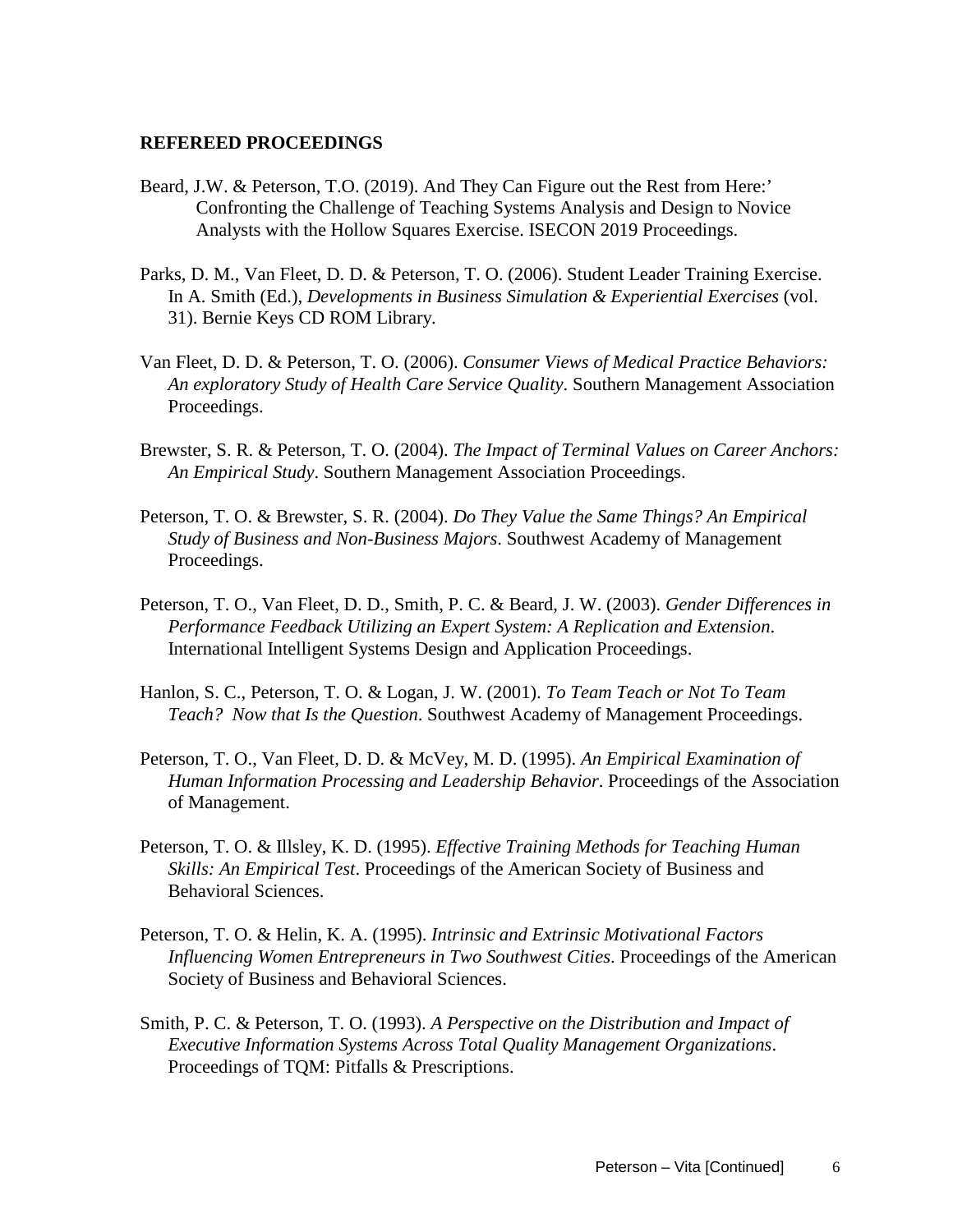- Peterson, T. O., Sutton, C. D., Van Fleet, D. D. & Griffin, R. W. (1993). *Quality Circles: A Case of Short Lived Success?* Proceedings of TQM: Pitfalls & Prescriptions.
- Van Fleet, D. D. & Peterson, T. O. (1992). *Military vs. Business Leadership: Suggestions from Career Description Analysis*. Proceedings of The 13th Psychology in the Department of Defense Symposium.
- Peterson, T. O., Smith, P. C. & Beard, J. W. (1992). *The Effect of Flexibility/Rigidity and Past Performance on Subordinates' Willingness to Report Problems to Their Managers*. Proceedings of the Association of Management.
- Peterson, T. O. & McAlear, D. L. (1990). *A Multi-Method Multi-Sample Approach for Assessing Managerial Development Needs: From Felt Need to Actual Need*. Proceedings of the Academy of Management Meetings.
- Peterson, T. O. & Van Fleet, D. D. (1990). *Performance Feedback: Can an Expert System Assist Air Force Managers with this Task?* Proceedings of The 12th Psychology in the Department of Defense Symposium.
- Peterson, T. O. & Martin, D. P. (1990). *The Impact of Human Factors in the Acceptance of Microcomputer-Based Modeling Tools*. Proceedings of The 12th Psychology in the Department of Defense Symposium.
- Van Fleet, D. D. & Peterson, T. O., Beard, J. W. (1988). *Developments on an Electronic Military Leadership Bibliography*. Proceedings of The 11th Psychology in the Department of Defense Symposium.
- Peterson, T. O., Van Fleet, D. D. & Ryan, M. (1988). *Some Propositions on Expert Systems for Military Managers*. Proceedings of The 11th Psychology in the Department of Defense Symposium.
- Peterson, T. O. & Chachere, G. (1988). *The Job Satisfaction-Job Performance Relationship: Meta-Analysis Revisited*. Southwest Division Academy of Management Proceedings.
- Peterson, T. O. & Carey, J. M. (1987). *An Empirical Examination of Programmers' Performance: Is Performance a Function of Ability and Motivation?* Proceedings of the Southern Management Association Conference.
- Peterson, T. O., Beard, J. W. & McBride, D. J. (1987). *Coming To Grips With The Management of Information: An Experiential Approach*. Proceedings of Information Systems Education Conference.
- Headrick, R. W. & Peterson, T. O., Morgan, G. W. (1986). *Security Considerations in the Microcomputer Environment*. Proceedings of the International Industrial Engineering Conference.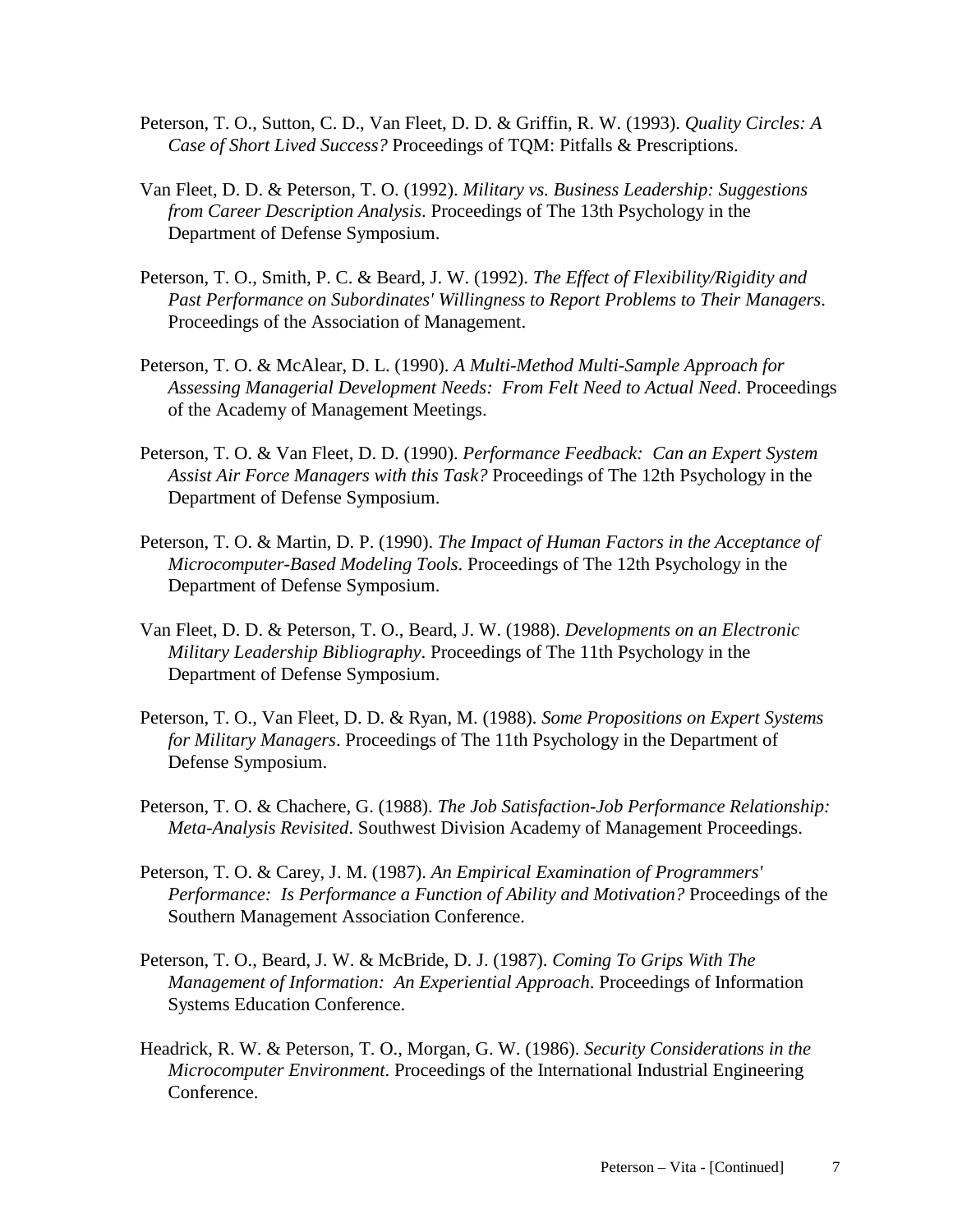- Peterson, T. O. & Rohrs, A. E. (1986). *Subordinate Communications in a Military Setting*. Proceedings of The 10th Psychology in the Department of Defense Symposium.
- Van Fleet, D. D. & Peterson, T. O. (1986). *Toward an Electronic Bibliography of Military Leadership*. Proceedings of The 10th Psychology in the Department of Defense Symposium.
- Sutton, C. D. & Peterson, T. O. (1986). *Upper, Middle, and Lower-Level Managers' Attitudes Toward Women Executives*. Southwest Division Academy of Management Proceedings.
- Peterson, T. O. & McBride, D. J. (1985). *Solutions Diversified: An Experiential Introduction to Management Information Systems*. Association for Business Simulation and Experiential Learning Proceedings.
- Peterson, T. O., Penley, L. E. & Hawkins, B. L. (1984). *An Examination of Air Force Supervisor-Subordinate Communication Relationships and Outcome Variables: A Review of the Findings*. Proceedings of The 9th Psychology in the Department of Defense Symposium.
- Peterson, T. O. & Rohrs, A. E. (1984). *Developing Expectancy Oriented Scales for the Study of Vroom's Expectancy Theory of Motivation and Upward Communication*. Southwest American Business Communication Association Proceedings.
- Peterson, T. O. (1984). *Experiencing Socialization First Hand: An Experiential Exercise in Organizational Socialization*. Association for Business Simulation and Experiential Learning Proceedings.
- Penley, L. E., Hawkins, B. L. & Peterson, T. O. (1984). *Supervisory Interpersonal Communication in Organizations: A Leadership Application*. Proceedings of the Academy of Management Meetings.
- Penley, L. E., Hawkins, B. L. & Peterson, T. O. (1983). *An Examination of Performance Communication, and the Communication-Performance Relationship as a Function of Supervisor and Subordinate Ethnicity*. Proceedings of the Academy of Management Meetings.
- Peterson, T. O. & Rohrs, A. E. (1983). *The Impact of Office Environment on Others: A Literature Review*. Southwest Division Academy of Management Proceeding.

#### **REFEREED RESEARCH PRESENTATIONS**

Peterson, T.O., Rook, B., & Peterson, C.M. (2019, July). The impact of organizational citizenship behavior on exemplary followership: An exploratory empirical study. Global Followership Conference, University of Waterloo, Waterloo Canada.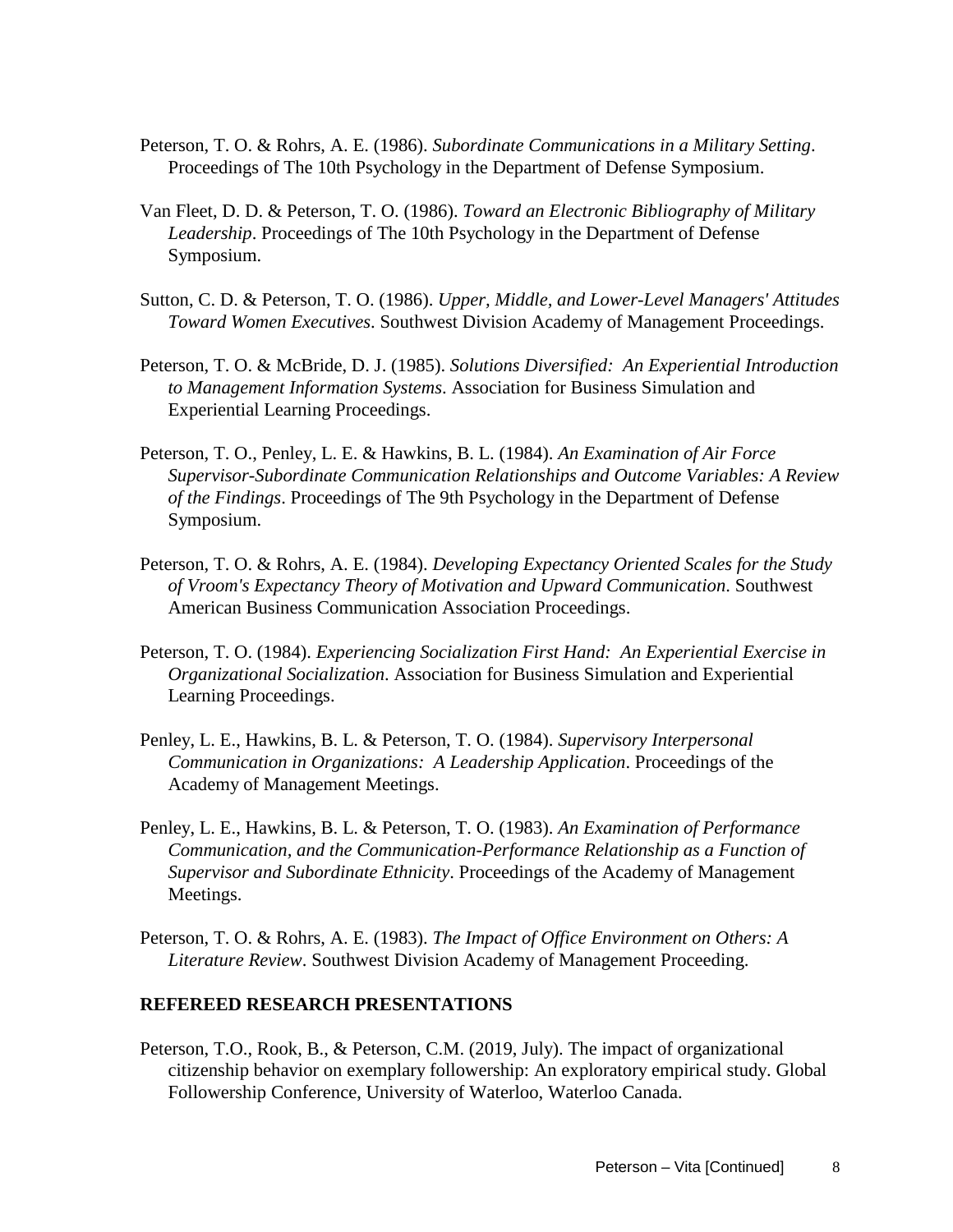- Rook, B., Peterson, T.O., & Peterson, C.M. (2018, October). Impact of followers in health care institutions: Some propositions. Midwest Academy of Management, St. Louis, MO.
- Peterson, C.M., Bublitz, E.M., Wood, N., & Peterson, T.O. (2018, October). At the crossroads: Progress through vexations and ventures. American Association for Adult and Continuing Education, Myrtle Beach, SC.
- Aikens, S.D. & Peterson, T. O. (2018, August). Listening to the Follower's Voice: A Leader-Member Exchange Mixed-Methods Study. Academy of Management, Chicago, IL.
- Peterson, T. O. (2018, August). Academic Intensity While Studying Abroad. In R.D. Johnson's Improving Lives through Faculty Led Study Abroad. Academy of Management Teaching and Learning Conference, Chicago, IL.
- Peterson, T. O. (2018, August). Harnessing Student Talent to Form High Performing Teams. In M.H. Lavine's Using Positive Organizational Scholarship to Innovate and Enliven OB and Management Professional Development Workshop. Academy of Management Conference, Chicago, IL.
- Peterson, T. O. & Peterson, C. M., (2018, June). From Escape Room to Breakout Box: An Experiential Learning Strategy to Teach Critical Skills. The International Conference of the Management & Organizational Behavior Teaching Society, Maynooth, Ireland.
- Peterson, T. O. & Knutson, K.J. (2018, June). Human Performance as the Bottom Line. The Management & Organizational Behavior Teaching Society Conference, Conway, SC.
- Peterson, T. O., Peterson, C. M., Thompson, K. R., Ungaretti, T. & Aikens, S.D. (2017, August). At the Interface to a Problem: Experiencing Problem-based Learning. Academy of Management Teaching and Learning Conference, Atlanta, GA.
- Peterson, C. M., Peterson, T. O., & Hawk, T. F., (2017, August). Tools for Scaffolding Learning: Graphic Syllabus and Outcomes. Academy of Management Teaching and Learning Conference, Atlanta, GA.
- Peterson, T. O., Conklin, T. A., Aikens, S. D., Badal, S., Beard, J. W., Bright, D. S., Hartman, N.S., & Tolan, J. (2017, August). Suppose We Applied a Positive Approach to Management Education. Professional Development Workshop conducted at the Academy of Management Conference, Atlanta, GA.
- Peterson, T. O., Peterson, C. M., Golpen, H., & Beatty, J. (2017, June). Navigating the Dangerous Currents of Poverty. Organizational Behavior Teaching Conference, Providence, RI.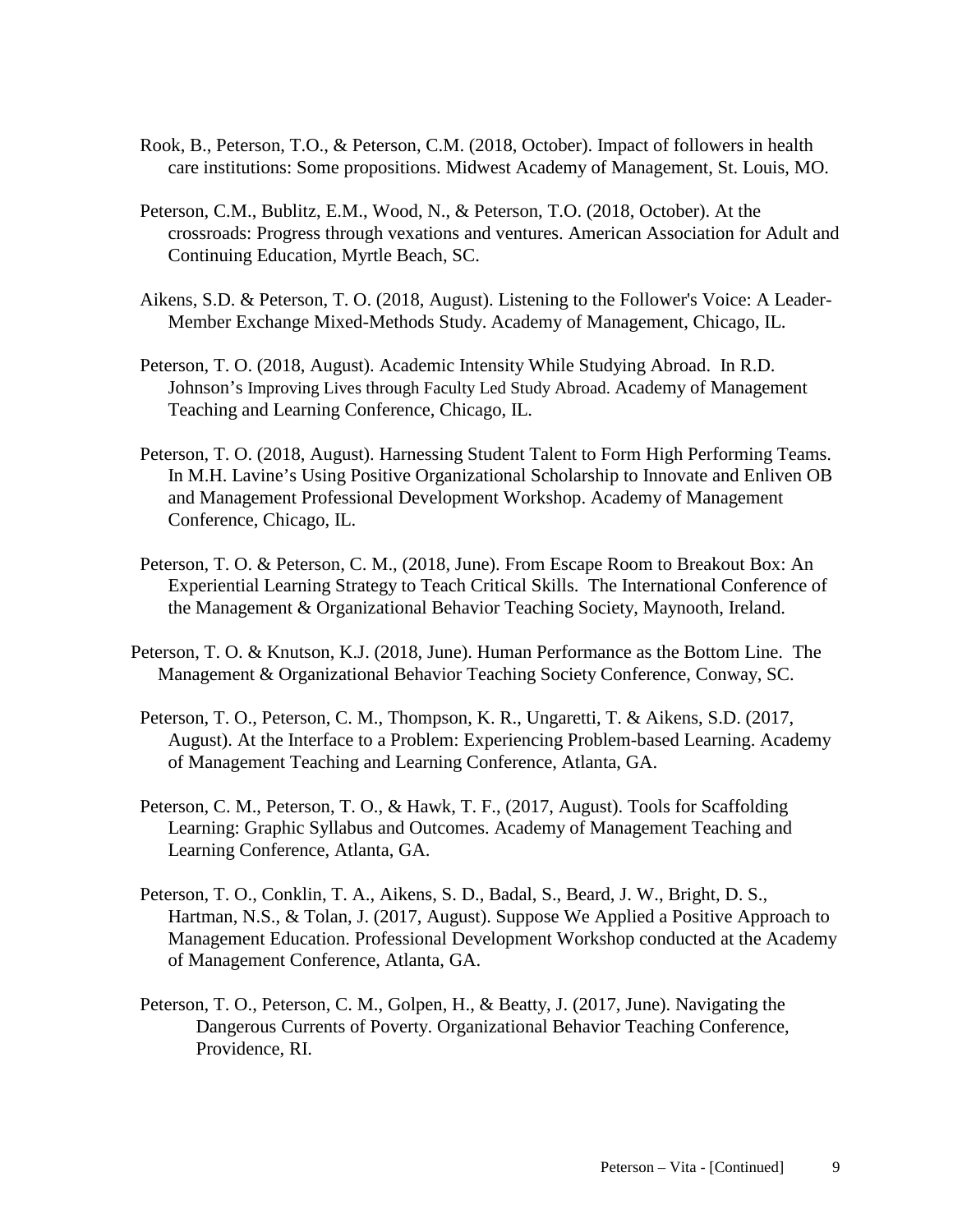- Beatty, J. & Peterson, T. O. (2017, June). Poverty Poker: An Exercise to Gain Insight into the Root Causes of Poverty. Organizational Behavior Teaching Conference, Providence, RI.
- Lavine, M., Harris, D., Peterson, C.M., & Peterson, T. O. (2017, June). Teaching for Transformation: A Discussion about Deep Teaching and Learning. Organizational Behavior Teaching Conference, Providence, RI.
- Peterson, T. O., Peterson, C. M. & Thielbar, S. (2016, October). Are Millennials Really All That Different? What Do Different Generations Want from Work? Midwest Academy of Management, Fargo, ND.
- Lyons, B. & Peterson, T. O., (2016, October). Conceptual Evolution of Workforce Training and Development. Midwest Academy of Management, Fargo, ND.
- Peterson, T. O. (2016, October). Using Entrepreneurial Profile 10 in the Junior Achievement (JA) Company Program. In S.D. Akens (Chair) Professional Development Workshop on We Build It, and They Came! A partnership Between NDSU, Junior Achievement, Gallup, and the Fargo/West Fargo Public Schools to Engage High School Students in Entrepreneurship. Symposium conducted at the meeting of the Midwest Academy of Management, Fargo, ND.
- Thompson, K. R., Ungaretti, T. & Peterson, T. O., & Milter, R. G. (2016, August). How to Develop a Problem-based Learning Experience. Academy of Management Teaching and Learning Conference, Anaheim, CA.
- Peterson, T. O., Aikens, S. D., Beard, J. W., Bright, D. S., Conklin, T. A., DeAngelis, L., Kvalshaugen, R., Peterson, C. M., & Van Fleet, D. D., (2016, August). Suppose We Took Student Teams Seriously. Professional Development Workshop conducted at the Academy of Management Conference, Anaheim, CA.
- Hawk, T. F., Peterson, T. O., Peterson, C. M., Brown, K. G., Spee, J. C., Beatty, J. E., & Aikens, S. D. (2016, August). Scaffolded Learning as Process. Professional Development Workshop conducted at the Academy of Management Conference, Anaheim, CA.
- Kanov, J., Ciporen, R., Lavine, M. H., Quinn, R., Worline, M. C., Beechler, S., Benson-Quaziena, M., Marsick, V., DeAngelis, L., Peterson, T. O., & Peterson, C. M. (2016, August). Transformational Teaching and Learning. Professional Development Workshop conducted at the Academy of Management Conference, Anaheim, CA.
- Peterson, T. O. & Peterson, C. M., (2016, July). I Want to be a Better Teacher But I Don't Know How. International Organizational Behavior Teaching Conference, Winchester, England.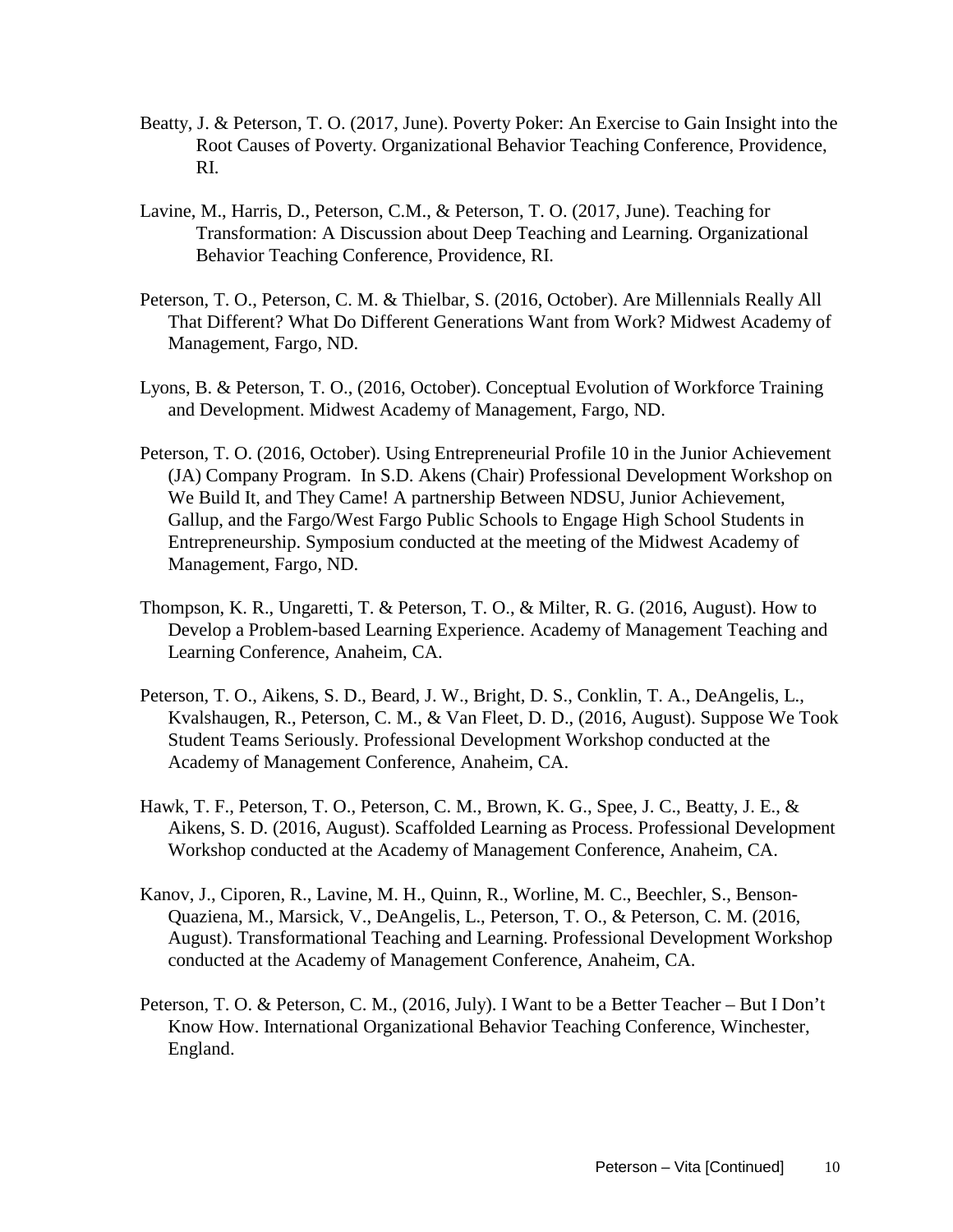- Hawk, T., Peterson, T. O., & Peterson, C. M., (2016, June). The Scaffolded Learning Process for Learning Development. Organizational Behavior Teaching Conference, Canton, OH.
- Peterson, T. O., (2016, June). What Is a Paradigm? Experiencing a Vague Construct. In G. Hrivnak Gathering Around the Experiential Fire. Organizational Behavior Teaching Conference, Canton, OH.
- Peterson, T. O. (2016, June). How Full is Your Bucket? In T.O. Peterson Story time for Business Students. Organizational Behavior Teaching Conference, Canton, OH.
- Peterson, C. M., Peterson, T. O., & Todoran, C. (2015, November). Leverage Your Strengths in Teaching and Learning. American Association for Adult and Continuing Education Conference, Oklahoma City, OK.
- Peterson, T. O., (2015, October). The Changing Role of the Professorate. In a Panel on the Evolving Faculty Roles: A Panel on Current and Future Trends for Faculty in Higher Education, Symposium conducted at the Midwest Academy of Management, Columbus, OH.
- Peterson, T. O., Aikens, S. D., & Tulibaski, K. L. (2015, October). The linkage between entrepreneurial talent and entrepreneurial competencies. Midwest Academy of Management Conference, Columbus, OH.
- Peterson, T. O. (2015, August). Developing Leaders: A Few Good People with a Few Good Exercises, (Organizer). Professional Development Workshop conducted at the Academy of Management Conference, Vancouver British Columbia, Canada.
- Peterson, T. O. (2015, August). Guided by Principle: Developing Personal Pivotal Norms, In M. Lavine's Using Positive Organizational Scholarship Practices to Strengthen Teaching and Learning, Workshop conducted at the Academy of Management Teaching and Learning Conference, Vancouver British Columbia, Canada.
- Peterson, T. O. (2015, August). I have a Problem. In K.R. Thompson's Designing and Executing a Problem-Based Learning Experience, Workshop conducted at the Academy of Management Teaching and Learning Conference, Vancouver British Columbia, Canada.
- Peterson, T. O. (2015, June). How I Moved My Rocks: An Exercise for Personal Leadership. In J. Leigh's Gathering Around the Experiential Fire. Organizational Behavior Teaching Conference, La Verne, CA.
- Peterson, C. M. & Peterson, T. O. (2015, June). Organizational Behavior Teaching Conference, "It's Just a Stage: Student's Intellectual Development. Organizational Behavior Teaching Conference, La Verne, CA.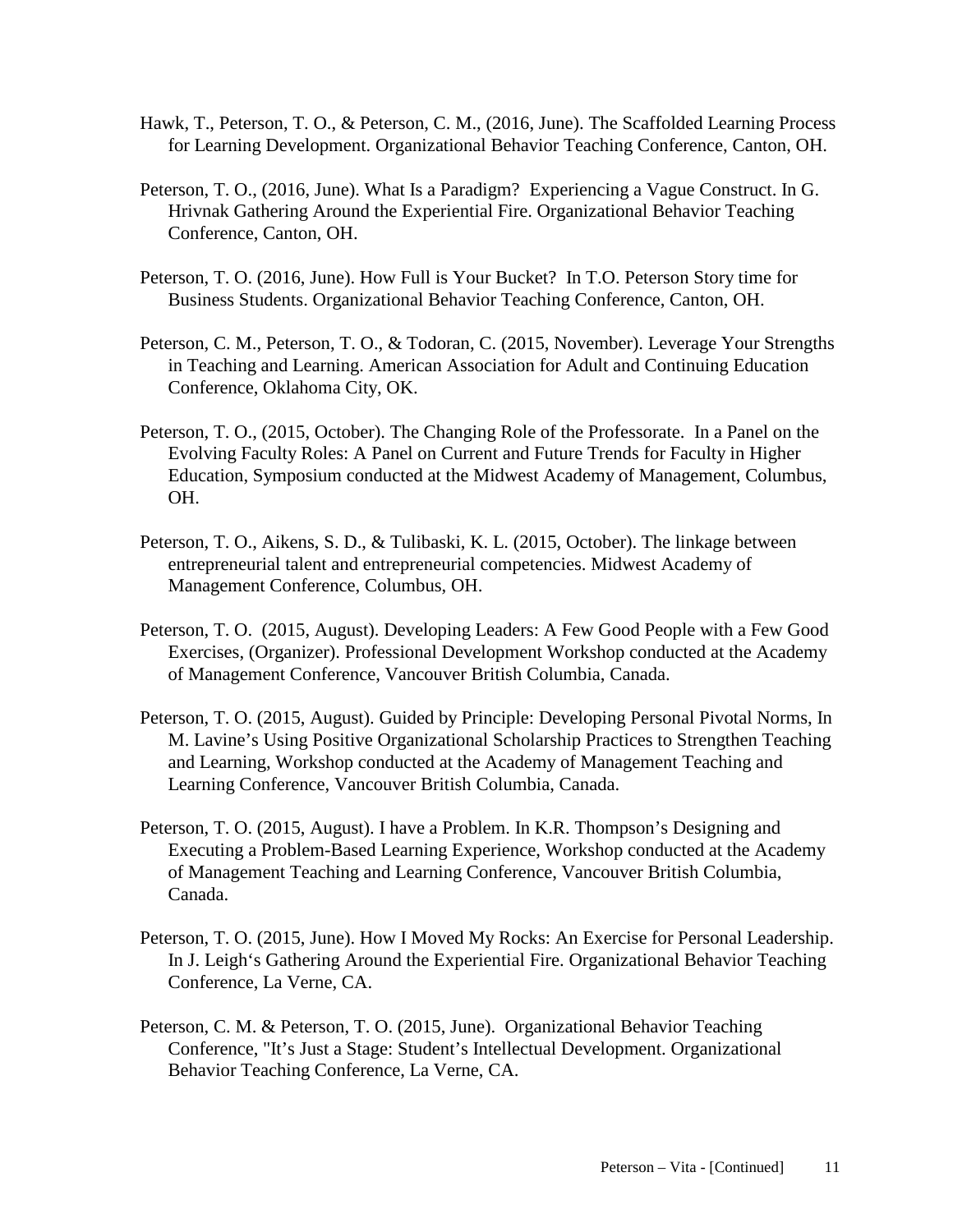- Peterson, T. O., Peterson, C. M., Finneseth, M. A., Piette, M. B., Peterson, E. N., Crusz, S., Bersie, C., Bryant, E. J., Wickenhauser, B. L., & Stuhlmueller, K. M. (2014, October). Picturing Leadership: The Artist Within. Midwest Academy of Management Conference, Minneapolis, MN.
- Aikens, S. D., Swecker, A., Strei, N., Kringler, R., Johnson, B., Omdalen, J., Ueckert, K., & Peterson, T. O. (2014, October). A traditional final exam vs. creating new knowledge: A student-led exploratory research study conducted within an undergraduate entrepreneurship course. Midwest Academy of Management Conference, Minneapolis, MN.
- Aikens, S. D., Hopkins, K., & Peterson, T. O. (2014, October). Flies in the ointment: Uncovering memes to improve on organizational citizenship behaviors. Midwest Academy of Management Conference, Minneapolis, MN.
- Peterson, T. O., Peterson, C. M., Krom, C. L., & Griffith, B. A. (2014, June). Learning about Mental Models Through Line Dancing. Organizational Behavior Teaching Conference, Nashville, TN.
- Peterson, T. O., (2014, June). What's Next? A New Human Development Ecosystem. Organizational Behavior Teaching Conference, Nashville, TN.
- Aikens, S. D., Hopkins, K., & Peterson, T. O., 2013, October). Streamlining learning assurance requirements with intellectual contribution requirements: A complementary approach. Midwest Academy of Management, Milwaukee, WI.
- Ungaretti, T., Peterson, T. O., Walsh, J., Sama, L., & White, M. A. (2013, August). Global Innovation and Inspiration: The Impact of AOM Africa on Invigorating Instruction. Workshop conducted at the Academy of Management Teaching & Learning Conference, Orlando, FL.
- Peterson, C. M. & Peterson, T. O. (2013, June). Teach different: You're a poet and you don't know it! Organizational Behavior Teaching Conference, Asheville, NC.
- Hopkins, K., Aikens, S. D., & Peterson, T. O., (2013, June). I dare you: Being different in the classroom. Organizational Behavior Teaching Conference, Asheville, NC.
- Peterson, T. O. (2013, January). A grading feedback method to assist in Problem-Based Learning. In Symposium on Problem-Based Learning: From the medical environment to management education. Academy of Management Africa Conference, Johannesburg, South Africa.
- Peterson, T. O. (2012, October). Managing Within Leading Between. In Symposium Connecting the dots between reality and the future. Midwest Academy of Management Conference, Itasca, IL.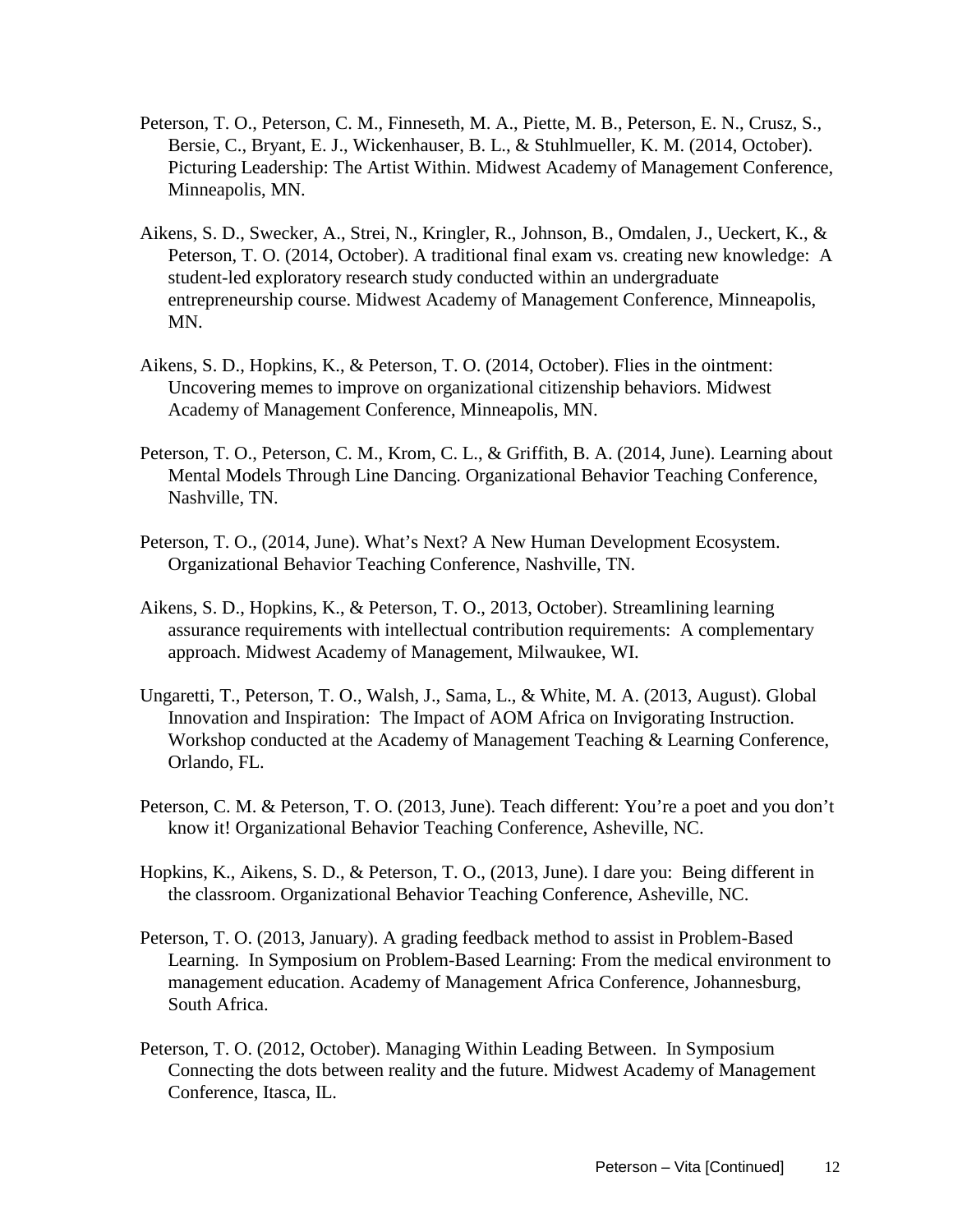- Peterson, T. O. (2012, August). A Grading Feedback Method to Assist in Problem-Based Learning. In a Professional Development Workshop on Problem-Based Learning: Opportunities and Hazards. Academy of Management Conference, Boston, MA.
- Hopkins, K. & Peterson, T. O. (2012, June). The Art of Learning: A Sustaining Approach to Teach Introductory Business Concepts. Organizational Behavior Teaching Conference, St. Catharines, Ontario, Canada.
- Peterson, T. O. & Peterson, C. M., (2012, June). The Power of 10,000: Sustaining Students Understanding of the Grading System. Organizational Behavior Teaching Conference, St. Catharines, Ontario, Canada. (June 2012).
- Peterson, T. O., (2012, March). The Heart and Soul of Teaching. Southwest Academy of Management Conference New Orleans, LA.
- Peterson, C. M., Peterson, T. O., & Simonson, P. D. (2011, September). BaFá BaFá in an International Management Course: Preliminary Comparison of Cognitive and Affective Results of Domestic and International Students. South Dakota International Business Conference. Aberdeen, SD.
- Clark, T., Krom, C. L., Lockwood, C. A., & Peterson, T. O. (2011, June). Professionalism: What Employers Want, and How to Instill It in Business Students' Culture. Organizational Behavior Teaching Conference, Milwaukee, WI.
- Peterson, C. M., Peterson, T. O., & Giroux, L., The First Day of Class: More Than an Icebreaker, Organizational Behavior Teaching Conference, Milwaukee, WI.
- Peterson, T. O. & Peterson, C. M. (2010, October). An Exploratory Study of Student Leadership Critical Managerial Leadership Behaviors. Midwest Academy of Management, Grand Forks, ND.
- Peterson, T. O. (2010, October). Leadership Development in Higher Education: You Can't Start Too Early. In a Symposium on Investing in the Future: Leadership Development in Higher Education. Midwest Academy of Management Conference, Grand Forks, ND.
- Peterson, T. O. (2010, June). All Tied Up in Knots. Organizational Behavior Teaching Conference Albuquerque, NM.
- Peterson, T. O. (2008, August). Authenticity and Service-Learning. In a Symposium on Service Learning Philosophies: Exploring and Comparing Philosophical Foundations of Service-Learning. Academy of Management Conference, Anaheim, CA.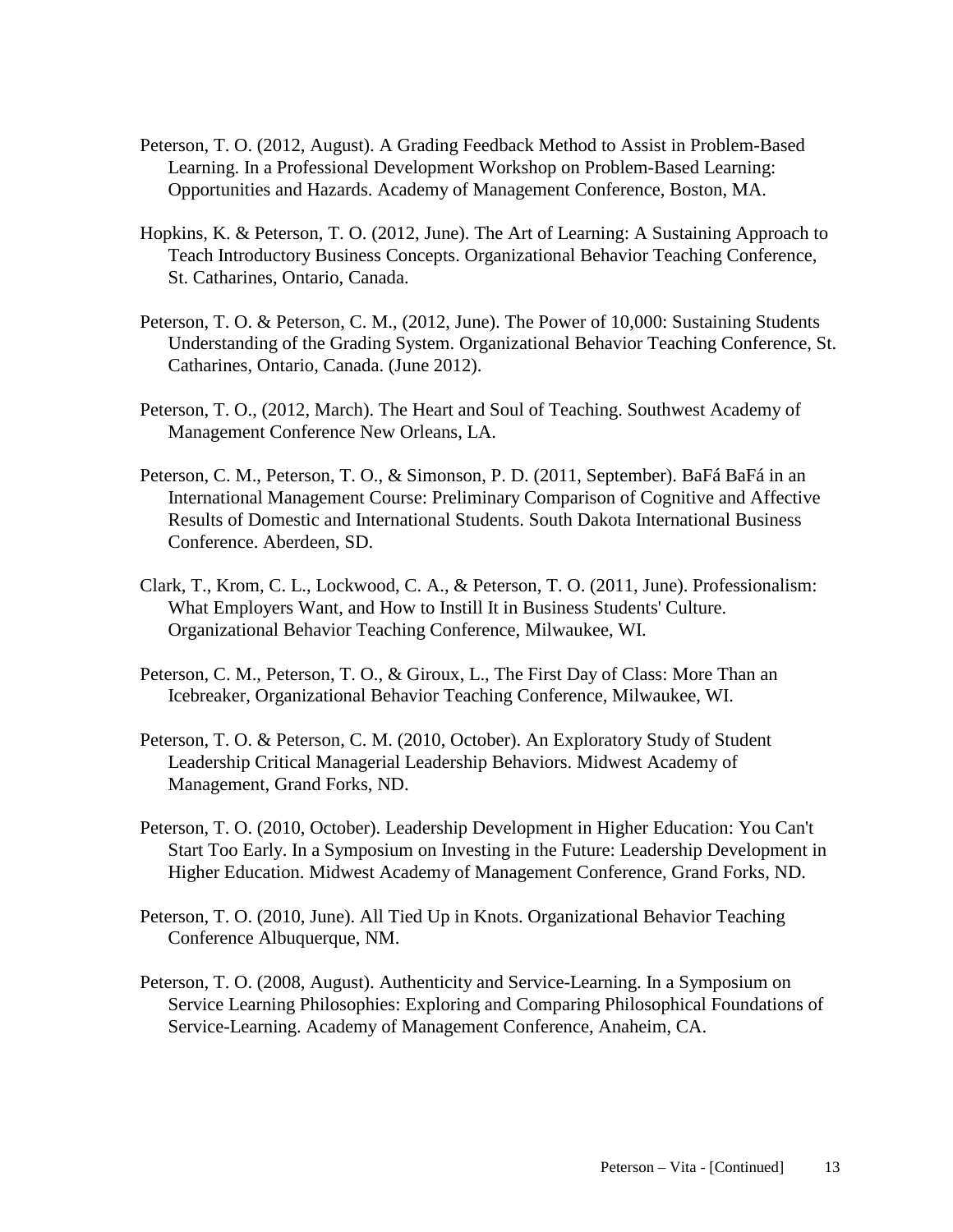- Peterson, T. O., Wood, A., Abelson, M. A., 7 Van Fleet, D. D. (2008, August). What Competencies Do Future Business Leaders Need To Be Successful?: In Search Of The Vital Few. Academy of Management Conference, Anaheim, CA.
- Ritter, B. A., Peterson, T. O., & Moyers, K. (2007, August). Creating Magic in the Classroom: Establishing a Positive and Invigorating Classroom Environment. Professional Development Workshop conducted at the Academy of Management Conference, Philadelphia, PA.
- Peterson, T. O. (2007, August). Dealing with the Messiness of Service-Learning. In a Symposium on Service Learning: Doing Good for Both Students and Communities. Academy of Management Conference, Philadelphia, PA.
- Peterson, T. O., Wood, A., & Van Fleet, D. D. (2007, August). Managerial Leadership in the Management Classroom: In Search of the Critical Few Attributes. Academy of Management Conference, Philadelphia, PA.
- Ritter, B. A., Beatty, J. E., & Peterson, T. O. (2007, June). Practicing What We Teach: Applying Management Techniques in the Classroom. Organizational Behavior Teaching Conference, Malibu, CA.
- Lance, G. & Peterson, T. O., (2007, June). The Samurai Game: A Powerful Team and Leadership Simulation. Organizational Behavior Teaching Conference, Malibu, CA.
- Giroux, L., Peterson, T. O., & Brewster, S. R. (2006, October). On a Quest: A Behavioral Simulation to Accelerate Positive Leadership Development. Gallup Leadership Summit, Washington, D.C.
- Mott, D. L. & Peterson, T. O. (2006, October). An Analysis of Student Input Relative to Perceived Respect from Professors: Empirical Studies in Search of an Answer. International Association for Computer Information Systems Conference, Reno, NV.
- Giroux, L. & Peterson, T. O. (2006, June). The Samurai Game: A Powerful Team and Leadership Simulation. Organizational Behavior Teaching Conference, Rochester, NY.
- Peterson, T. O. (2006, March). Scholarly Teaching or The Scholarship of Teaching? Southwest Academy of Management Conference, Oklahoma City, OK.
- Peterson, T. O. (2006, March). Three Tools I Use for Teaching Ethics. In a Symposium What? Me Teach Ethics? Southwest Academy of Management Conference, Oklahoma City, OK.
- Peterson, T. O., Brewster, S. R., Beard, J. W., & Van Fleet, D. D. (2005, November). The Impact of Situational Factors on Information System (IS) Managerial Leader Behaviors: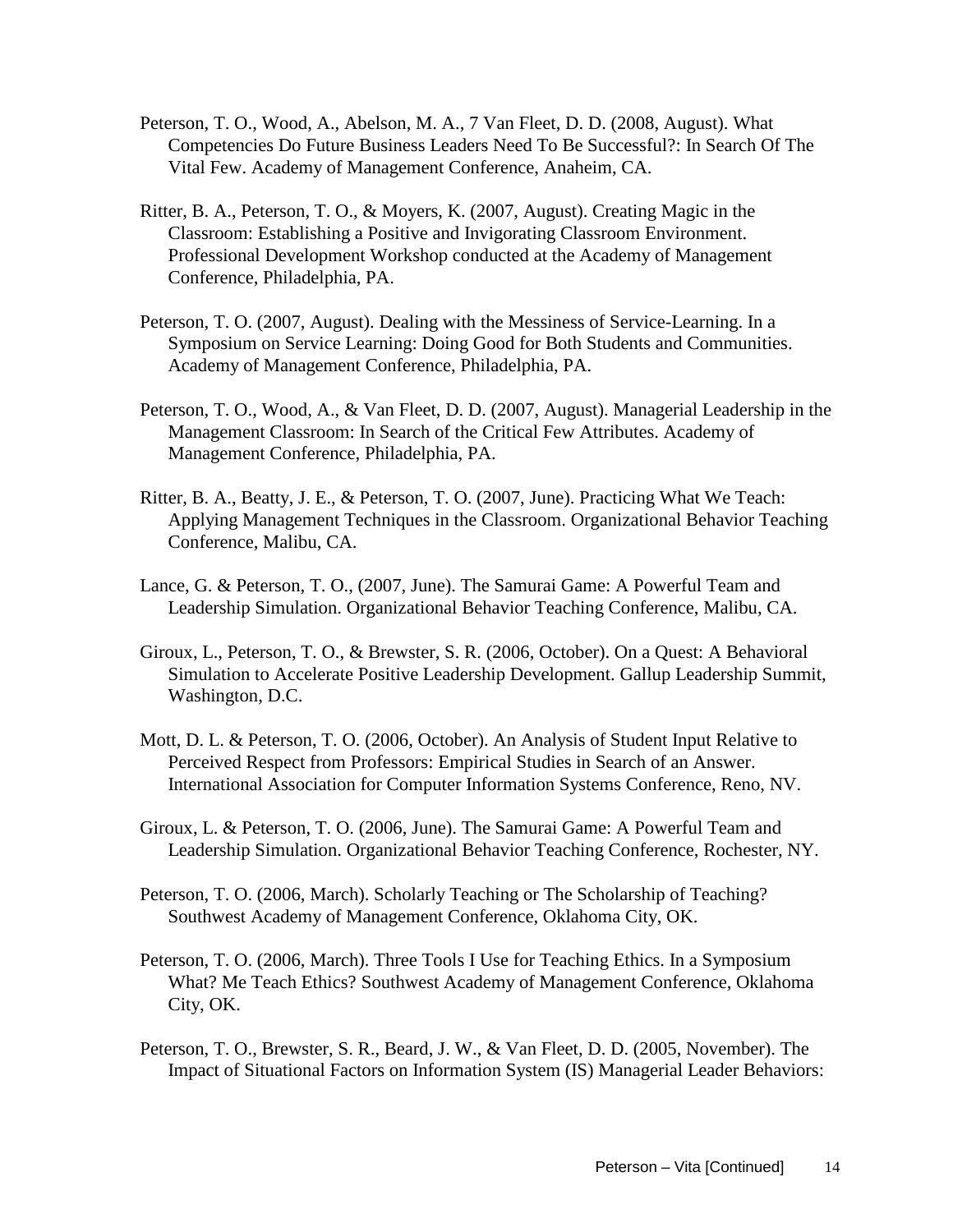What Information System Employees Want Southern Management Association Conference, Charleston, SC.

- Peterson, T. O., Mott, D. L., & Van Fleet, D. D. (2005, August). Four Empirical Studies in Search of Respect for Students. Academy of Management Conference, Honolulu, HA.
- Peterson, T. O., Brewster, S. R., & Loudder, M. L. (2005, August). Shared Leadership in a Learning Community. Academy of Management Conference, Honolulu, HA.
- Peterson, T. O., Sigler, T., Schaffer, R., & Tyran, K., Nuts & Bolts of Service Learning Projects. Organizational Behavior Teaching Conference, Scranton, PA.
- Peterson, T. O. & de Janasz, S. (2005, June). Serves, Slices, and Slaughters: Tennis as a Metaphor for Teaching OB. Organizational Behavior Teaching Conference, Scranton, PA.
- Peterson, T. O., Schaffer, R., & Kenworthy-U'Ren, A. (205, June). What Does Leadership Look Like? Through the Eye of the Beholder Organizational Behavior Teaching Conference, Scranton, PA.
- Peterson, T. O. & Whiting, V. (2005, June). The Samurai Game: Some Reflections on Its Use. Organizational Behavior Teaching Conference, Scranton, PA.
- Peterson, T. O. 2005, March). Consulting Dollars. In a Symposium on Cool Things on My Syllabus. Southwest Academy of Management Conference, Dallas, TX.
- Peterson, T. O. (2005, March). Developing a Graduate Learning Community. In a Symposium on Developing a Learning Community in a Business School. Southwest Academy of Management Conference, Dallas, TX.
- Peterson, T. O. & Goodman, N. (2005, March) Leadership at Historically Black Colleges and Universities: A Replication and Extension of the Brown and Moshavi (2002) Study. Southwest Academy of Management Conference, Dallas, TX.
- Arnn, R. B. & Peterson, T. O. (2004, October). An Empirical Examination of Self-Efficacy Between Elementary and Secondary Educators. Rocky Mountain Educational Research Association Conference, Tulsa, OK.
- Peterson, T. O. & Van Fleet, D. D. (2004, August). Behaviors of Not-For-Profit Managerial Leaders: An Empirical Study of Crisis and Stable Situations. Academy of Management Conference, New Orleans, LA.
- Van Fleet, D. D. & Peterson, T. O. (2004, August). Katz's Managerial Skills Legacy. Academy of Management Conference, New Orleans, LA.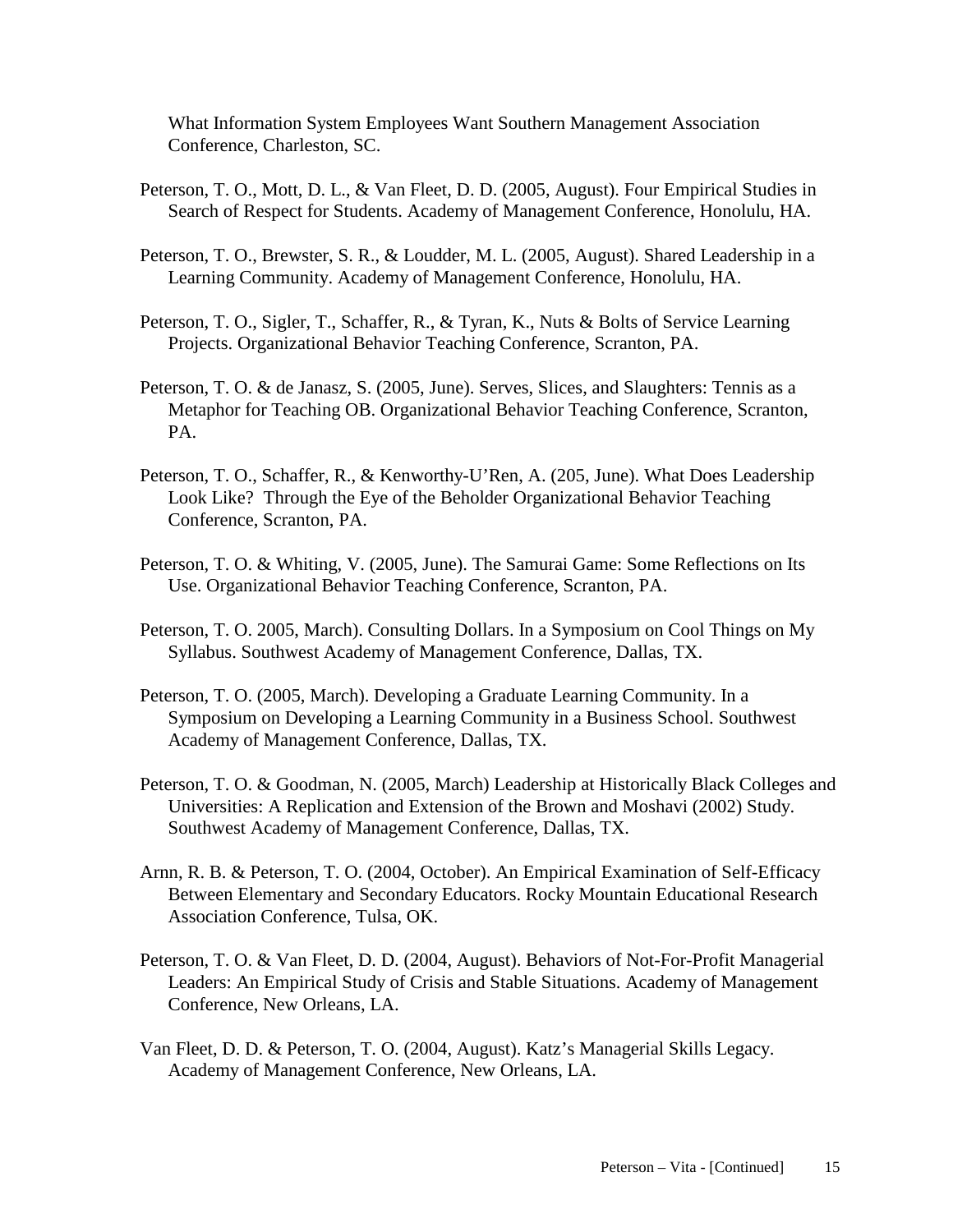- Peterson, T. O., Schaffer, R. H., Kenworthy-U'Ren, A. L., & Sigler, T. H. (2004, August). So You Want To Do Service-Learning? Here Is How I Do It. Academy of Management Conference, New Orleans, LA.
- Peterson, T. O., Loudder, M. L., & Brewster, S. R. (2004, June). What Makes a Peer Leader Authentic? A Comparative Study of Peer Mentors and Non-Mentors. Gallup Leadership Summit, Omaha, NE.
- Peterson, T. O. & Schaffer, R. H. (2004, June). Service-Learning: A Report from the Trenches. Organizational Behavior Teaching Conference, Redlands, CA.
- Peterson, C. M., Peterson, T. O., Peterson, J. R., Richardson, P. D., & Thompson, J. (2004, January). LEGACY: Developing a Learning Community. Oklahoma Educational Studies Association, Stillwater, OK.
- Peterson, T. O. & Van Fleet, D. D. (2003, November). Critical Managerial Leadership Behaviors: An Empirical Study of Crisis and Stable Environments. Southern Management Association Conference, Clearwater Beach, FL.
- Peterson, T. O. (2003, August). Minding Democracy: Reflections on the Value of Service-Learning Experience. In Symposium on Merging Democratic Action and Management Education: Perspectives from the Academy of Management Service Learning Fellows. Academy of Management Conference, Seattle, WA.
- Peterson, T. O. & Mott, D. L. (2003, June). My Professor Respects Me! Do You Know What Students Mean by this Statement? Organizational Behavior Teaching Conference, Springfield, MA.
- Peterson, T. O. (2002, August). Learning Effectiveness of Dance as a Teaching Tool: Does Innovative Teaching Work? Evaluating Learning Effectiveness and Publishing the Results. Professional Development Workshop conducted at the Academy of Management Conference, Denver, CO.
- Peterson, T. O. & Beard, J. W. (2002, August). The Impact of an Innovative Workspace Technology on Team Networking Ability: An Exploratory Study. Academy of Management Conference, Denver, CO.
- Peterson, T. O. (2002, June). A Line Dance  $+$  The Two Step  $+$  The Wagon Wheel  $= A$ Learning Organization: Learning to Dance while Learning about a Learning Organization. Organizational Behavior Teaching Conference, Orange, CA.
- Peterson, T. O., Keiper, P., Sagas, M., & Paetzold, R. (2002, May). The Impact of Organizational Ethos on Organizational Commitment: The Case of NCAA Division I Coaches. North American Society for Sport Management Conference, Canmore, Alberta, Canada.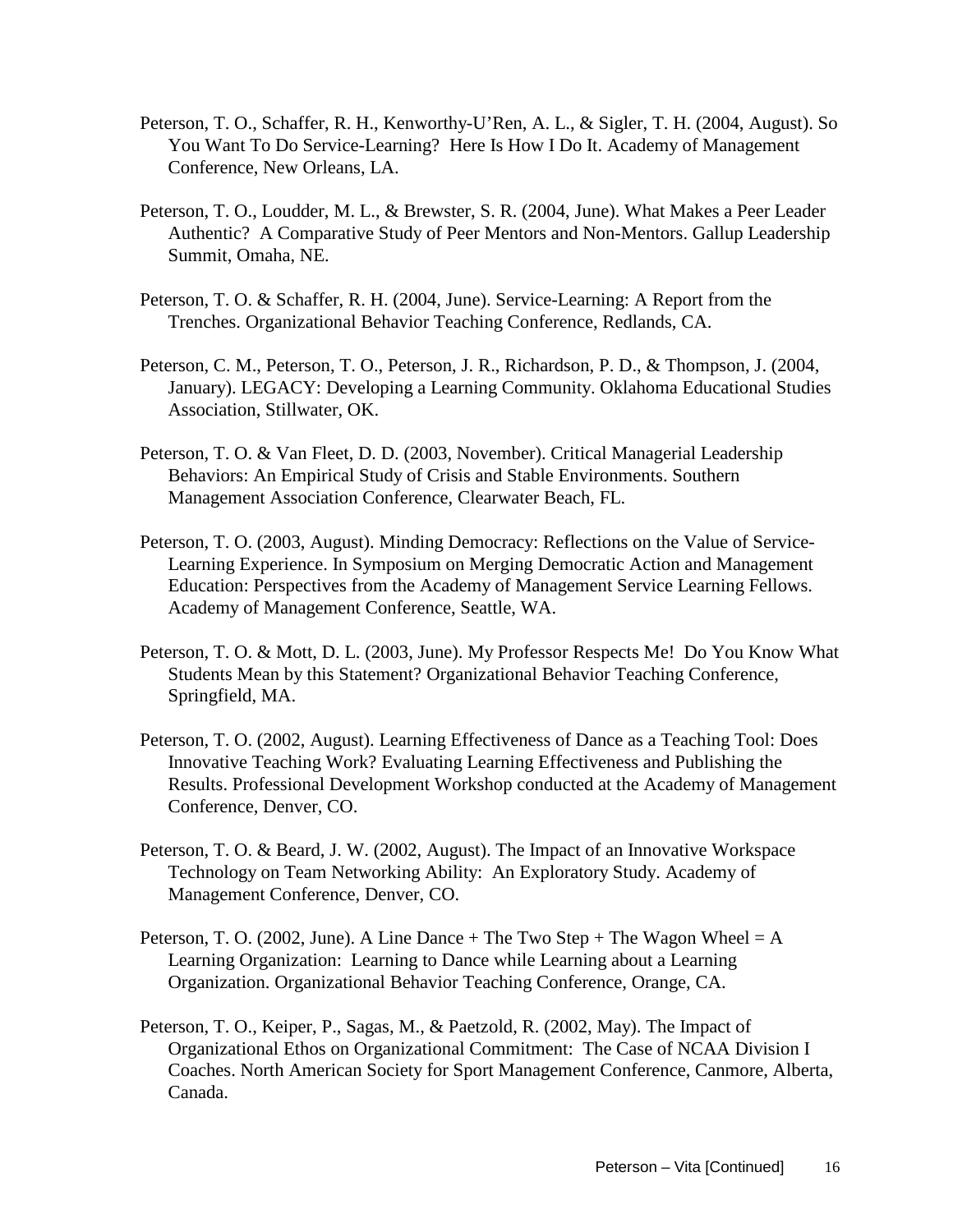- Funkhouser, E. A., Raatz, M. A., Dickson, D., & Peterson, T. O. (2000, October). Partnerships: Honors Tracks in Colleges under the Umbrella of a University Honors Program. National Collegiate Honors Council Annual Conference, Washington, D. C.
- Peterson, T. O., Hanlon, S. C., & Logan, J. (2000, March). Trials, Tribulations, and Triumphs of Team Teaching: An Open Forum. Southwest Academy of Management Conference, San Antonio, TX.
- Peterson, T. O. & Beard, J. W. (1999, June). Solutions Diversified, Inc.: Comprehending the Behavioral Aspects of Management Information Systems. Organizational Behavior Teaching Conference, Las Cruces, NM.
- Peterson, T. O. & Beard, J. W. (1997, June). Solutions Diversified, Inc.: Comprehending the Behavioral Aspects of Management Information Systems. Organizational Behavior Teaching Conference, Cleveland, OH.
- Peterson, T. O. & Snyder, M. B. (1997, February). Do Satisfied and Unsatisfied Followers Perceive A Leader's Behavior Differently? An Empirical Investigation. American Society of Business and Behavioral Sciences, Las Vegas, NV.
- Peterson, T. O. & Sheppard, S. R. (1997, February). Identifying Key Characteristics of Not-For-Profit Leaders: An Exploratory Study. American Society of Business and Behavioral Sciences, Las Vegas, NV.
- Peterson, T. O. & Van Fleet, D. D. (1997, February). The Impact of a Knowledge-Based Expert System on Managers' Self-efficacy: An Empirical Test. American Society of Business and Behavioral Sciences, Las Vegas, NV.
- Peterson, T. O., Van Fleet, D. D., & Smith, P. C. (1996, August). AIDS in the Workplace: An Empirical Test of HIV/AIDS Policy on Ethical Decisions-Making. In Symposium on The Relationship Between Workplace Policy and Emerging Social Issues: Lessons Derived from Studies of AIDS in the Workplace. Academy of Management Conference, Cincinnati, OH.
- Peterson, T. O. & Ferris, W. P. (1996, June). Challenging Our Students and Ourselves to Commit to Growth: The Use of Personal Mission Statements in Intro Management Courses. Organizational Behavior Teaching Conference, Keene, NH.
- Peterson, T. O., Beard, J. W., & Lewandowski, M. (1996, March). Creative Problem Solving Profile. In a Teaching Workshop on Creative Thinking Toolkit at the Southwest Academy of Management, San Antonio, TX.
- Peterson, T. O. & Taylor, S. D. 1995, September). A to Q: Authoring with Quest. Interconnect'95, Okmulgee, OK.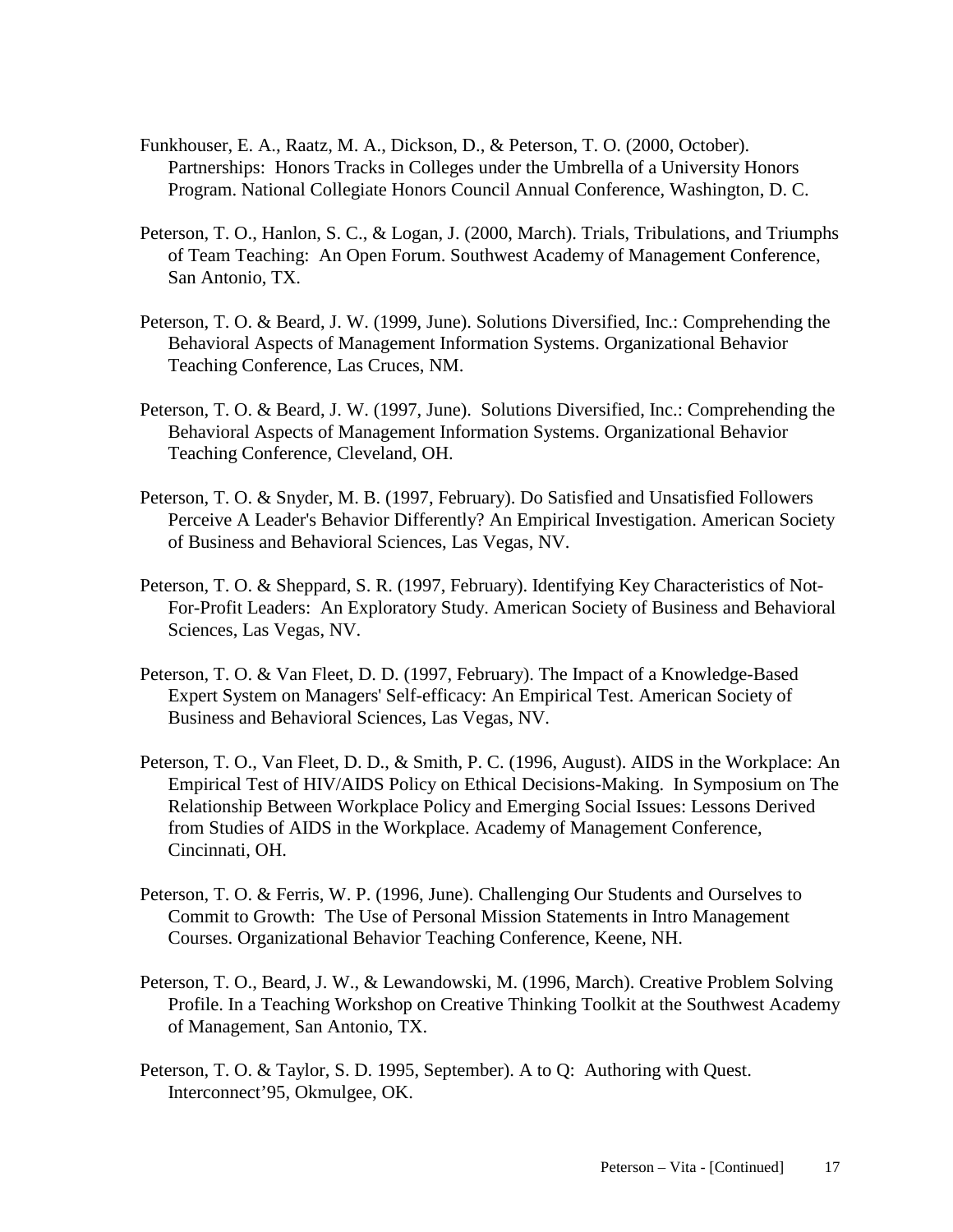- Peterson, T. O. & Fandt, P. M., (1995, June). So You Want Your Students to Think: A Group Interaction Thinking Technique. Organizational Behavior Teaching Conference, Macomb, Illinois.
- Peterson, T. O. (1995, March). Power Up your Classroom: Using Electronic Presentations. Southwest Academy of Management, Houston, TX.
- Peterson, T. O. & Taylor, S. D. (1994, October). Management Online. Interconnect'94, Okmulgee, OK.
- Peterson, T. O. (1994, August). The Impact of Technology on Human Resource Management. In a Symposium on Technology in the Workplace: Reducing the Barriers to Understanding. Academy of Management Conference, Dallas, TX.
- Peterson, T. O. (1994, March). Managing Technology: A Human Resource Perspective. In a workshop on Weaving Technology into Your Classes: An AACSB Challenge. Southwest Federation of Administrative Disciplines Conference, New Orleans, LA.
- Peterson, T. O., (1993, November). Information Systems: The Human Factor in Production and Operations Management. In a Symposium on Weaving Technology into Your Classes: An AACSB Challenge. Southern Management Association Conference, Atlanta, GA.
- Peterson, T. O. (1993, August). Developing Your Teaching Style to Enhance Student Evaluations. In the Professional Development Workshop conducted at the Academy of Management Conference, Atlanta, GA.
- Peterson, T. O. & Fandt, P. M. (1993, June). Creating A Positive Environment: Proactive and Reactive Strategies. Organizational Behavior Teaching Conference, Lewisburg, PA.
- Peterson, T. O. & Beard, J. W., (1993, June). Information Technology in the OB Curriculum: Where? Why? How? Organizational Behavior Teaching Conference, Lewisburg, PA.
- Cude, R. L. & Peterson, T. O. (1992, June). Production Haven: Experiencing OT in the OB and OC Classroom. Organizational Behavior Teaching Conference, Calgary, Alberta, Canada.
- Smith, P. C. & Peterson, T. O. (1992, June). The Information Resource Grid: Letting Everyone Experience Information Resource Allocation. Organizational Behavior Teaching Conference, Calgary, Alberta, Canada. (June 1992).
- Peterson, T. O. & Van Fleet, D. D. (1991, June). Videotapes in Leadership Education. Organizational Behavior Teaching Conference, Bellingham, WA.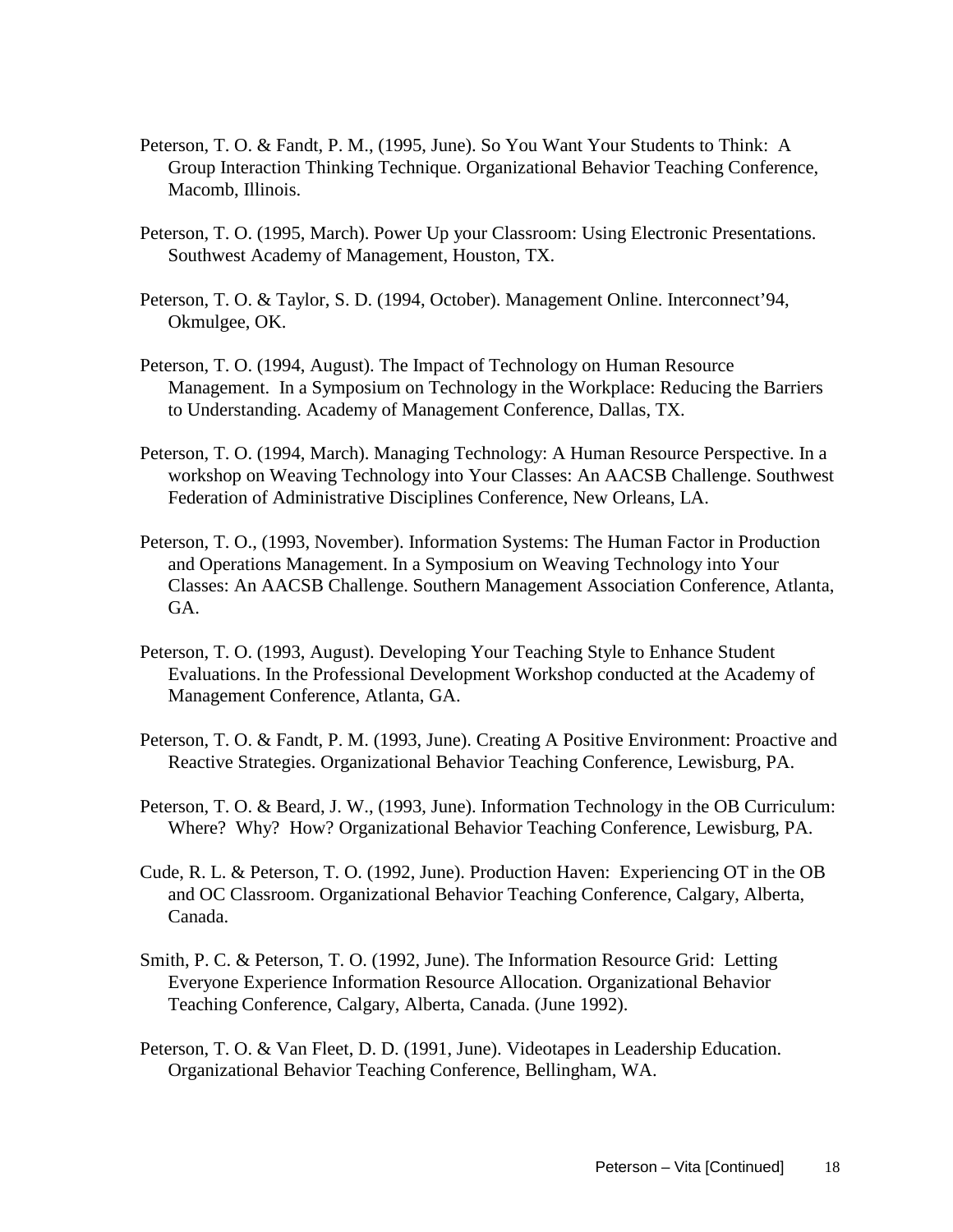- Peterson, T. O. (1991, April). A Practical Guide To Creative CBT Development. Ninth Conference on Computer-Based Training, San Antonio, TX.
- Peterson, T. O., Beard, J. W. (1990, June). The Organizational Behavior Paradigm Challenge. Organizational Behavior Teaching Conference, Richmond, VA.
- Peterson, T. O. 1990, April). Managing CBT Teams Creatively. Eighth Conference on Computer-Based Training, Chicago, IL.
- Peterson, T. O. (1989, April). Recharging Your Batteries: Creativity for Computer-Based Training (CBT) Professionals. Seventh Conference on Computer-Based Training, Nashville, TN.
- Peterson, T. O., Tretter, M. J., & Peterson, C. M. (1989, March). A Case for Communication: Providing Information Systems Specialists with Opportunities to Develop Their Communication Skills. Decision Sciences Institute - Southwest Region Conference, New Orleans, LA.
- Peterson, T. O. & Van Fleet, D. D. (1988, October). The Application of Expert System Technology to the Performance Feedback Task: Empirical Findings. Conference on the Impact of Artificial Intelligence on Business and Industry, Denton, TX.
- Sutton, C. D. & Peterson, T. O. (1988, August). Pygmalion in the Lab: An Examination of the Communication of Expectations. Academy of Management Conference, Anaheim, CA.
- Peterson, T. O. & Fandt, P. M. (1988, June). Direct from the Horse's Mouth: Exploring Dual-Career Issues in the Classroom. Organizational Behavior Teaching Conference, Los Angeles, CA.
- Peterson, T. O. & Trevino, L. K. (1987, May). Where Do You Draw The Line?: Thinking about Ethics. Organizational Behavior Teaching Conference, Waltham, MA.
- Fowler, G., Beard, J. W., & Peterson, T. O. (1986, October). The Role of the DPMA Education Foundation and AACSB in CIS Course Development. International Data Processing Management Association Conference, Atlanta, GA.
- Peterson, T. O. & Sutton, C. D. (1986, August). The Impact of Motivation on the Upward Flow of Information In Organizations. Academy of Management Conference, Chicago, IL.
- Peterson, T. O., Warfield, A. F., Bigelow, J., & Poulson, C. (1986, May). A Picture Is Worth At Least Two Lectures. Organizational Behavior Teaching Conference, Malibu, CA.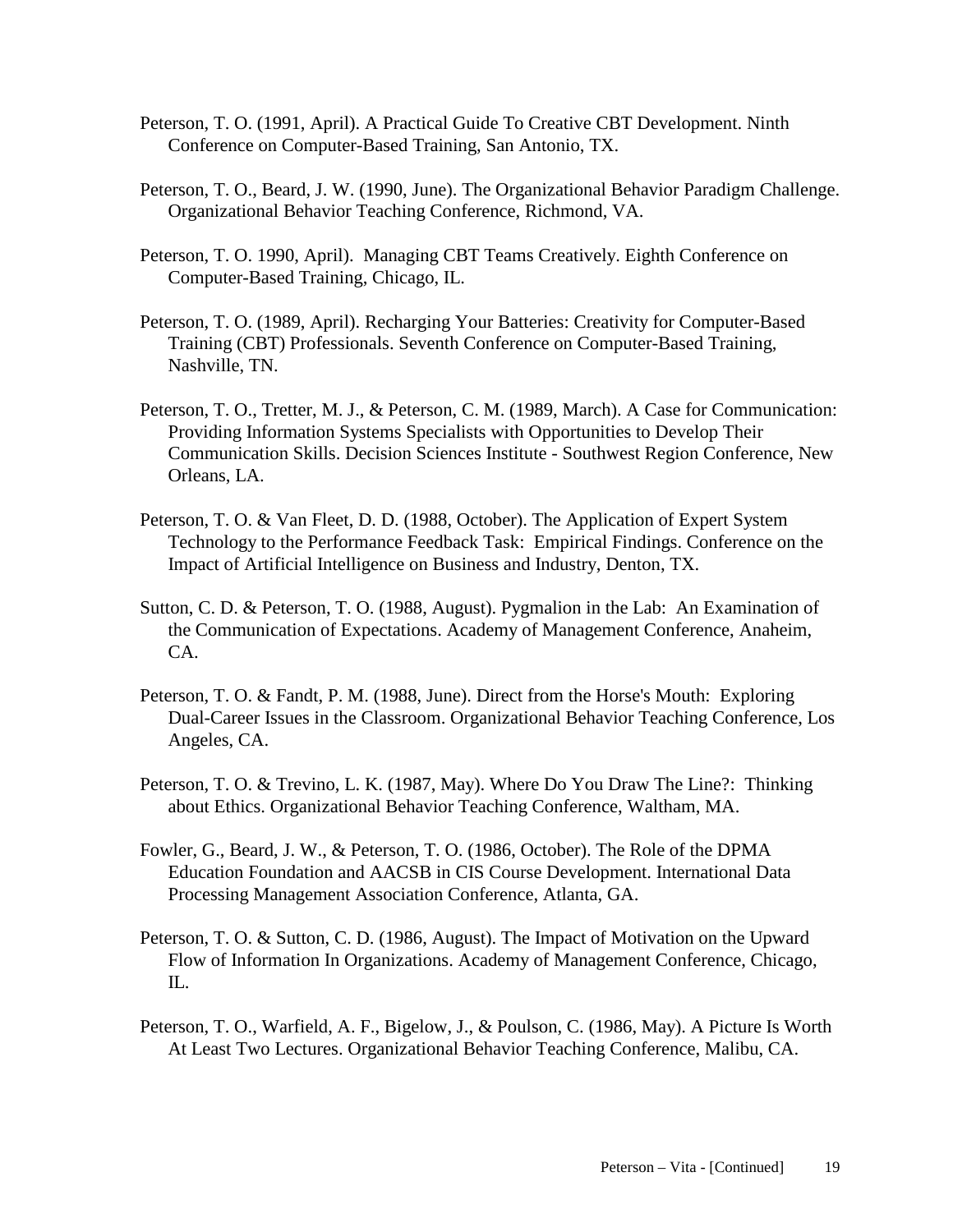- Peterson, T. O., Bargielski, M. K., Trevino, L. K., & Warfield, A. F. (1986, May). Link UPP: Building Networks - OPENING SESSION. Organizational Behavior Teaching Conference, Malibu, CA.
- Peterson, T. O. & Tretter, M. J. (1985, May). A Recipe for a Mini/Micro Computer Project with An Organizational Flavor. Organizational Behavior Teaching Conference, Charlottesville, VA.
- Peterson, T. O. & Bargielski, M. K. (1985, May). A Rose By Any Other Name...What's Symbolic in a Name Tag? Organizational Behavior Teaching Conference, Charlottesville, VA.
- Peterson, T. O. & McBride, D. J. (1985, May). Broken Squares, Broken Squares: Who's Got a Good Idea For The Broken Squares? Organizational Behavior Teaching Conference, Charlottesville, VA.
- Peterson, T. O. & McBride, D. J., (1984, May). Pumping New Blood Into An Old Organization: Some New Techniques for The Organizational Game. Organizational Behavior Teaching Conference, Boise, IA.
- Peterson, T. O. & Clement, C. (1983, May). If Man Had Been Meant To Innovate, He Would Have Been Born Creative...Some Ideas for Fostering Creativity in Your Students. Organizational Behavior Teaching Conference, Norman, OK.
- Peterson, T. O. (1982, October). Upward Communication: The Development of a Motivational Model. International Convention of the American Business Communication Association, New Orleans, LA.
- Hawkins, B. L., Penley, L. L., & Peterson, T. O. (1981, August). Developing Behaviorally Oriented Communication Scales for the Study of the Communication - Performance Relationship. ). Academy of Management Conference, San Diego, CA.
- Hawkins, B. L., Penley, L. L., & Peterson, T. O. (1981, March). An Exploration of Individual and Interpersonal Contingencies in the Communication Performance Relationships. Southwest Academy of Management Conference, New Orleans, LA.
- Peterson, T. O. (1980, August). Upward Communication: A Review, A Definition, and a Beginning of a Conceptual Model. Academy of Management Conference, Detroit, MI.

# **CREATIVE ACTIVTIES**

Aikens, S.D. & Peterson, T.O. (2018, May). Electronic Lesson for Reviewers, Midwest Academy of Management.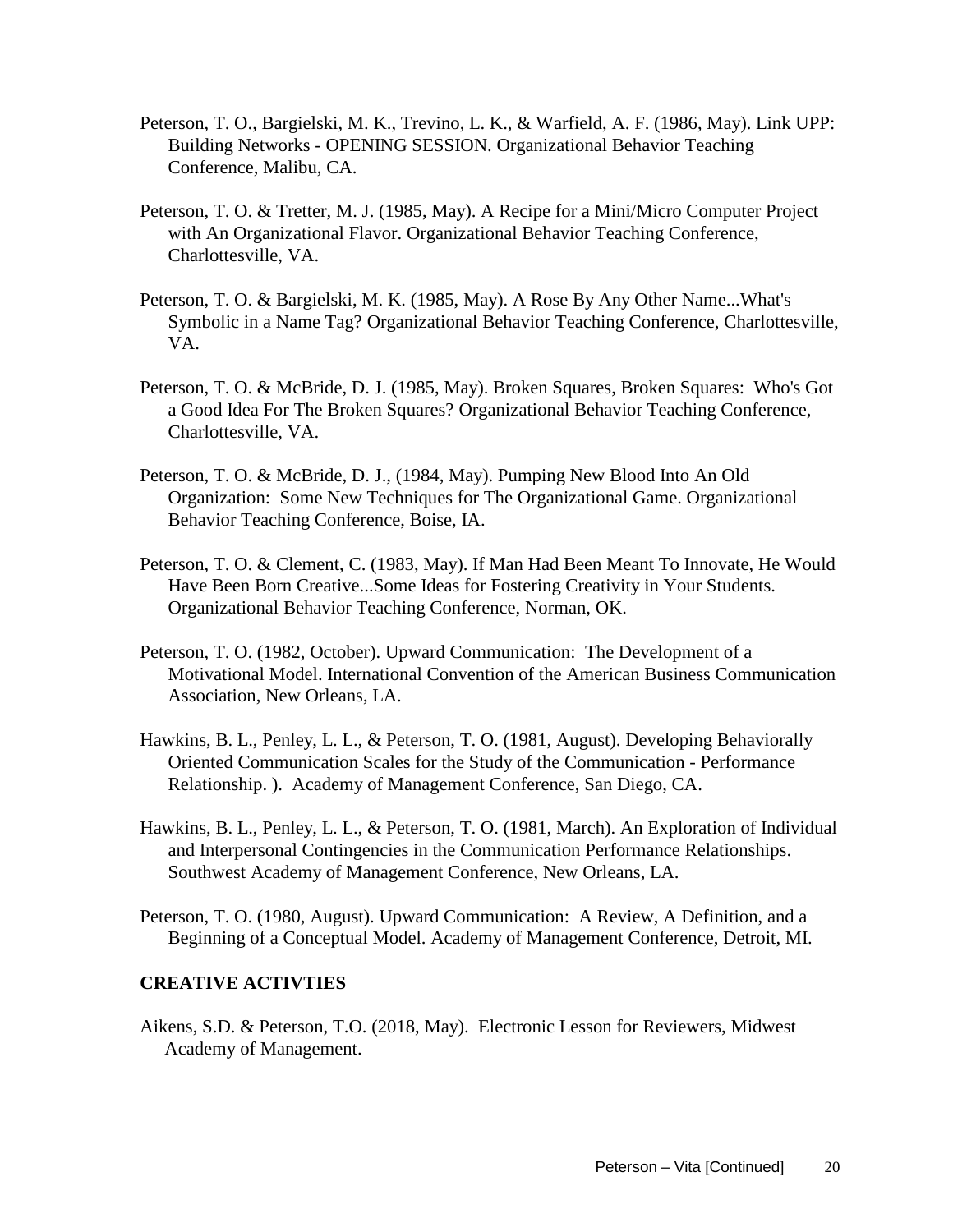#### **INVITED PRESENTATIONS**

- Peterson, T.O. (2018, July). Strengths-based leadership in action on college campuses. Clifton Strengths Summit, Omaha, NE.
- Peterson, T.O. (2018, July). Using Builder Profile 10 with high school and college students. In the Building of builders: Helping tomorrow's workforce build the life they want symposium. Clifton Strengths Summit, Omaha, NE.
- Peterson, T.O. & Van Fleet, D.D. (2018, March). An empirical examination of critical managerial leadership behaviors by crisis types. International Emergency and Catastrophe Management Conference and Exhibit, Dubai, United Arab Emirates.
- Aikens, S. D. & Peterson, T. O. (2016, April). Measuring and managing impact: Assessing the impact of faculty contributions at North Dakota State University, Digital Measures Users Conference, Milwaukee, WI.
- Seltzer, J., J., Ferris, W. P., & Peterson, T. O., (2014, June). A New Time for Pedagogical Journals: Demonstrating Impact in Ways Beyond Citations. Organizational Behavior Teaching Conference, Nashville, TN.
- Peterson, T.O. (2014, June). What's Next? A New Human Development Ecosystem, Organizational Behavior Teaching Conference, Nashville, TN.
- Peterson, T. O. & Schultz, J. (2012, October). Teaching Effectiveness Workshop. Midwest Academy of Management Conference, Itasca, IL.
- Peterson, T. O. (2012, March). Strengths Training for Teachers. Southwest Academy of Management Conference, New Orleans, LA.
- Peterson, T. O. & Schultz, J. (2011, October). Teaching Effectiveness Workshop. Midwest Academy of Management, Omaha, NE.
- Lewicki, R. & Peterson, T. O. (2010, October). OBTS Teaching Boot Camp. Midwest Academy of Management, Grand Forks, ND.
- Peterson, T. O. (2007, June). I have a Vision! How about You? Organizational Behavior Teaching Conference Doctoral Institute, Malibu, CA.
- Peterson, T. O., (2007, June). So, Did You Like Doing This? The First Step in an Academic Life. Organizational Behavior Teaching Conference Doctoral Institute, Malibu, CA.
- Peterson, T. O., & Caldwell, H. K., (2007, May). What Good is that 'clicker' in SI?. Regional Conference on Supplemental Instruction, Texas A&M University, College Station, TX.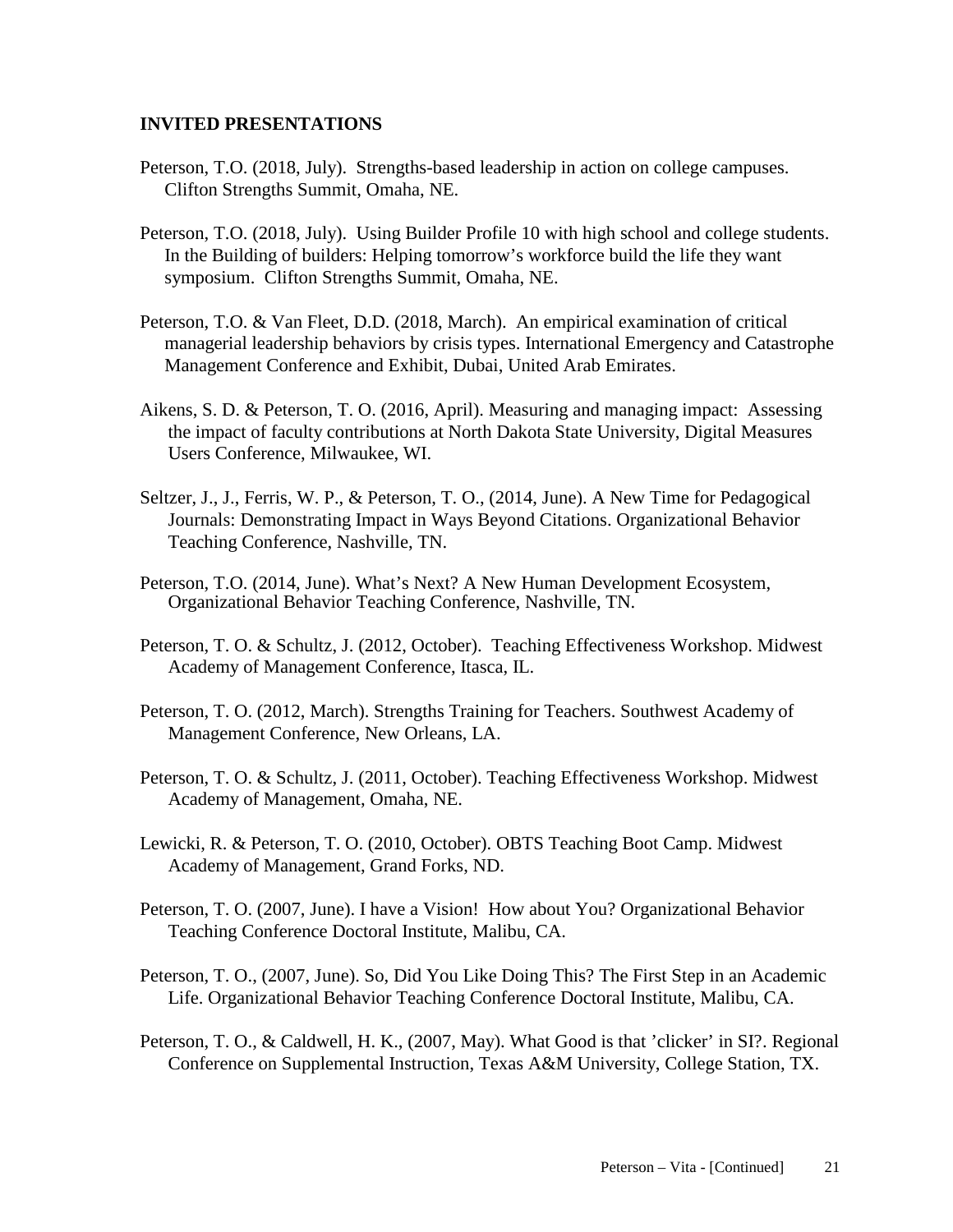- Peterson, T. O. (2006, October.). Panelist, Classroom Management Strategies for New Faculty. Southern Management Conference, Clearwater, Florida.
- Peterson, T. O. (2006, June). In Search of Learning: An AI Approach. AACSB Conference on Learning, St. Petersburg, FL.
- Peterson, T. O. (206, March). Why Learning? AACSB Teaching Effectiveness Seminar. Tampa, FL.
- Peterson, T. O. (2005, March). Tips to Excel in the Classroom. In the Doctoral Student Consortium. Southwest Academy of Management Conference, Dallas, TX.
- Peterson, T. O. (2004, April). How to Develop Learning Portfolios, Alternative Methods of Assessing Learning. Center for Teaching Excellence, Texas A&M University, College Station, TX.
- Peterson, T. O. & Williams, J. K. (2004, March). The Dance of Management. Southwest Academy of Management Conference, Orlando, FL.
- Peterson, T. O. (2003, November). Building Creativity in Teams. Southern Management Association Conference, Clearwater Beach, FL.
- Peterson, T. O. (2003, August). Scholarly Teaching and The Scholarship of Teaching. Doctoral Student Orientation, Oklahoma State University, Stillwater, OK.
- Peterson, T. O. 2003, April). Developing Teams in a Service-Learning Environment. Wakonse South, Balcones Springs, TX.
- Peterson, T. O. (2002, November). The Heart of a Teacher. Southern Management Association Conference, Atlanta, GA.
- Peterson, T. O. (2002, August). Scholarly Teaching and The Scholarship of Teaching. Doctoral Student Orientation, Oklahoma State University, Stillwater, OK.
- Peterson, T. O. & Layne, J. (2002, April). Working with Visual Explorer: What Motivates/Inspires You to Learn? Wakonse South, Balcones Springs, TX.
- Peterson, T. O. (2001, November). Teaching as Part of Scholarship: How Does Teaching Fit In? Teaching Development Workshop conducted at the Southern Management Association Conference, New Orleans, LA.
- Peterson, T. O. (2001, August). Profess What? Teaching as Part of Scholarship. New Doctoral Student Consortium at the Academy of Management Conference, Washington, D.C.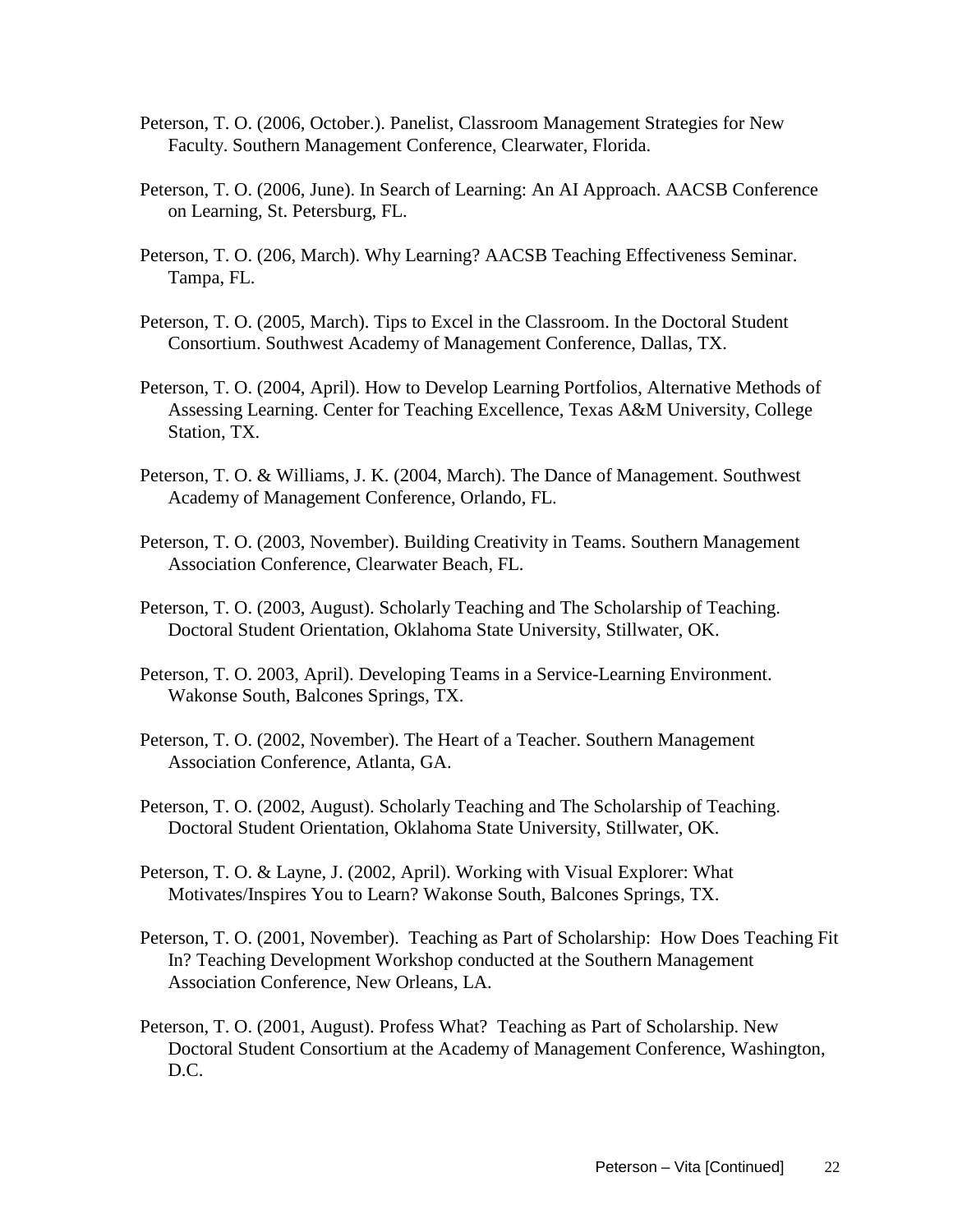- Peterson, T. O. (2001, April). Great Teachers/Great Students. Wakonse South, Balcones Springs, TX.
- Peterson, T. O. (2000, November). Service Learning: What & How? Southern Management Association Conference, Orlando, FL.
- Peterson, T. O. (2000 October). What is Your Problem Solving Profile? Texas A&M University Learning Communities, College Station, TX.
- Peterson, T. O. (2000, April). Suppose We Took Teams Seriously. Wakonse South, Balcones Springs, TX.
- Peterson, T. O. (1999, April). Team Building in the Classroom. Wakonse South, Balcones Springs, TX.
- Peterson, T. O. (1999, March). My Guiding Principles for Creating a Learning Environment. In a Symposium on Suppose We Took Learning Seriously. Southwest Academy of Management Conference, Houston, TX.
- Peterson, T. O. (1997, August). Using the Internet in Teaching Organizational Behavior. In the Organizational Behavior and Organizational and Management Theory Junior Faculty Consortium, Academy of Management Conference, Boston, MA.
- Peterson, T. O. (1997, March). Personal Values: The Building Blocks for a Successful Career. In the Doctoral Consortium at the Southwest Academy of Management Conference, New Orleans, LA.
- Peterson, T. O. (1996, July). Use of Portfolios in Education. Starship'96, Tulsa Technology Center, Tulsa, OK.
- Peterson, T. O. (1996, March). Standing For Something in the System: Building on Values. In the Doctoral Consortium at the Southwest Academy of Management Conference, San Antonio, TX.
- Peterson, T. O. (1996, January). Faculty Development for the College of Business, Stephen F. Austin State University, Nacogdoches, TX.
- Peterson, T. O (1995, March). Spotlight on Teaching: A Model. In the Management Doctoral Consortium at the Southwest Academy of Management Conference, Houston, TX.
- Peterson, T. O. (Chair). (1994, August). Multimedia in Your Classroom. Professional Development Workshop conducted at the Academy of Management, Dallas, TX.
- Peterson, T. O. (1994, March). Visions and Values for Teaching. In the Management Doctoral Consortium at the Southwest Academy of Management Conference, Dallas, TX.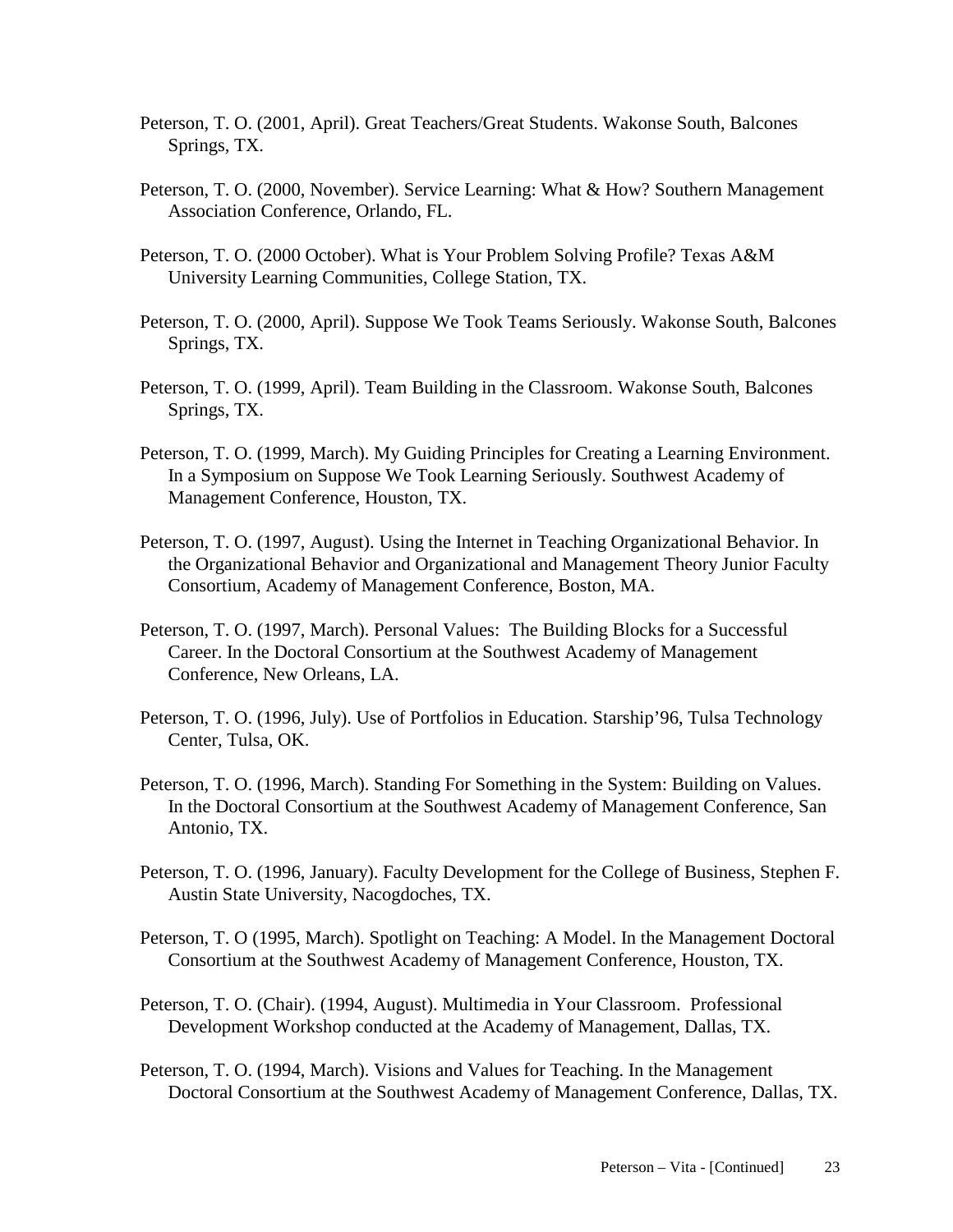- Peterson, T. O. (1992, September). Student Success: Academic Survival Skills. Non-Traditional Student Organization, Tulsa, OK.
- Peterson, T. O. (1991, September). Test-Taking Strategies in Management. National Association of Black Accountants - TU Chapter, Tulsa, OK.
- Peterson, T. O. (1991, April). Managing CBT Teams Creatively (Repeated by request). Ninth Conference on Computer-Based Training, San Antonio, TX.
- Peterson, T. O., (1990, April). Recharging Your Batteries: Creativity for Computer-Based Training (CBT) Professionals (Repeated by request). Eighth Conference on Computer-Based Training, Chicago, IL.

#### **MASTERS AND DOCTORAL COMMITTEES**

Member, Matthew Skoy's Doctoral Committee, Chair: Dr. Ray, North Dakota State University, Present.

Member, Seyed Ali Haji Esmaeili's Doctoral Committee, Chair: Dr. Szmerekovsky, North Dakota State University, Present.

Member, Amelia Everson Master Committee, Chair: Dr. Peterson, North Dakota State University, Present.

Member, Robert Smith's Doctoral Committee, Chair: Dr. Eighmy, North Dakota State University, Present.

Member, Lindsie Schoenack's Doctoral Committee, Chair: Dr. Peterson, North Dakota State University, Present.

Member, Steven Listopad's Doctoral Committee, Chair: Dr. Crawford, North Dakota State University, Present.

Member, Caroline Kozojed's Doctoral Committee, Chair: Dr. Eighmy, North Dakota State University, Present.

Member, Pete Simonson's Doctoral Committee, Chair: Dr. Szmerekovsky, North Dakota State University, Present.

Member, Brian Rook's Doctoral Committee, Chair: Dr. Hill, North Dakota State University, 2018.

Member, Kritika Sharma Master Committee, Chair: Dr. Hall, North Dakota State University, 2018.

Member, Muhammad Aslaam B. Mohamed Abdul Ghani's Doctoral Committee, Chair: Dr. Szmerekovsky, North Dakota State University, 2018.

Member, Erin Ahneman Master Committee, Chair: Dr. Platt, North Dakota State University, 2017.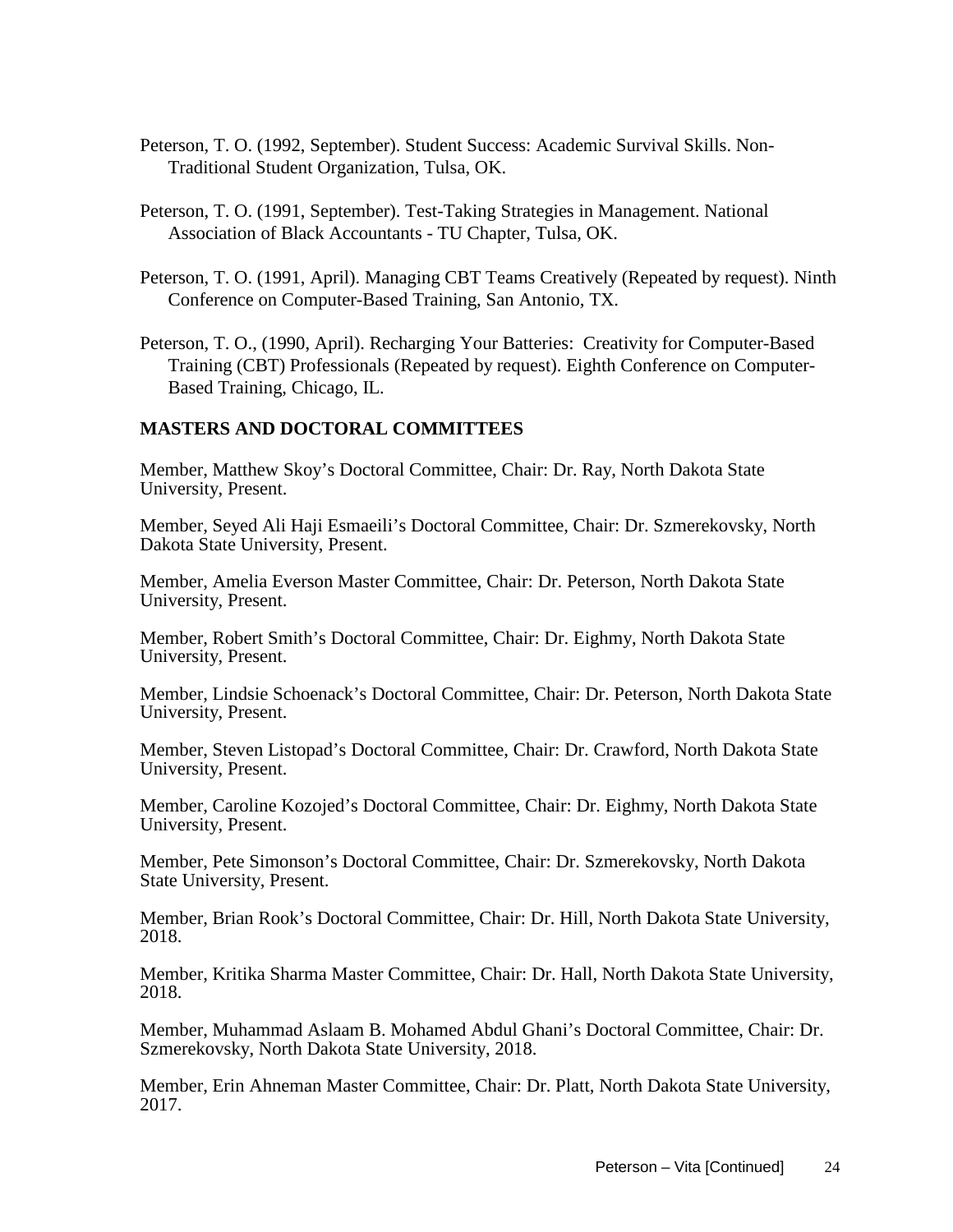Member, Heidi Larson's Doctoral Committee, Chair: Dr. Hill, North Dakota State University, 2016.

Member, Rebecca Lyons' Doctoral Committee, Chair: Dr. Ray North Dakota State University, 2016.

Member, Obaid Aljohani's Doctoral Committee, Chair: Dr. Peterson, North Dakota State University, 2015.

Member, Sarah Alajlan's Doctoral Committee, Chair: Dr. Peterson, North Dakota State University, 2015.

Member, Katherine Tulibaski's Doctoral Committee, Chair: Dr. O'Conner, North Dakota State University, 2015.

Member, Nathan Dalbec's Masters Committee, Chair: Dr. Miljikovic, North Dakota State University, 2014.

Member, Jason Nupdal's Doctoral Committee, Chair: Dr. Gross, North Dakota State University, 2014.

Member, Barbara Schmitt's Doctoral Committee, Chair: Dr. Eighmy, North Dakota State University, 2013.

Member, Staci Pauer's Doctoral Committee, Chair: Dr. Peterson, North Dakota State University, 2012.

Member, Dave Kern's Doctoral Committee, Chair: Dr. White, Oklahoma State University, 2006.

Member, Lynn Arnn's Doctoral Committee, Chair: Dr. Conti, Oklahoma State University, 2005.

Member, Kathy White's Doctoral Committee, Chair: Dr. Stark, Texas A&M University, 2005.

Member, Dannette McIntosh's Doctoral Committee, Chair: Dr. Conti, Oklahoma State University, 2005.

Member, Olivia Engle's Masters Committee, Chair: Dr. Ede, Oklahoma State University, 2003.

Member, Stephen P. Forrest's Doctoral Committee, Chair: Dr. Conti, Oklahoma State University, 2002.

Member, Sherri Tapp's Doctoral Committee, Chair: Dr. Conti, Oklahoma State University, 2002.

Member, Paul Keiper's Doctoral Committee, Chair: Dr. Ashley, Texas A&M University, 2002.

Member, Bruce F. Buckhorn's Doctoral Committee, Chair: Dr. Johnson, Texas A&M University, 2002.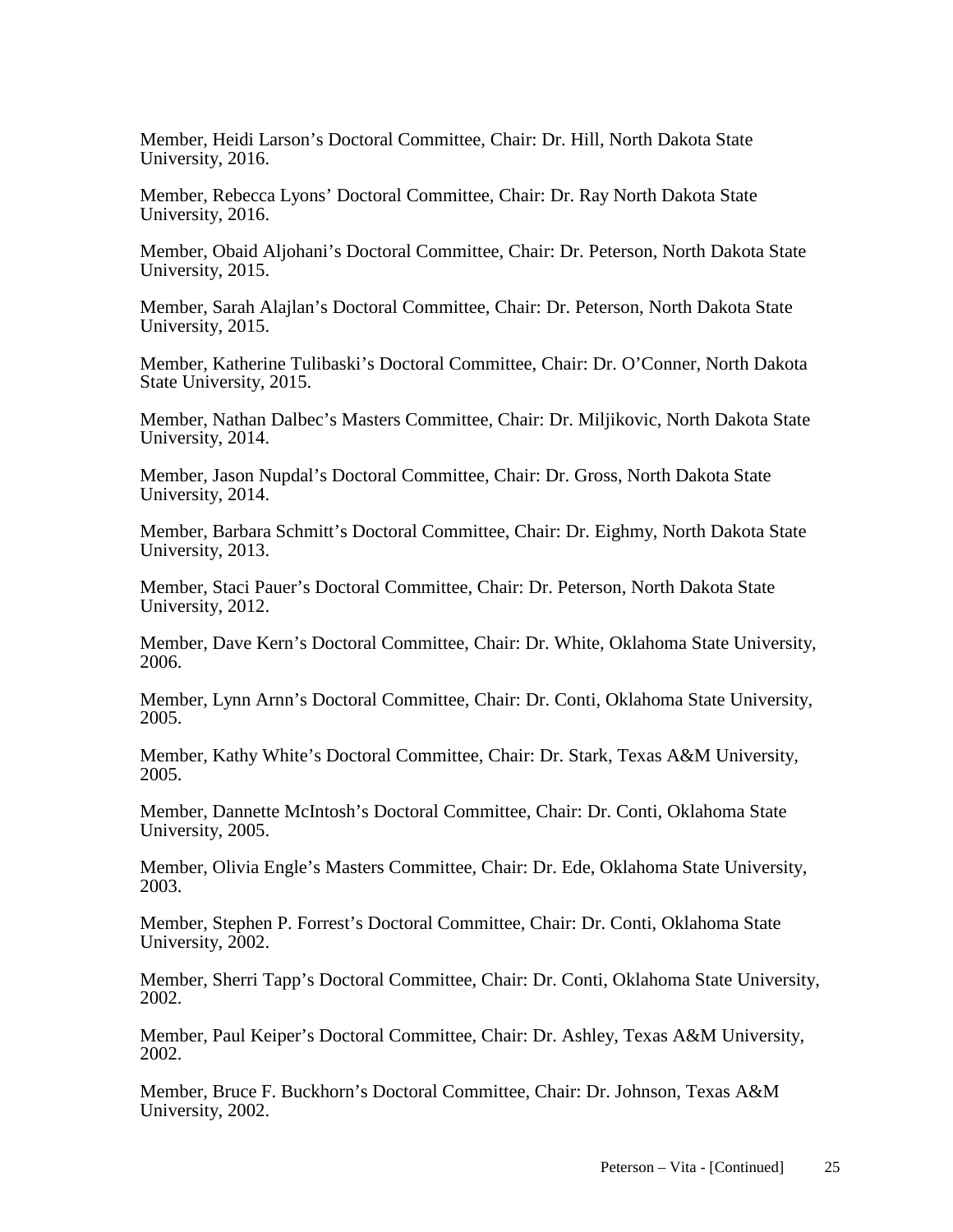Member, Jula Rozenberg's Masters Committee, Chair: Dr. Vasquez de Verasco, Texas A&M University, 2000.

Member, Norma J. Fritsch-Minfares' Masters Committee, Chair: Dr. Ashley, Texas A&M University, 2000.

Member, Sergio A. Burgos Fuentes' Masters Committee, Chair: Dr. Garcia, Texas A&M University, 2000.

Member, Radwane Taylor's Masters Committee, Chair: Dr. Lively, Texas A&M University, 1999.

Member, Chrystie M. Meziere's Doctoral Committee, Chair: Dr. Hanson, University of Tulsa, 1993.

Member, Mark A. Donavon's Masters Committee, Chair: Dr. Westfall, Air Force Institute of Technology, 1990.

Member, Michael E. Guy's Masters Committee, Chair: Dr. Westfall, Air Force Institute of Technology, 1990.

Member, Kevin D. Illsley's Masters Committee, Chair: Dr. Vaughan, Air Force Institute of Technology, 1990.

Member, Dana L. McAlear's Masters Committee, Chair: Dr. Lindsey, Air Force Institute of Technology, 1989.

## **GRANTS**

Leadership Simulation: NDSU Alums and NDSU Students. Total grant amount \$2,000. Awarded by Target Corporation.

Intercultural & Diversity Awareness Seminar. Total grant amount \$2,000. Awarded by Target Corporation.

Sustainability Case Competition. Total grant amount \$3,000. Awarded by Target Corporation.

Academic Hardiness Seminars. Total grant amount \$3,000. Awarded by Target Corporation.

Thought Leader Series. Total grant amount \$70,000. Awarded by the NDSU SU Impact Committee.

Efficiency in Government Grant for Services to Veterans of North Dakota, 2010. Total grant amount \$18,935. Awarded by the NDSU Development Foundation.

Community Development Grant for Philanthropy and Youth Strengths Training, 2009. Total grant amount \$17,050. Awarded by the NDSU Development Foundation.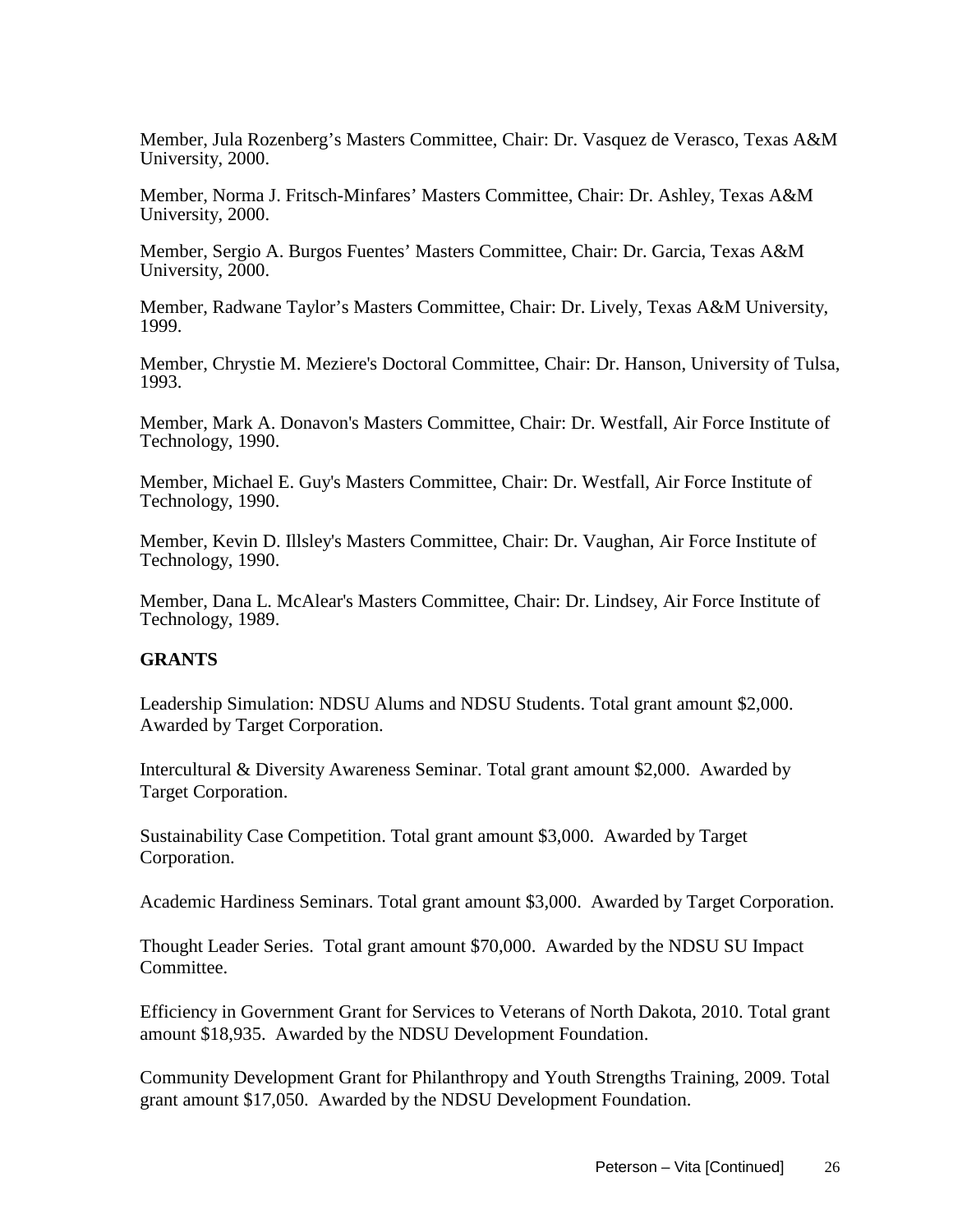#### **RESEARCH-RELATED AWARDS AND HONORS**

Awarded the "Best Symposium in Management Education and Development Division," (with C. Muir, M. Nathan, D. Tees, and J. Kunde) Academy of Management Meetings, Seattle, Washington, August 2003.

Awarded the "Best Paper in Management Education and Development Division," (with D. L. McAlear) Academy of Management Meetings, San Francisco, California, August 1990.

Awarded the 1988-1989 Distinguished Graduate Research Award-Doctoral Level, Texas A&M University, College Station, TX, September, 1989.

Awarded the "Best Paper in Organizational Communication Division," (with L. L. Penley, B. L. Hawkins) Academy of Management Meeting, Boston, Massachusetts, August, 1984.

Awarded the "Best Paper in Organizational Communication Division," (with L. L. Penley & B. L. Hawkins) Academy of Management Meeting, Dallas, Texas, August, 1993.

## **OTHER PUBLICATIONS**

Peterson, T. O. & Peterson, C. M. (2004). *With Democracy On Our Minds*. Simple Gifts: The All Souls Journal.

Peterson, T. O. (1995). *AIDS in the Workplace*. The University of Tulsa Magazine: Dialog.

- Peterson, T. O. (1993). *A Remedy to the 'How Much and How Long' Questions (REPRINT)*. Multimedia Learning: A School Leader's Guide.
- Peterson, T. O. (1993). *A Remedy to the 'How Much and How Long' Questions*. Salt Lake City, Utah: Allen Communication: Promptlines.
- Peterson, T. O. (1982). *Three Elements of Officership - AAC* (6th ed., vol. 34, pp. 9). TIG Brief.

# **TEACHING AND TEACHING-RELATED ACCOMPLISHMENTS**

#### **COURSES TAUGHT**

#### **North Dakota State University (August 2008 to present)**

Managerial Leadership: Essential Competencies (graduate) Organizational Change Management (graduate) Foundations of Organizational Behavior (undergraduate) Understanding and Managing Diversity (undergraduate) Leadership in Organizations (undergraduate & graduate) Leadership: Theory & Practice (graduate)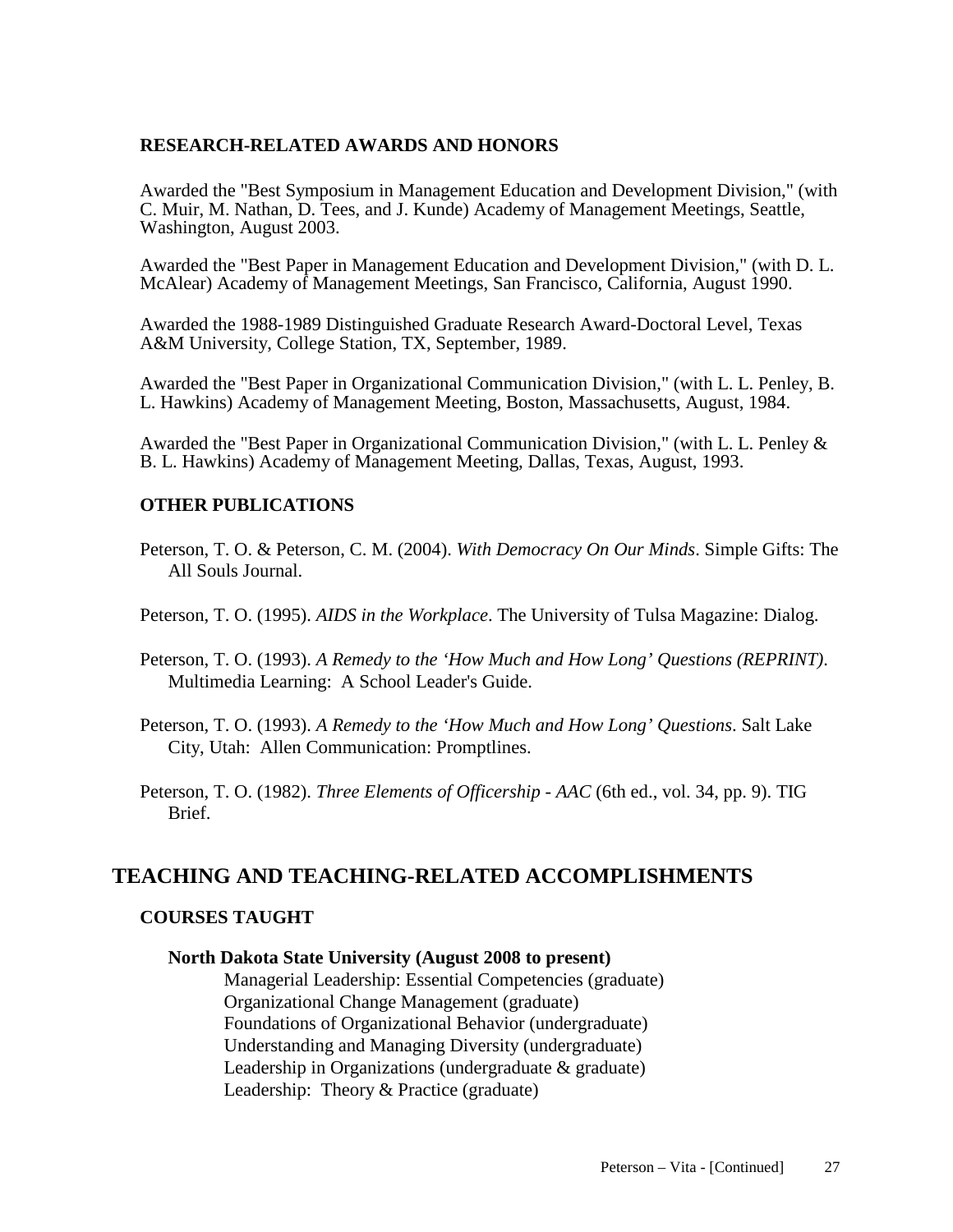Global Leadership Imagination, Creativity, and Entrepreneurial Thinking (undergraduate) Level I Leadership Level II Leadership Level III Leadership Level IV Leadership Ethics in Business Leadership on Three Levels (Seminar) Skills for Academic Success (Freshman Seminar) Leadership from Inside Out (Seminar) Peer Leadership Development

#### **Texas A&M University (August, 2005 to May 2008)**

Freshman Business Seminar (undergraduate Honors) Leadership Development (Fellows Program) Ethics in Business (undergraduate) Integrated Worklife Competencies (undergraduate)

#### **Oklahoma State University (July, 2001 to May 2005)**

Management and Organizational Theory (graduate) Performance Consulting (graduate) Crisis in Organizations (graduate) Credibility: The Foundation of Leadership (graduate) Leadership Challenges (graduate) Change Management (graduate) Leadership Dynamics (undergraduate) Project Management (undergraduate) Becoming an Authentic Leader (graduate & undergraduate) Leadership & The Art of Conversation (graduate & undergraduate) The Art of Possibility (graduate & undergraduate)

#### **Texas A&M University (October, 1998 to June, 2001)**

The Management Process (undergraduate and Honors) Leadership Development (Fellows Program) Introduction to Business (undergraduate) Survey of Management (graduate non-business majors) Leadership in Organizations (graduate)

## **University of Tulsa (August, 1991 to May, 1997)**

Organizational Behavior (undergraduate & graduate) Organizations & Management (undergraduate) Teamwork & Leadership (undergraduate) Managing Quality (graduate) Creative Problem Solving (graduate)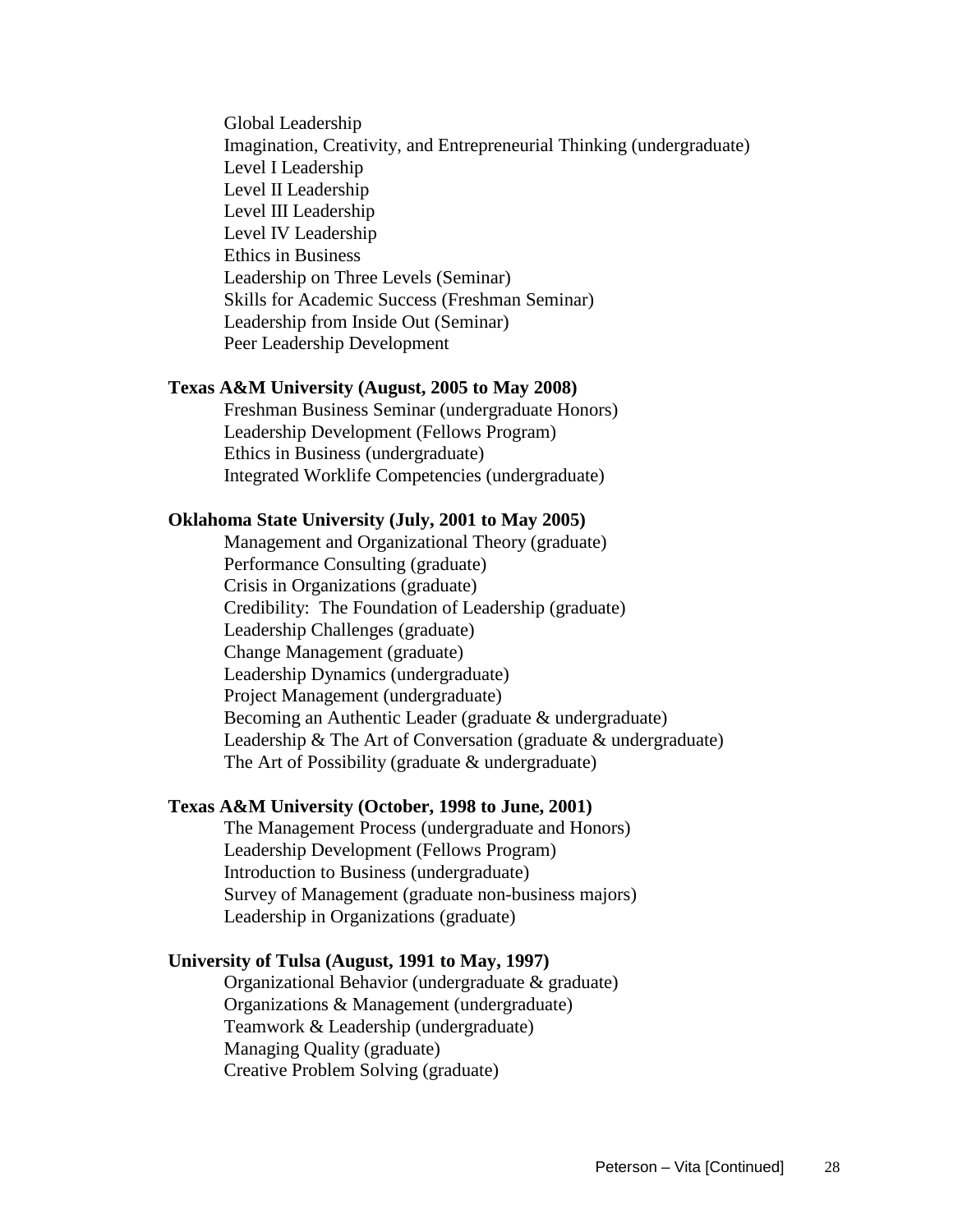- **Auburn University at Montgomery (August, 1988 to December, 1988)** Quantitative Methods for Management (undergraduate)
- **U. S. Air Force Academy (August, 1982 to May, 1984)** Human Resource Management (undergraduate) Organization Theory (undergraduate)
- **St. Francis College (August, 1983 to May, 1984)** Organizational Behavior (Graduate Program in Health Administration) Systems Management (Graduate Program in Health Administration)

#### **Chapman College (July, 1981 to May, 1982)**

Organizational Behavior (undergraduate) Interpersonal Communication in the Organization (undergraduate) Principles of Management (undergraduate) Personnel Administration (undergraduate) Oral communications (undergraduate)

#### **BOOKS AND BOOK CHAPTERS**

- Van Fleet, D. D. & Peterson, T. O. (1994). *Contemporary Management* (3rd ed.). Boston, MA: Houghton Mifflin Company.
- Peterson, T. O. (1990). *Human Resource Management: Readings and Cases*. Boston, MA: Houghton Mifflin Company.
- Peterson, T. O. & Beard, J. W. (1989). Decision Aids for Decision Makers. In T.S. Bateman & C.P. Zeithaml *Management*. Homewood, IL: Richard D. Irwin, Inc.
- Beard, J. W. & Peterson, T. O. (1989). Management Information Systems. In D. Hellriegel and J.W. Slocum, Jr. *Management, 5th Edition* (5th ed.). Reading, MA: Addison-Wesley Publishing Company.
- Peterson, T. O. & Peterson, C. M. (1988). Business Information Systems: A Manager's Guide. In D.D. Van Fleet (Ed.), *Contemporary Management*. Boston, MA: Houghton Mifflin Company.
- Peterson, T. O., McBride, D. J. (1987). Experiencing Systems. In R.W. Griffin *Practicing Management, 2nd Edition* (2nd ed.). Boston, MA: Houghton Mifflin Company.
- Peterson, T. O. & Rohrs, A. E. (1983). *Managing The Most Important Resource: People*. Lexington, MA: Ginn Custom Publishing.

**University of Texas, San Antonio (January, 1981 to May 1981)** Quantitative Methods for Management (undergraduate)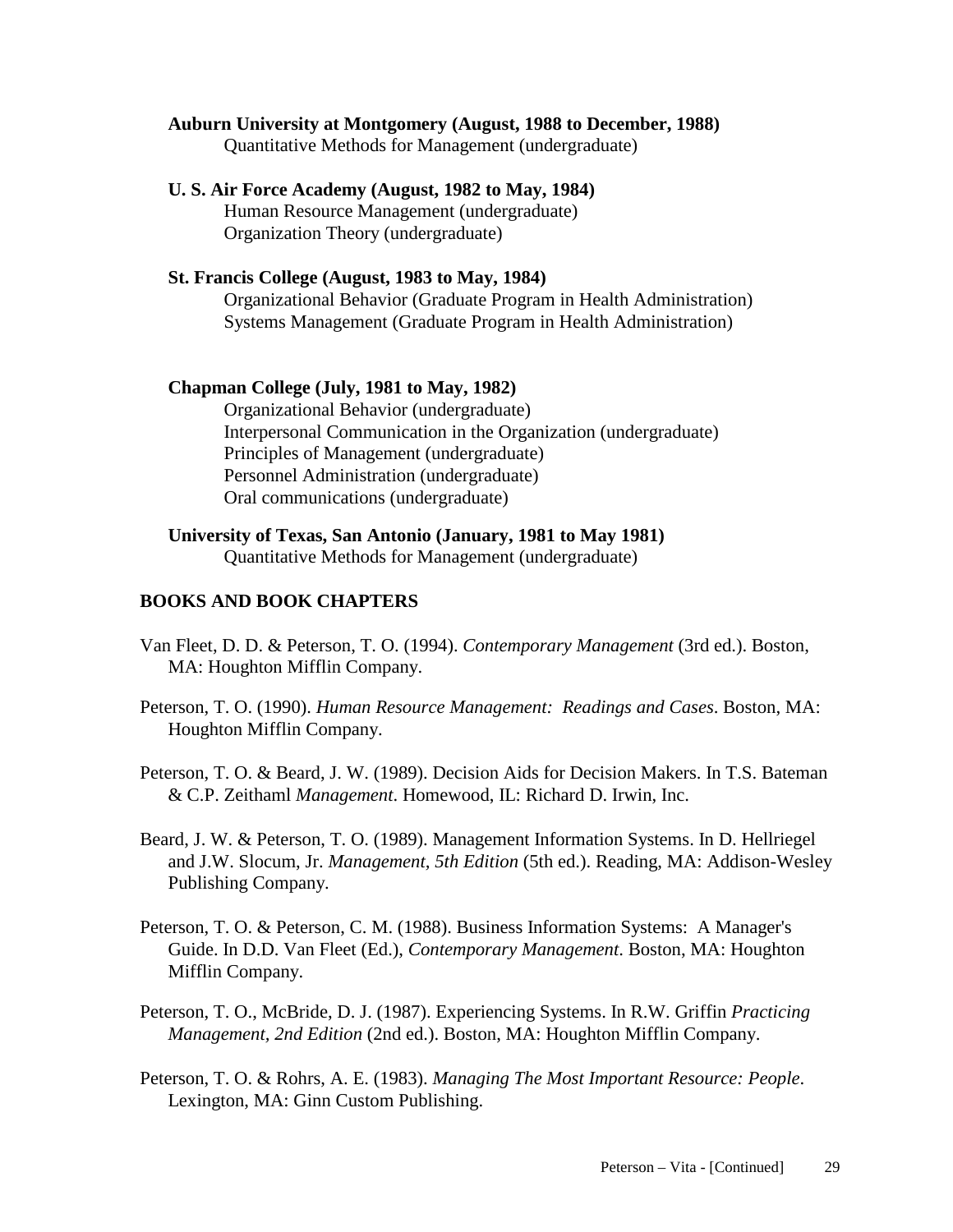Peterson, T. O. & Baysinger, R. (1986). Instructor's Manual for Rowland and Ferris' Current Issues In Personnel Management. (3rd ed.). Boston, MA: Allyn and Bacon, Inc.

#### **INSTRUCTIONAL-RELATED TECHNICAL REPORTS**

- Branson, R. l. & Peterson, T. O. (1991). Analysis of Education and Training for Logistics Planners *(Technical Report LX912075).* Montgomery, AL: Air Force Logistics Management Center.
- Alligaier, D. & Peterson, T. O. (1991). *Managing the Development of Interactive Courseware (ICW) for Training in Logistics* (Technical Report LY902050). Montgomery, AL: Air Force Logistics Management Center.
- Ayers, R. K., Willis, D. W. & Peterson, T. O. (1991). *Quality Assurance Training Program.*  (Technical Report LC902027). Montgomery, AL: Air Force Logistics Management Center.
- McCarthy, D. J. & Peterson, T. O. (1991). *Standard of Conduct: A Computer Based Training (CBT)* Development for the Air Force Institute of Technology Acquisition (Technical) Report LC912067). Montgomery, AL: Air Force Logistics Management Center.
- Peterson, T. O. (1990). *Application of the Advanced On-the-Job Training System (AOTS*  (Technical Report LK890750). Montgomery, AL: Air Force Logistics Management Center.
- Peterson, T. O. (1990). *Principles of Warehousing Courseware for Entry-Level Material Storage and Distribution Specialists* (Technical Report LK902049*)*. Montgomery, AL: Air Force Logistics Management Center.
- Geasey, M. S., Peterson, T. O. & Loden, G. A. (1990). *Style Guide for the Development of Computer Based Training (Technical Report LK891191).* Montgomery, AL: Air Force Logistics Management Center.
- Peterson, T. O. (1990). *Supply Material Facilities Entry-Level Training (Technical Report LK881175).* Montgomery, AL: Air Force Logistics Management Center.
- Peterson, T. O. & Bailey, J. (1989). *Analysis of Base-Level Supply Customer Training*  (Technical Report LS871077). Montgomery, AL: Air Force Logistics Management Center.
- Geasey, M. S. & Peterson, T. O. (1989). *Fuels Automated Sample Tracking (FAST) Computer Based Training* (Technical Report LK890532). Montgomery, AL: Air Force Logistics Management Center.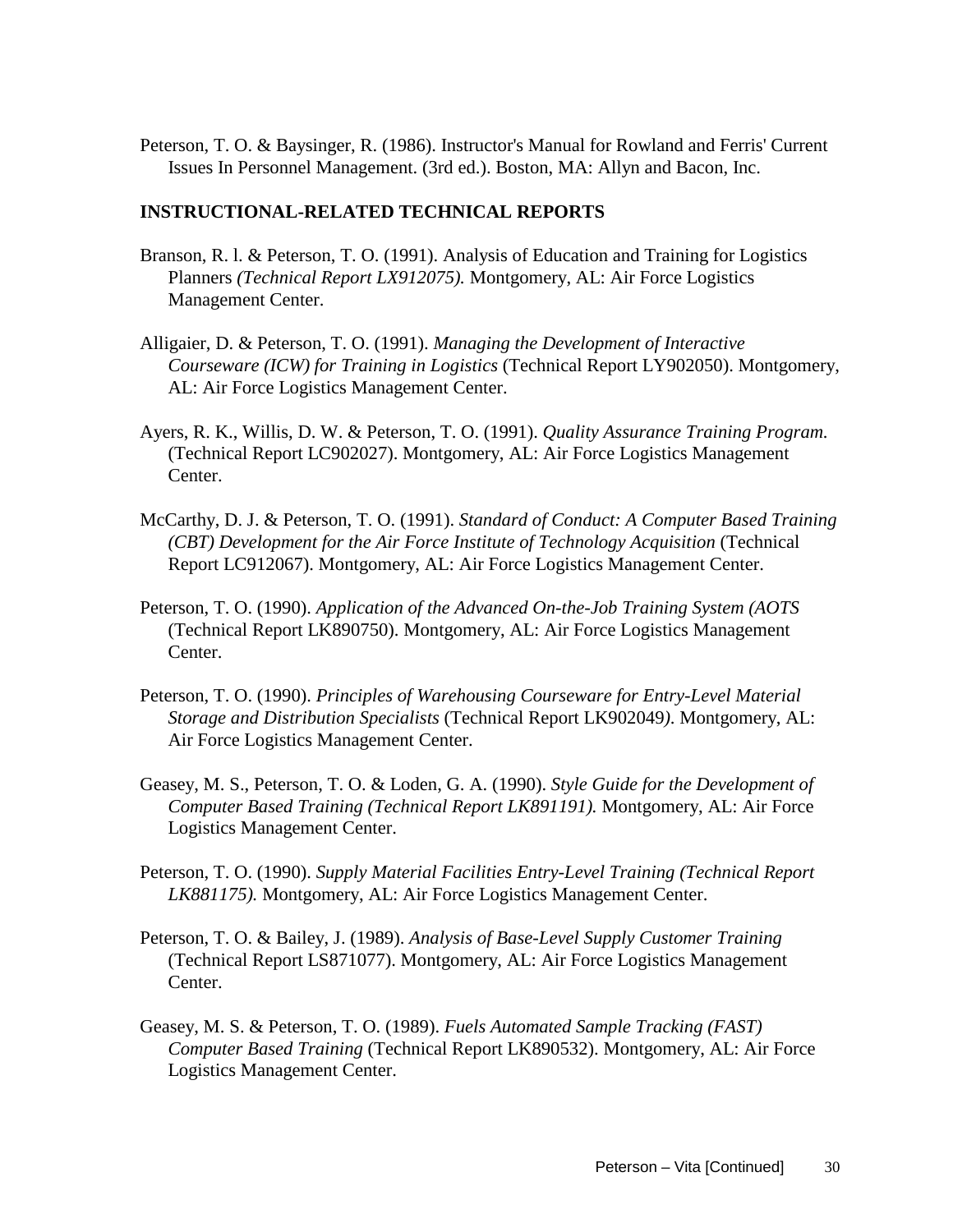Reynolds, S.B. & Peterson, T. O. (1988). *Basic Stockage Policy Training* (Technical Report LS880542). Montgomery, AL: Air Force Logistics Management Center.

#### **COMPUTER-BASED INSTRUCTION**

- Peterson, T. O. & Beard, J. W. (1989). Action In Management: A Managerial Decision-Making Simulation. In M.A. Hitt, R.D. Middlemist, & R.L. Mathis *Management: Concepts and Effective Practice, 3rd Edition* (3rd ed.). St. Paul, MN: West Publishing Company.
- Peterson, T. O. & Beard, J. W. (1988). Action In Management: A Managerial Decision-Making Simulation. In R.D. Middlemist & M.A. Hitt *Organizational Behavior: Managerial Strategies for Performance*. St. Paul, MN: West Publishing Company.

## **TEACHING-RELATED AWARDS AND HONORS**

Selected as the Service-Learning Award Recipient. North Dakota State University, May 2017.

Selected as the David L. Bradford Outstanding Educator. Organizational Behavior Teaching Society, June 2014.

Selected as Outstanding Educator by the Southwest Academy of Management Division of the Federation of Business Disciplines, March 2011.

Selected as a Distinguished Faculty for the Organizational Behavior Teaching Conference Doctoral Institute, June 2007.

Named a Master Teacher by the Association to Advance Collegiate Schools of Business, 2006.

Awarded the Chandler-Frates & Reitz Teaching Excellence Award. MBA Program Oklahoma State University, 2005.

Awarded the Chandler-Frates & Reitz Teaching Excellence Award. MBA Program Oklahoma State University, 2004.

Nominated for the Oklahoma Medal for Excellence in College/University Teaching for 2004.

Awarded the President's Outstanding Faculty Award, Oklahoma State University-Tulsa, May 2003.

Received the Manuel M. Davenport Spirit of Wakonse Teaching Award, Texas A&M University 2001.

Received the Teaching Excellence Award, Class of 2001, Texas A&M University, Summer 1998.

Selected Honorary Member of Beta Alpha Psi Fraternity, Eta Rho Chapter, University of Tulsa, 1995.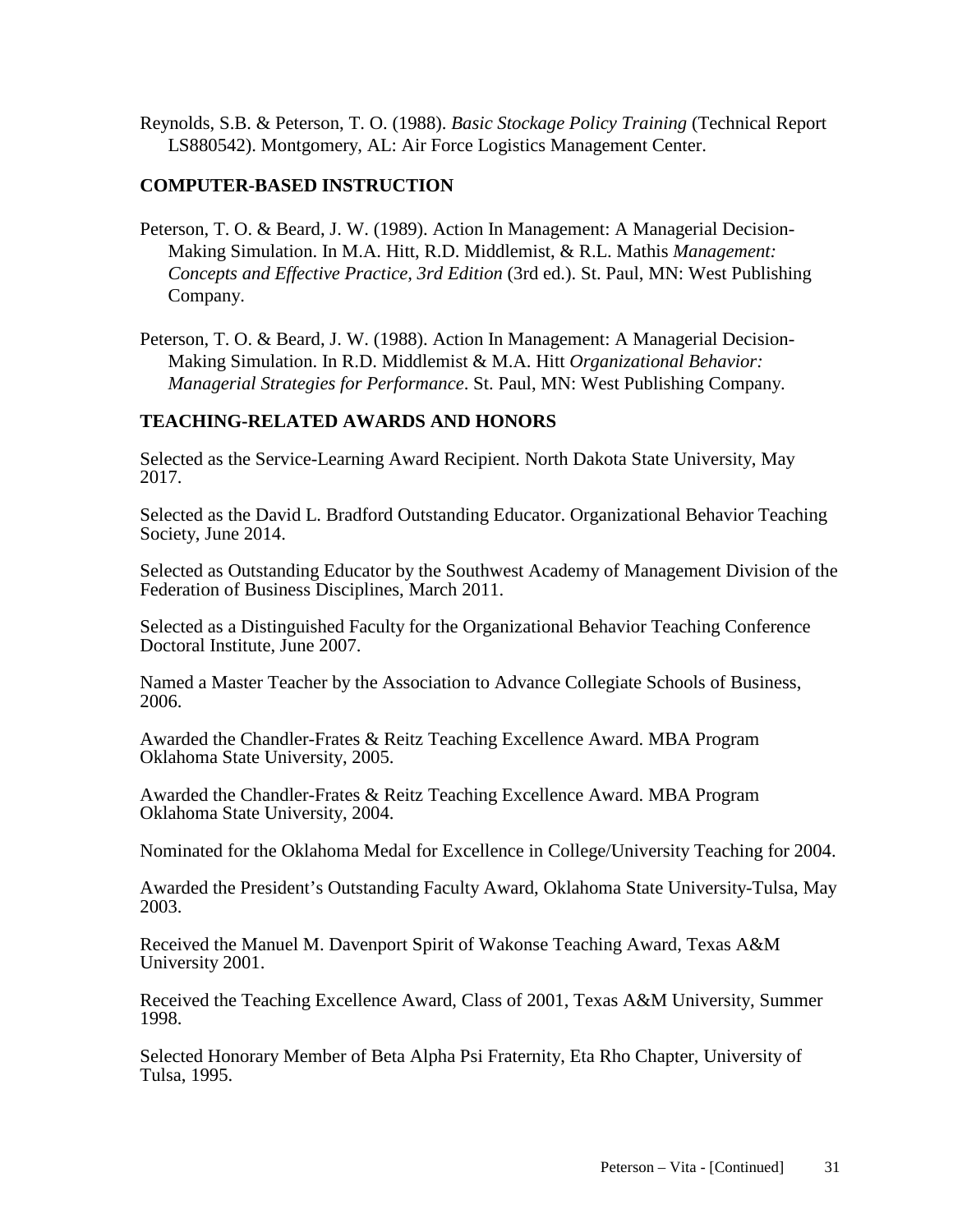Awarded the College of Business Dean's Teaching Innovation Award, 1994.

Received a teaching grant (\$6000) to internationalized the basic management class, University of Tulsa, Tulsa, OK, 1993.

Selected as Teacher of the Year, Mortar Board Society, 1993.

## **OTHER TEACHING-RELATED ACTIVITIES**

Member of the Texas A&M Mentors. Counselor to undergraduate students, 1985-1988; 1999-2000.

Developer and Presenter, How-To-Study Workshop at Texas A&M, 1985-1988.

# **PROFESSIONAL DEVELOPMENT WORKSHOPS AND SEMINARS**

State of the American Workplace Workshop, Gallup Corporation, Omaha, Nebraska, July 2018.

Entrepreneurial Profile 10 Coaching Training, Gallup Corporation, Omaha, Nebraska, July 2016.

Strengths-Based Education Facilitator. Gallup Corporation, Omaha, Nebraska, May 2015. Accelerated Strengths Training. Gallup Corporation, Omaha, Nebraska, September 23-27, 2013.

AACSB Accreditation Standards Update conducted by Jerry E. Trapnell, Chief Accreditation Officer., Associate Deans and Innovative Programs Conference, Scottsdale, Arizona, November 2-4, 2009.

Preparing for a Successful Accreditation Maintenance Review conducted by Timothy E. Jares, Jay M. Lightfoot, and Clifford Skousen. Associate Deans and Innovative Programs Conference, Glendale, Arizona, November 6-8, 2008.

# **SERVICE CONTRIBUTIONS**

#### **JOURNALS**

Editorial Board, *Organization Management Journal*, 2017-present.

Editorial Board, *Management Teaching Review*, 2015-present.

Editorial Board, *Journal of Managerial Psychology*, 2015-present.

Editorial Board, *Journal of Leadership and Organizational Studies*, 2012-present.

Editorial Board, *Journal of Management Education*, 2007-present.

Editorial Board, *Journal of Behavioral and Applied Management*, 2006-2016.

Review Board, *Academy of Management Learning and Education*, 2000-2011.

Ad hoc Reviewer, *Group & Organization Management*, 2009.

Special Issue Co-Editor, *Academy of Management Learning and Education*, 2003-2006.

Review Board*, Human Resource Management Education Review*, 2002-2008.

Software Review Editor, *Journal of Management Systems*, 1995-1997.

Ad hoc Reviewer, *Journal of Strategic Management Education*, 2015, 2017.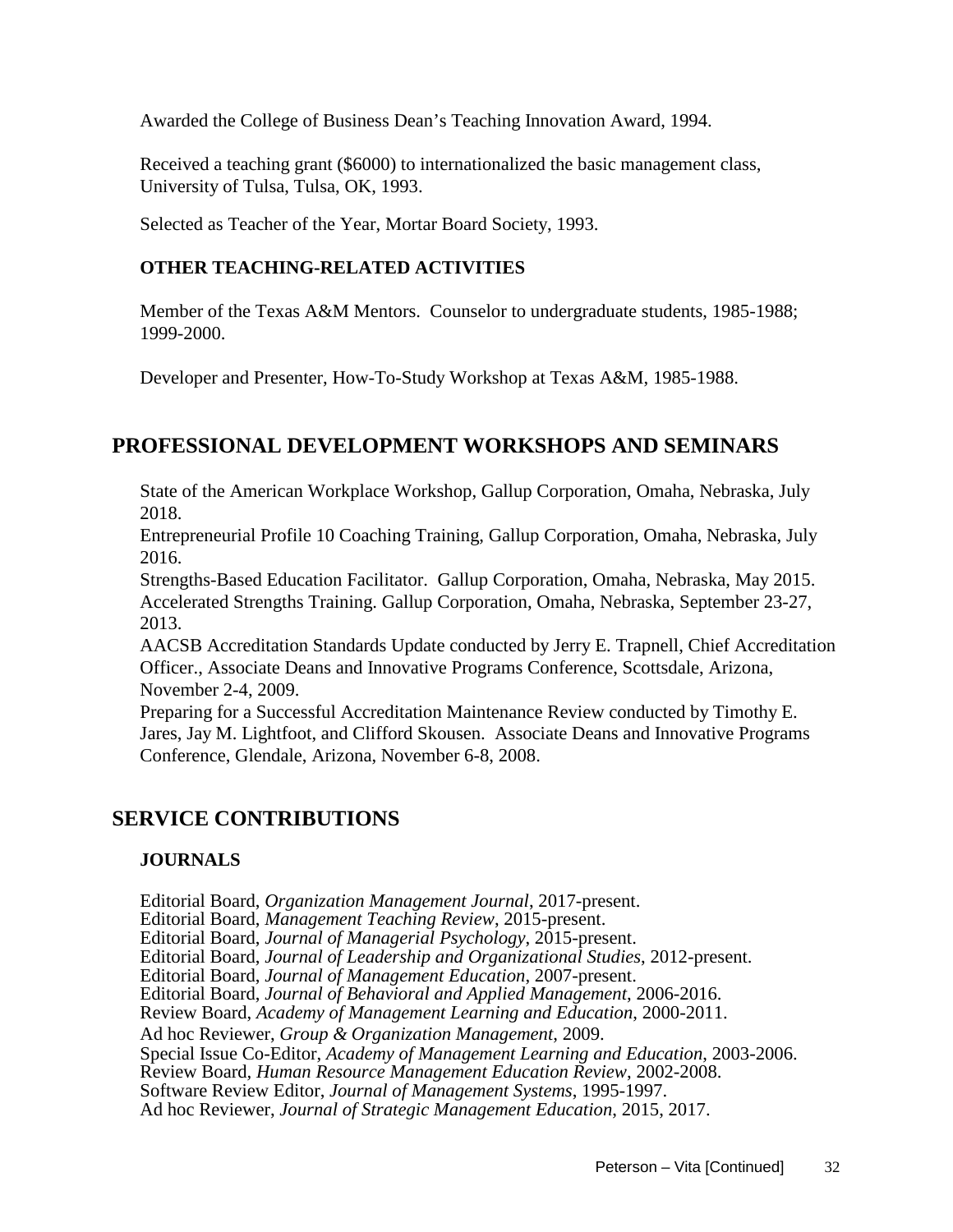Ad hoc Reviewer, *Journal of Management Education*, 1993, 1995, 1996.

Ad hoc Reviewer, *Academy of Management Journal*, 1990, 1991, 1992, 1993.

Ad hoc Reviewer, *Journal of Management Systems*, 1995.

Ad hoc Reviewer, *Journal of Management*, 1990, 1991, 1992, 1993, 2000, 2001, 2002.

Review Board, *Journal of Management*, 1988-1990.

Ad hoc Reviewer, *Journal of Business Communication*, 1990.

Assistant Editor, *Journal of Management*, 1986-1988.

## **ACADEMY OF MANAGEMENT**

Coordinator, Academy of Management Learning  $&$  Education  $10<sup>th</sup>$  Anniversary Celebration, Boston, Massachusetts, August 2012.

Facilitator, Academy of Management Learning & Education Revise and Resubmit Writer's Workshop. San Antonio, Texas August 2011

Facilitator, Academy of Management Learning & Education Revise and Resubmit Writer's Workshop. Montreal, Canada August 2010.

Facilitator, Academy of Management Learning & Education Writer's Workshop. Chicago, Illinois August 2009.

Facilitator, Academy of Management Learning & Education Writer's Workshop. Anaheim, California August 2008.

Facilitator, Academy of Management Learning & Education Writer's Workshop.

Philadelphia, Pennsylvania August 2007.

Fellow, Academy of Management Service-Learning Project, 2003.

Secretary, Academy of Management Council, 2000-2002.

Representative, Carnegie Academy for the Scholarship of Teaching and Learning, 2000- 2001.

Chair, Teaching Committee, Academy of Management, 1999-2001.

Past-Chair, Organizational Communication & Information Systems, 1993-1994.

Chair, Organizational Communication & Information Systems, 1992-1993.

Chair-Elect, Organizational Communication & Information Systems, 1991-1992.

Program Chair, Organizational Communication & Information Systems, 1990-1991.

Membership Chair, Organizational Communication & Information, 1987-1990.

Session Chair, Organizational Communication & Information Systems, 1987, 1988, 1989, 1990.

Reviewer, Teaching & Learning Conference, 2016, 2017, 2018, 2019.

Reviewer, Organizational Communication & Information Systems, 1987, 1988, 1989, 1990, 1992, 1993, 1995, 1997.

Session Chair, Management Education & Development, 2019.

Discussant, Management Education & Development, 1989, 1992, 1995, 1996, 2008, 2017, 2018.

Reviewer, Management Education & Development, 1989, 1990, 1992, 1995, 1996, 1997,

1998, 1999, 2008, 2010, 2011, 2012, 2013, 2014, 2015, 2016, 2017, 2018, 2019.

Reviewer, Social Issues in Management, 2008.

Member, All-Academy Symposium Committee, 1988.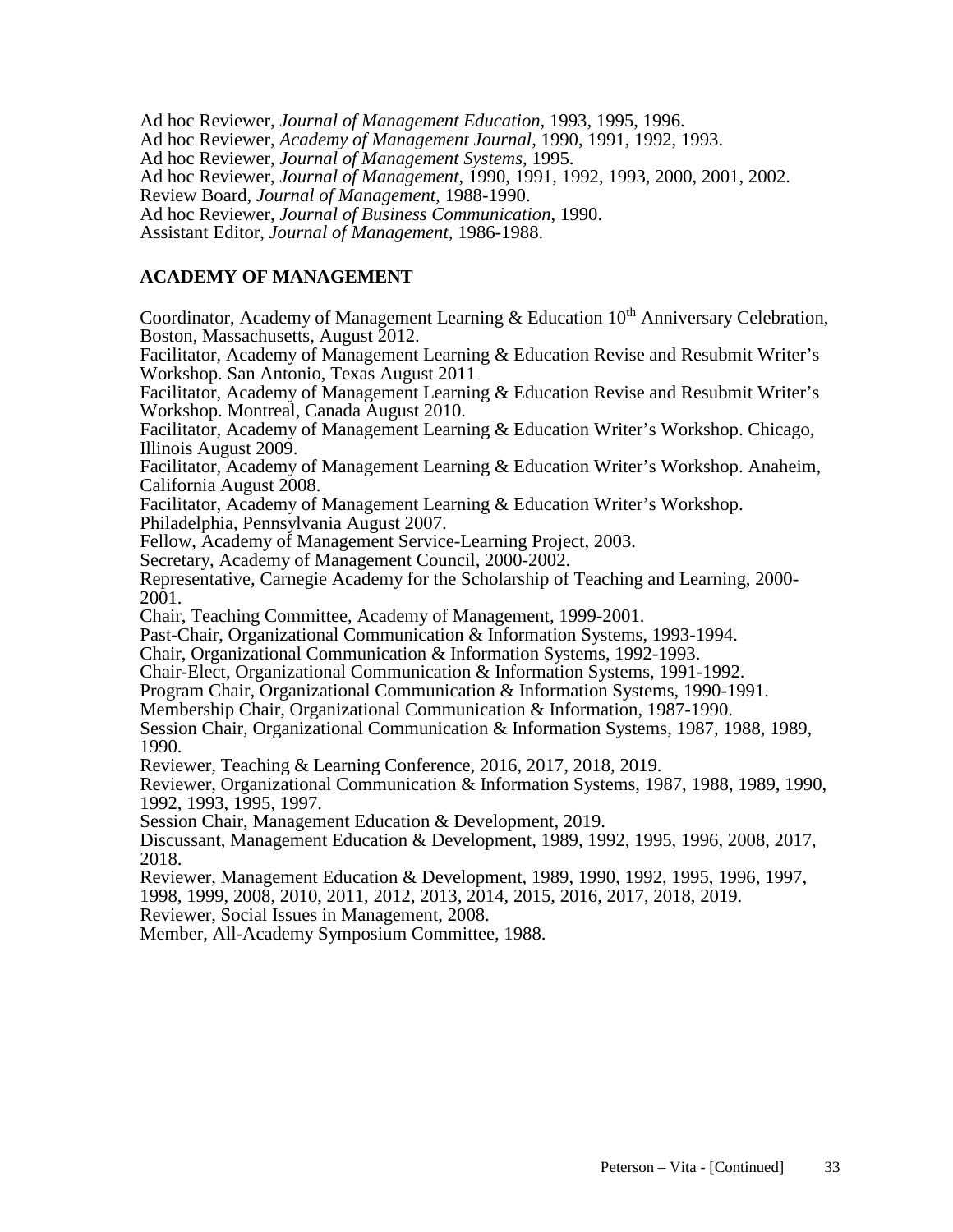#### **MANAGEMENT & ORGANIZATIONAL BEHAVIOR TEACHING SOCIETY**

President, 2016-2019 President-Elect, 2015- 2016 Board Member as Professional Development, 2012-2015 Reviewer, Organizational Behavior Teaching Conference, 1992, 1993, 1995, 2002, 2003, 2004, 2005, 2008, 2009, 2010, 2011, 2012, 2013, 2014, 2015. Panelist for the *Journal of Management Education* and *Management Teaching Review*, 2014, 2015.

#### **MIDWEST ACADEMY OF MANAGEMENT**

Program Chair, 2019 Program Chair-elect, 2018 Logistics Advisor, 2016 Reviewer, 2017, 2018 Track Chair, Professional Development Workshops, 2016, 2017, 2018 Track Chair, Management Education and Innovative Instruction, 2011, 2012. Facilitator, 2012, 2014. Reviewer, 2010, 2011, 2015. Panelist, *Journal of Management Education*, 2014. Member-at-Large, 2009-2012.

#### **SOUTHWEST ACADEMY OF MANAGEMENT**

Management Doctoral Consortium, New Orleans, Louisiana, March 2012 Track Chair, Professional Development Workshops, 2011-2012 Track Chair, Faculty Learning and Innovation, 2005-2006 Track Chair, Faculty Learning and Innovation, 2004-2005 Immediate-Past President, 1999-2000. President, 1998-1999. President-Elect, 1997-1998. Program Chair, 1996-1997. Program Chair-Elect, 1995-1996. Track Chair, Symposia, Panels, and Workshops, 1994-1995. Chair, Teaching Effectiveness Workshops, 1992-1993, 1993-1994. Member-at-Large, 1991-1994. Co-Chair (with Charlotte D. Sutton), Doctoral Students/Young Faculty Consortium, 1991- 1992. Chair, Task Force for the Revision of the Constitution and By-Laws, 1990-1991. Chair, Task Force on Organizational Review and Strategic Planning, 1989-1990. Track Coordinator, Organizational Communication and Information Systems Track, 1988- 1989. Discussant, 1988, 1989, 1990, 1991, 1992, 1996, 2000, 2006. Session Chair, 1988, 1992, 2000, 2004, 2006. Reviewer, 1986, 1988, 1990, 1991, 2000, 2001, 2004, 2006.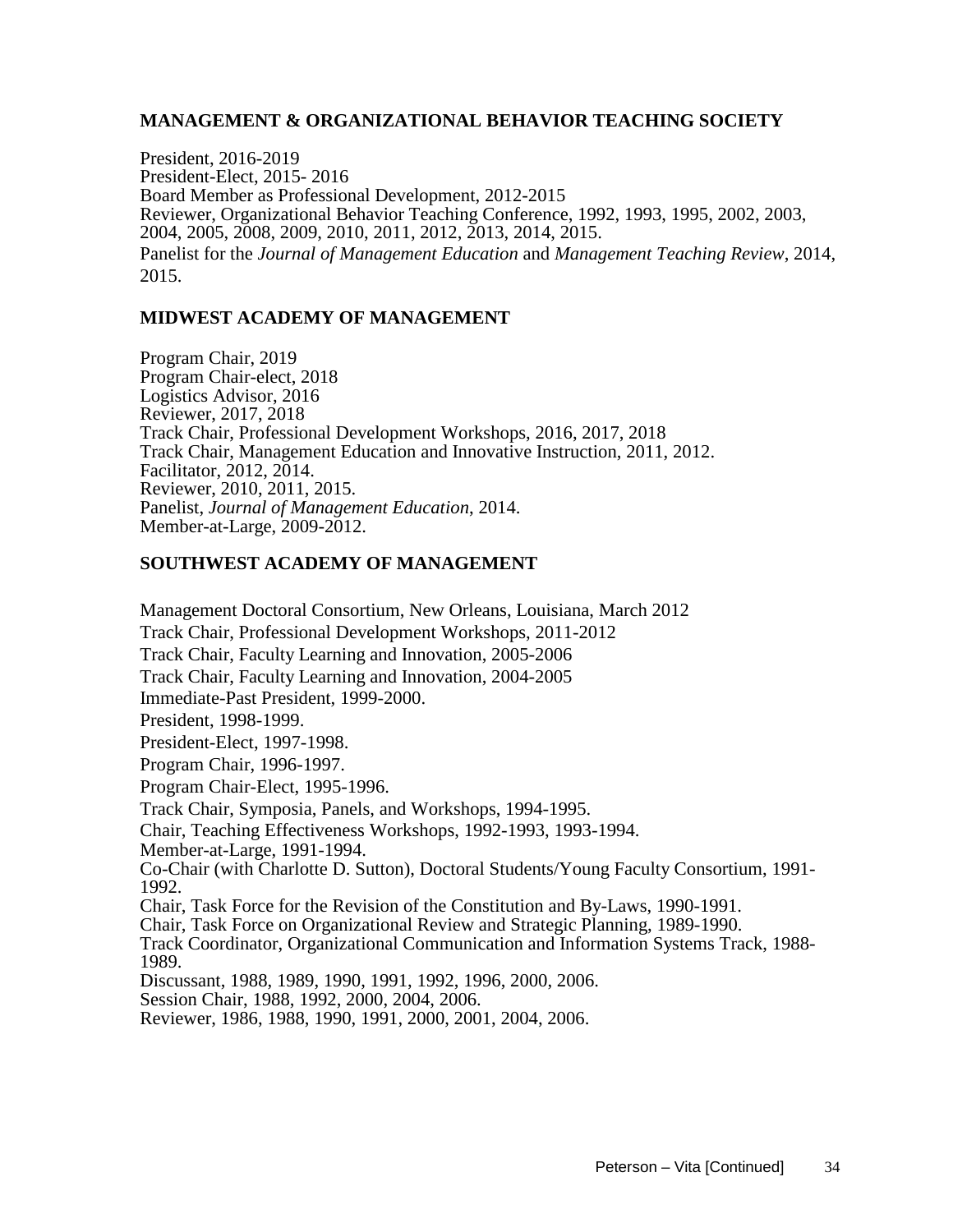# **OTHER ASSOCIATION ACTIVITIES**

Judge, Innovation in Business Education. Mid-Continent East AACSB International, September 2010. Reviewer, Teaching Innovation Awards Mid-Continent East AACSB Conference, 2010 Discussant, Southern Management Association, 1995, 2003, 2006. Session Chair, Southern Management Association, 1992, 1993, 1995, 2004. Reviewer, Southern Management Association, 1992, 1993, 1995, 1996, 2002, 2003, 2004, 2005. Participant, Focus Group on Teaching Effectiveness, Southern Management Association, 1993. Reviewer, Western Management Association, 2003. Session Chair, Association of Management Conference, 1995. Reviewer, First Biannual International Conference on Advances in Management, 1991. Reviewer, Fourth Symposium on Human Factors in IS, 1991. Discussant, Decision Sciences Institute - Southwest, 1989, 1992. Reviewer, Decision Sciences Institute - Southwest, 1989, 1991. Reviewer, ISECON, Data Processing Management Association, 1993. Reviewer, Association for Business Simulation and Experiential Learning Conference, 1985. Vice President of Technical Programs, Society of Logistical Engineers, Silicon Mountain Division, 1983-1984.

#### **UNIVERSITY**

#### **North Dakota State University**

Evaluator, NDSU EXPLORE: Showcase of Undergraduate Research and Creative Activity, April 2019 Member, University PTE Advisory Committee, 2018

Chair, PTE Committee for Transportation, Logistics, and Finance Department, 2017-Present.

Member, MBA Committee, 2019-Present

Member, University Honors Academic Council, 2017-2019

Member, University Research Council, 2017-Present

Member, University Athletics Committee, 2016-Present

Member, University Program Review Committee, 2017-Present

Member, University Special Review Committee 2016-Present

Member, College of Business Scholarship Committee, 2015-2018

Marshall, University Commencement, 2011, 2012, 2013, 2014, 2015, 2016, 2017, 2018, 2019.

Gallup Strengths Seminar, 20/20 Group of Fargo-Moorhead, May 2015. Gallup Strengths Seminar, Leadership Academy West Fargo School District, 2014-2015.

Gallup Strengths Seminar, Young Professionals Network, February 2015. Gallup Strengths Seminar, Blue Key National Conference, 2013.

Co-creator, University Leadership Certificate Task Force, 2009-Present

Co-creator, Innovation Week '10, January 2010.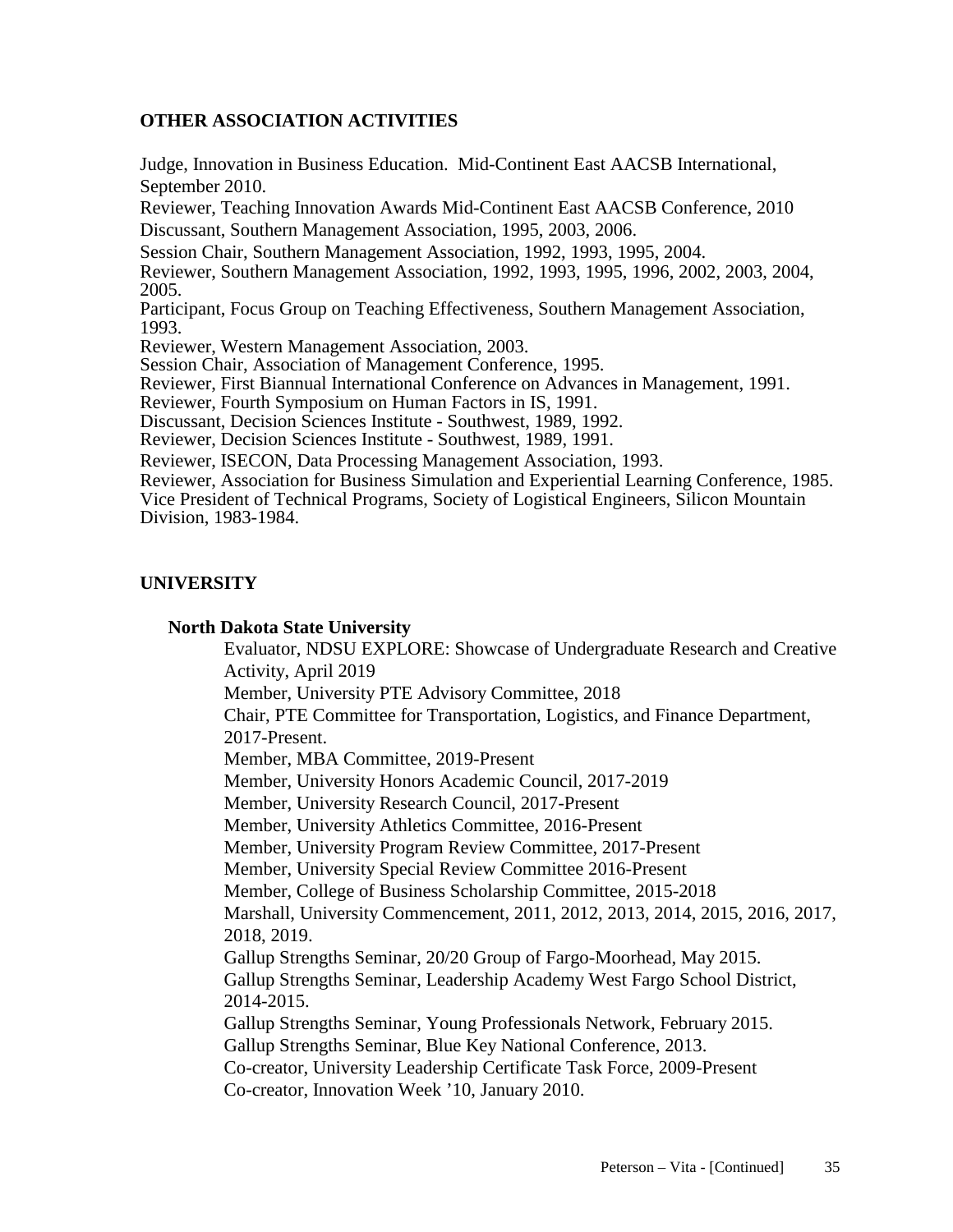Board member, Center for Community Vitality, 2009-Present.

Team-based Problem Solving, NDSU Human Resource Department, 2009,

Parent's Introduction to the NDSU College of Business, New Student Orientation, 2008, 2009, 2010, 2011, 2012, 2013, 2014.

Creator, Five Myths of College. CD for New Student Orientation, 2009.

Member University Selection Committee for the University Auditor, 2009. Member, Second Year Experience Task Force, 2009.

#### **Texas A&M University**

Presenter, "Jump Starting Your Academic Career." New Student Conference, 2007.

Presenter, "Transitions Program to Class of 2011" New Student Conference, 2007.

Presenter, "Are You a Manager or a Leader?" Academy for Future International Leaders, March 2007.

Panelist, Faculty Forum on Service-Learning, November 2006.

Presenter. "What Every IS Professional Needs to Know about Conflict," CMIS Leadership Retreat, August, 2006.

Presenter, Dean's Welcome to the Class of 2010, 2006.

Presenter, "Managing Your Business: A Recipe for Success," Business Career Awareness Program, June 2006.

Presenter, "Three Simple Steps to Real World Success," Real World Conference, College Station, TX February 2006

Presenter, "Being Resilience," Real World Conference, College Station, TX February 2006

Member, Faculty Advisory Committee to the Vice President for Student Affairs, 2006-presnt.

Reviewer Mays Business School Honors Applications, 2006.

#### **Oklahoma State University**

Chair, OSU-Tulsa President's Outstanding Faculty Award Committee, 2004. Question Moderator, Marcus Buckingham, Tulsa Business Form. Tulsa, Oklahoma, October 2002.

Presenter, "Coming Together, Working Together, Achieving Together: A Team Development Workshop." Academic Service Division of OSU-Tulsa, October 2002.

Member, Management Department Recruiting Committee, 2002.

Member, OSU-Tulsa United Way Campaign Committee, 2002.

Faculty Coordinator, Managing and Leading in a Crisis Conference, Tulsa,

Oklahoma, April 2002 (Received a \$5000 sponsorship from Mid-Continent Group for the Conference.).

Presenter, "Teaching as Scholarship," Management Doctoral Student Forum, 2002, 2003.

Member, OSU-Tulsa Library Committee, 2001-2005.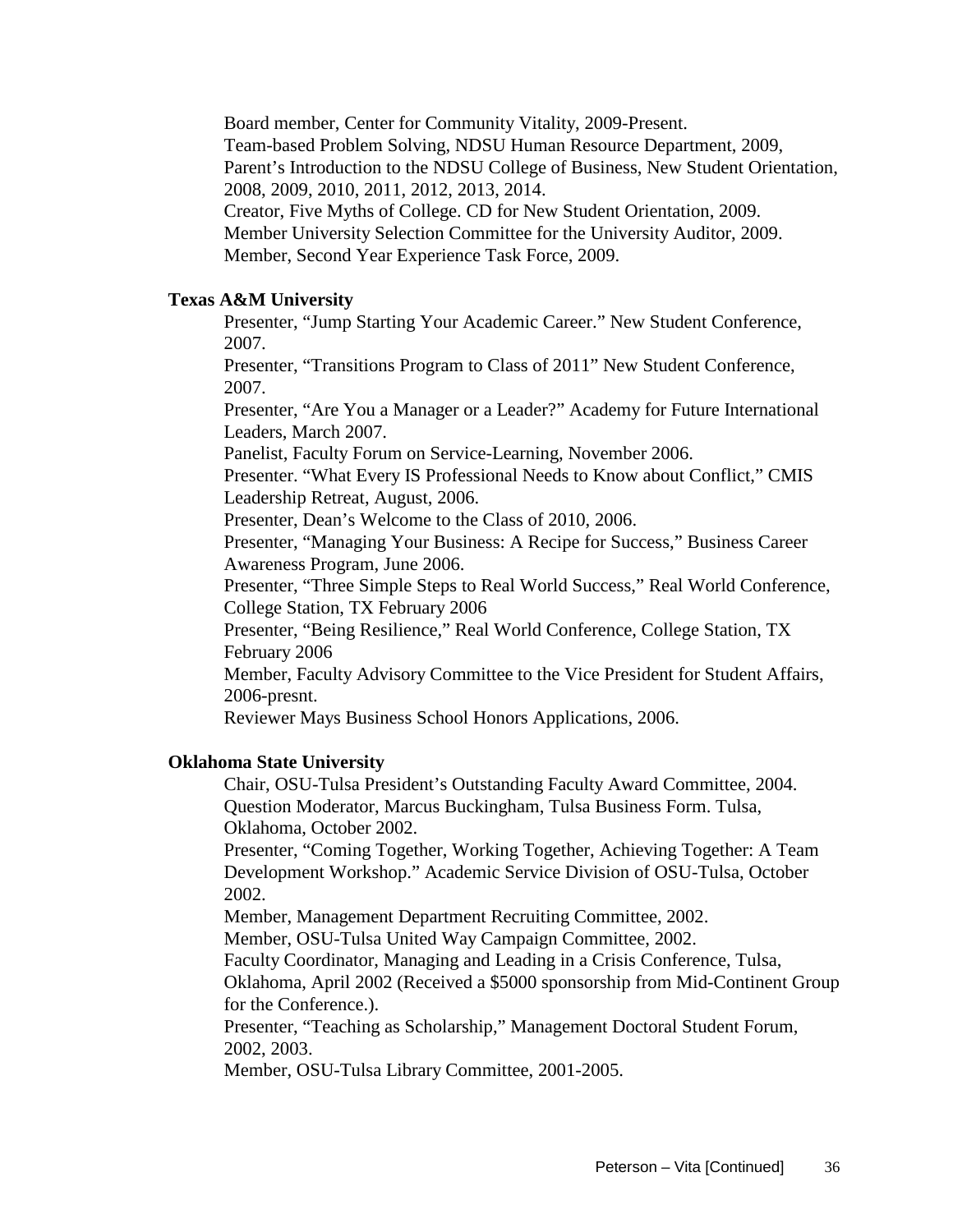#### **Texas A&M University**

Presenter, "What People look for in a Leader," One Army Society, 2001 Presenter, "Five Keys to Good Interviewing," College of Veterinary Medicine, 2000.

Member, University Honors Program Committee, 1998-2001. Reviewer, University Fellows Theses Proposals, 1999, 2000. Member, Student Research Week Committee, 1998-2001. Reviewer, Student Research Week, 2000. Presenter, "Problem Solving for Student Governance," Class of 2001 Student Government.

#### **University of Tulsa**

Participant, Prospective Students Program 1994-1997 Portfolio Advisor, New Students Orientation Program 1995-1997 Advisor, Omicron Delta Kappa Society 1996-1997 Presenter, Business World Radio Show 1995-1997 Member, CBA Computer Committee 1996-1997 Facilitator, Rotary Leadership Camp 1995-1997 Member, CBA Computer Committee 1994-1997 Designer, Portfolio Structure 1995-1996 Advisor, Mortar Board 1993-1996 Facilitator, Vision, Values, & Mission, TU Development Office 1995-1996 Opener, Dr. Stephen R. Covey, "Seven Habits of Highly Effective People," Tulsa 1995-1996 Advisor, New Students Program 1993-1995 Member, TU United Way Campaign 1994-1995 Volunteer, United Way's Day of Caring 1994-1995 Member, College Leadership Committee 1994-1995 Member, Portfolio Committee 1994-1995 Member, MBA Review Committee 1992-1995 Member, MBA Orientation Committee 1991-1995 Opener, Dr. Denis Waitley, "Lessons in Self-Leadership," Tulsa, OK 1994-1995 Facilitator, Focus Groups, TU United Way Campaign 1993-1994 Member, TU Performance Evaluation Steering Committee 1993-1994 Member, TU Fringe Benefits Committee 1991-1994 Opener, Dr. Stephen Covey, "Principled-Centered Leadership," Tulsa 1993-1994. Member, Academic Policy Committee 1992-1993

#### **MANAGEMENT CONSULTING**

High Impact Decision Making & Problem Solving, Executive Education, Concordia College, May 2017. Introduction to Strengths-Based Leadership, Choice Financial, Fargo, ND, July 2016. Strengths for Educators, West Fargo & North Dakota State University Educators, West Fargo, ND, June 2015. Gallup Strengths Training, Fargo-Moorhead-West Fargo Chamber of Commerce, Moorhead, MN, March 2015. Strengths Coaching Seminar, Doosan Bobcat, West Fargo, ND, April 2014. Strengths Coaching Seminar, Gate City Bank, West Fargo, ND, April 2014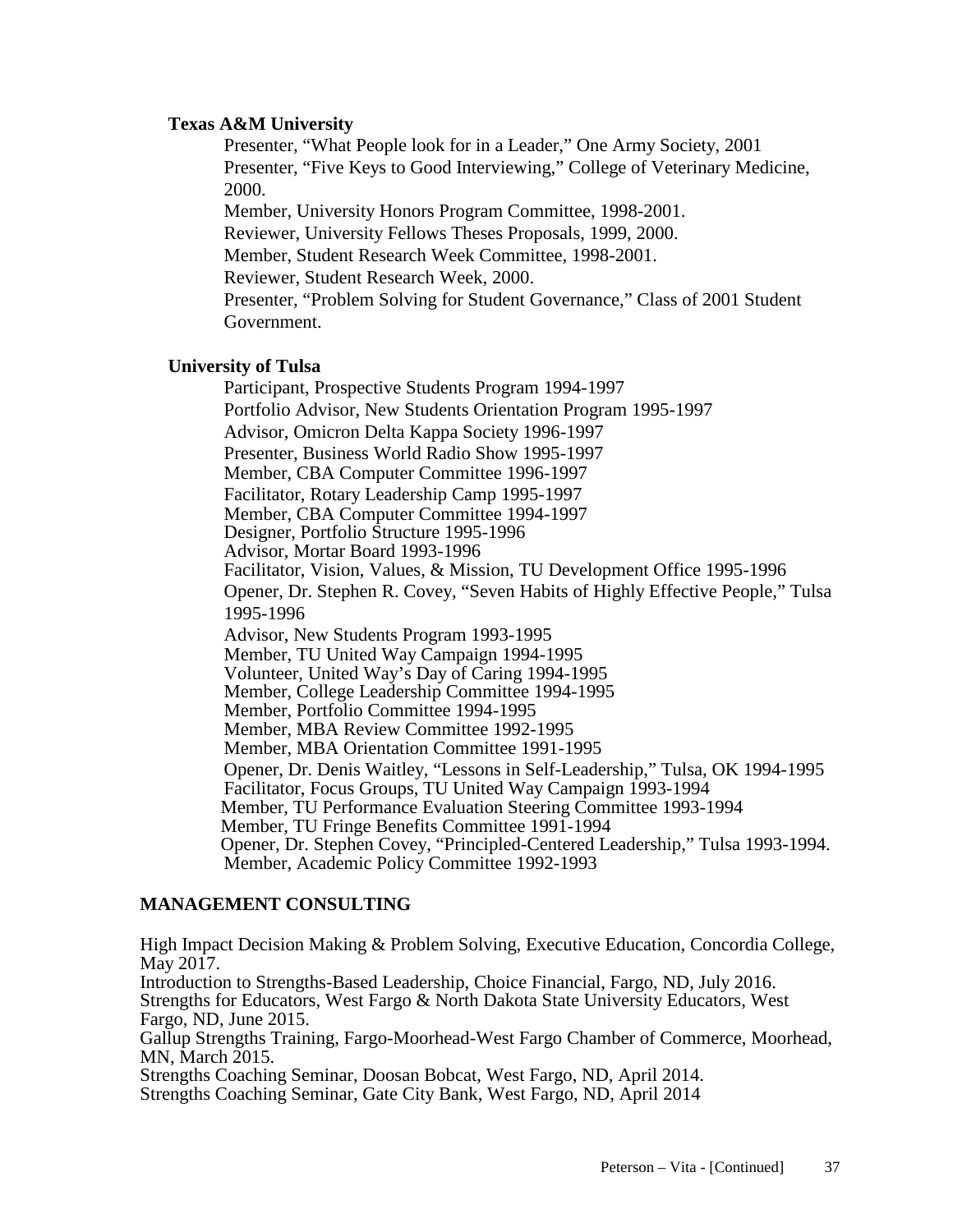Facilitator, The Samurai Game for AIM Leadership, Washington D.C., April 2006. Realizing Emotional Intelligence, Oklahoma Association of Colleges and Universities Business Officers, April 2003.

Coaching and Counseling, National Association of Collegiate Bookstores, Spring 2000. Advanced Management Institute, University of Tulsa, Fall 1991, Fall & Spring, 1992, Fall 1995, Fall & Spring 1996, Spring 1997.

Supervisory Management Program, University of Tulsa, Fall & Spring 1996, Spring 1997. Leading and Communicating in the Heat of Crisis, American Airlines, Fall 1995.

Improving Human Performance, University of Tulsa Staff, 1995.

Managerial Skills for Today and Beyond, University of Veszprem, Hungary, Fall & Spring, 1993, Fall & Spring 1994.

Mental Aerobics: High Impact Creativity and Innovation, Bank of Oklahoma, 1994. Communicating at Work, Bank of Oklahoma, 1994.

Continuous Improvement: Teams and Challenges, Petroleum Abstracts, 1993.

Measuring Organizational Performance, Petroleum Abstracts, 1993.

Managerial Skills for Today and Beyond, University of Tulsa Fall & Spring 1992, Spring 1993.

Mental Aerobics: High Impact Creativity and Innovation, University of Tulsa Spring 1993 Supervisory Training and Development, University of Tulsa- Fall 1991.

"Team Building for Workgroup Effectiveness," Strategies for Success, University of Tulsa Spring 1992.

"Creativity: Using Your Creative Powers Productively," Strategies for Success in the '90s, University of Tulsa Fall 1991.

## **COMMUNITY**

Member, Central Cities Ministries, 2017-Present

Treasurer. Theatre B Board of Directors, 2018-Present

Vice-Chair. Theatre B Board of Directors, 2017-2018

Member, West Fargo Education Foundation, 2015-Present

Interviewed by *The Fargo Forum* newspaper, October 2009, February 2014. Interviewed NDSU TV March 2014, October 2014.

Interviewed by Oklahoma Educational Television Authority (OETA), May 2003.

Facilitator, Mayor's Vision Summit, Tulsa, Oklahoma, July 2002.

Interviewed by *The Federal Times*, *Today's Insurance Woman*, *The Manager's Intelligence* 

*Member, 1995 Tenneco Leadership Awards Selection Committee.* 

"Invest in Children Today Or Pay Later for Problems," *Tulsa World*, October 6, 1994.

Member, Technology Advisory Committee, Tulsa Public Schools.

Member, Nonprofit Management Excellence Awards Committee, The Support Center of Oklahoma, 1994-1997.

#### **SERVICE-RELATED AWARDS AND HONORS**

Selected as a Red Cross Everyday Hero, Tulsa Oklahoma, 2004. First Faculty Recipient of the University of Tulsa's Medicine Wheel Award for service to the university and community. Tulsa, OK, May, 1996.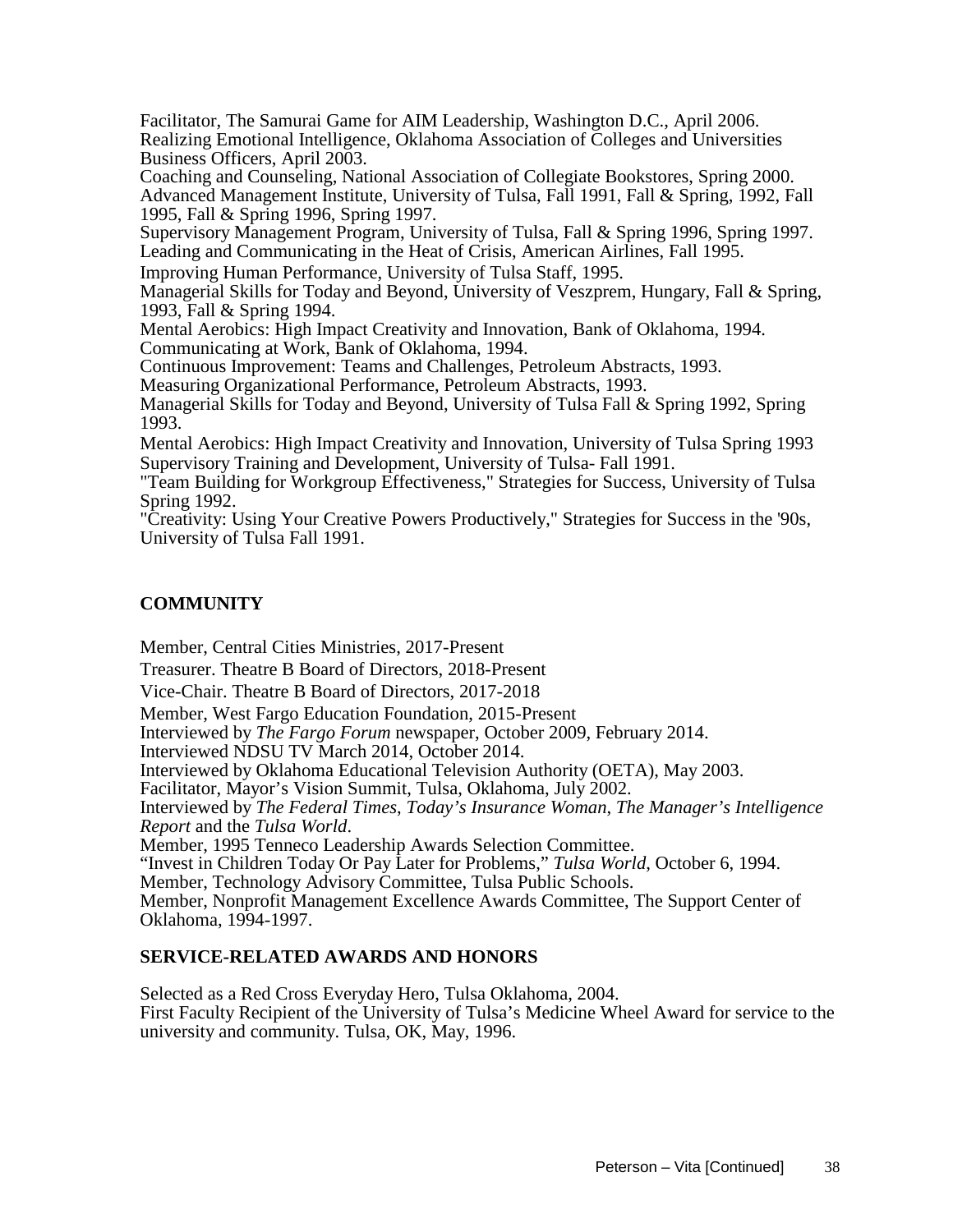# **OTHER AWARDS AND HONORS**

Selected to Sigma Iota Epsilon (National Management Honorary Society), May, 1987. Selected to Omicron Delta Epsilon (Economic Honor Society), May, 1974. Selected to Beta Gamma Sigma (Business Honor Society), May, 1974, December, 1980.

# **COMMUNITY ENGAGEMENT**

Clifton Strengths: Enhancing Your Potential in NDSU Strengths Seminar (58 staff members). North Dakota State University, Fargo, North Dakota, March 2019.

Strengths Development for New Students, Bridge Program. North Dakota State University, Fargo, North Dakota, August 2018.

Walk into My future (Campus Tour Guide). North Dakota State University, Fargo, North Dakota, August 2018.

Are You a Bucket Filler or a Bucket Dipper? Agricultural Communication Retreat, Fargo, North Dakota, June 2018.

Are You a Bucket Filler or a Bucket Dipper?, 2018 Support Staff Conference for the North Dakota Agricultural Experiment Station; College of Agriculture, Food Systems, and Natural Resources; NDSU Extension Service; and the College of Human Development and Education, Fargo, North Dakota, April 2018.

Using Clifton Strengths for Organizational Change, Southeast Human Services Region V, Fargo, ND, March 2018.

Are You a Bucket Filler or a Bucket Dipper?, Library Staff at North Dakota State University, Fargo, North Dakota, February 2018.

Discovering Your Builder Talent, (165 High School Students), Red River Regional Council, Grafton, ND, February 2018.

Appreciative Inquiry for Positive Organizational Development (Three Breakout Sessions). NDSU Dinning, Fargo, North Dakota, January 2018.

How to be a Bucket Filler not a Bucket Dipper, NDSU Dinning, Fargo, North Dakota, January 2018.

How to be a Bucket Filler not a Bucket Dipper, North Dakota State Nutritionist Extension Agents, Devils Lake, North Dakota, September 2017.

How to be a Bucket Filler not a Bucket Dipper, North Dakota State Staff & Faculty Workshop, Fargo, North Dakota, April 2017.

How to be a Bucket Filler not a Bucket Dipper, North Dakota State Staff & Faculty Workshop, Fargo, North Dakota, February 2017.

Becoming a Go-Giver, Barry Foundation, Fargo, North Dakota, October 2012.

StrengthsQuest, (with Mindy Ouren). 2012 NDSU Greek Leadership Day, North Dakota State University, Fargo, North Dakota, January 2012.

You are a Star Thrower, Philanthropy and Youth Celebration, Barry Foundation, Fargo, North Dakota, May 2009.

Learning Goals: What Have You Done?, Table Topic at the Associate Deans and Innovative Program Conference, Glendale, Arizona, November 2008.

The Importance of Vision and Mission in Philanthropy Work, Philanthropy and Youth Conference Barry Foundation, Fargo, North Dakota, October 2008.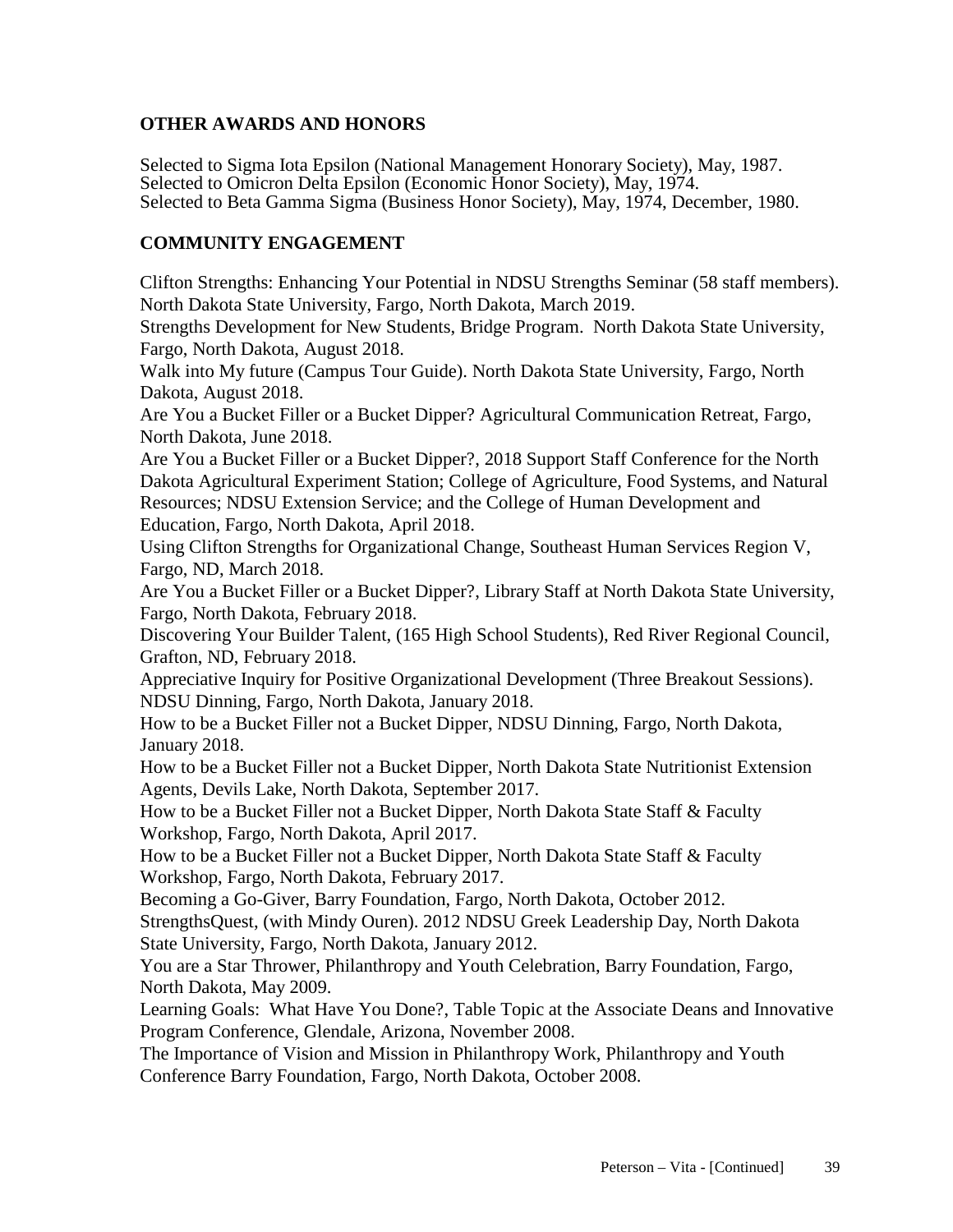Dancing Your Way to Leadership, JC Penney's Leadership Program, Norman, Oklahoma October 2004.

The Basics of Leadership, Leadership Bixby, Bixby Oklahoma, October 2004.

Leadership Is about Choice, Jenks Chamber of Commerce, Jenks, Oklahoma, May 2004.

Leaders I Know, Leadership Jenks Graduation Ceremony, Jenks, Oklahoma, May 2004. The Basics of Leadership, Leadership Bixby, Bixby Oklahoma, October 2003.

So You Think You Want To Be a Leader, JC Penney's Leadership Program, Norman, Oklahoma October 2003.

Everyone a Team Player, JC Penney's Leadership Program, Norman, Oklahoma October 2002, March 2003, November 2003.

Leading in the Heat of Crisis, Air Force ROTC Detachment 679. Tulsa, Oklahoma, November 2002.

Starting Today …, Price Waterhouse Coopers Bring Your Child To Work Program, Tulsa, Oklahoma April 2002.

Everyone a Team Player, JC Penney's Leadership Program, Norman, Oklahoma, March 2002.

Collaborative Learning is for Everyone, College of Veterinary Medicine, Teas A&M University, College Station, Texas, August 2000.

Finding Your Leadership Voice, Alpha Kappa Psi, Texas A&M University, College Station, Texas, October 1999.

Leadership for a Growing Church, Unitarian Universalist Network Workshop, Houston Texas, March 1999.

Finding Your Leadership Voice, Fall Conference of the Southwest Unitarian Universalist Association, Tulsa, Oklahoma, October 1998.

The Secrets of High Performing Teams, Tulsa Chapter of American Society of Training and Development, Tulsa, Oklahoma, May 1997.

Leadership Skills for the Twenty-First Century, The Junior League Leadership Retreat, Tulsa, Oklahoma, August 1996.

What Color Is Your Thinking? Government and Public Affairs Division, CITGO Corporation, July 1996.

Leadership Skills for the Twenty-First Century, (with S.R. Sheppard, TU Student). The Support Center of Oklahoma, Tulsa, Oklahoma, April 1996.

A Career as a Gig, Employee Career Management Forum, Tulsa, Oklahoma, April 1996.

Profiling Your Creative Problem Solving Dimensions, National Association of Black Accountants - Metro Chapter, March 20, 1996.

Four Cornerstones of Teamwork, Association for Systems Management, Tulsa, Oklahoma, January 1996.

Advanced Corporate Volunteerism, Volunteering in the Heartland Conference, Tulsa, Oklahoma, October 1995.

Renewing Commitment of Long-Term Volunteers, Volunteering in the Heartland Conference, Tulsa, Oklahoma, October 1995.

Building Your Business Through Teamwork, Rexall Showcase International, Tulsa, Oklahoma, October 1995.

Enhancing Your Creative Thinking Skills, Tulsa Engineering Foundation, Tulsa, Oklahoma, October 1995.

VISION 21st Century, Retired Senior Volunteer Program, Tulsa, Oklahoma, May, 1995. The Archetype of American Quality, Petroleum Abstracts Industry Council, Tulsa, Oklahoma, May 1995.

Not-for-Profits in the 21st Century, Retired Senior Volunteer Program, Tulsa Oklahoma, May 1995.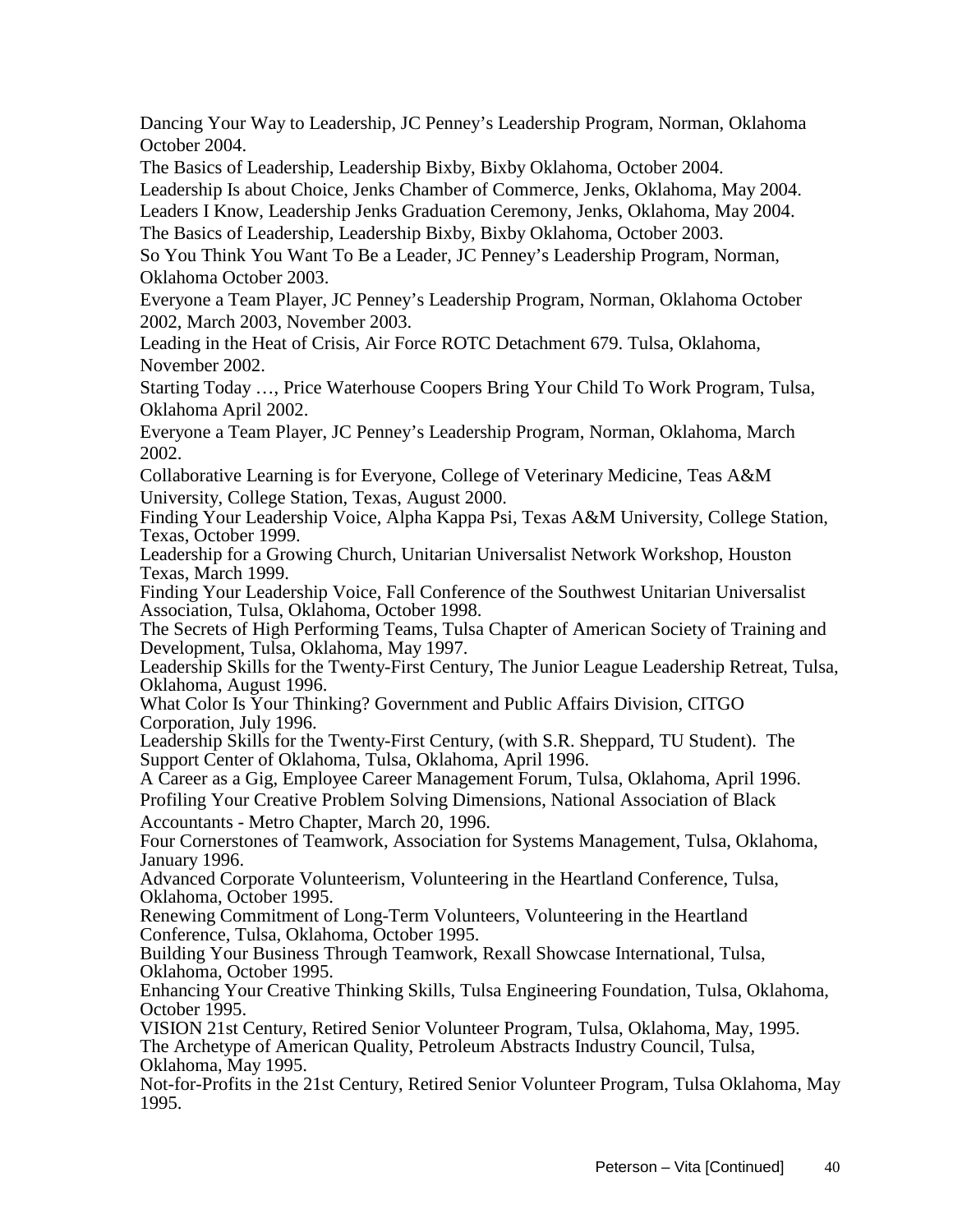On Becoming a Leader, Beta Alpha Psi (Accounting Honor Society) Initiation and Installation Banquet, Tulsa, OK, March, 1995.

Motivating a Team, Leadership Education Program, Tulsa, OK, February, 1995 Making Wishes Happen, Corporate Volunteer Council, Tulsa, Oklahoma, November 1994. Quality is Personal, American Woman's Society of CPAs, Tulsa, Oklahoma, November 1994.

Quality is Personal, Beta Alpha Psi Chapter Meeting, Tulsa, OK October, 1994 Performance Measurement and Reporting, Institute of Management Accountants, Tulsa, Oklahoma, June 1994.

New Perspectives on Volunteer Motivation, Tulsa Association of Volunteer Administrators, May 1994.

Four Cornerstones to Team Power, 48th Annual Conference of Accounts, Tulsa, Oklahoma, April 1994.

Rewarding Employees without Dollars, American Woman's Society of CPAs, Tulsa, Oklahoma, March 1994.

Coaching and Counseling for Organizational Excellence, National Management Association Chapter at Blue Cross and Blue Shield of Oklahoma, Tulsa, Oklahoma, March 1994. Quality Management for the Information Professional, Association for Information and Image Management, Tulsa, Oklahoma, February 1994.

Becoming a Master Manager: Understanding How Human Performance Happens,

International Training in Communication, Bartlesville, Oklahoma, November 1993. Continuous Improvement and Human Performance, Petroleum Abstract Staff, Tulsa, OK, October, 1993.

Creativity: The 21st Century Imperative, Warren Petroleum Company's Annual Management Meeting, Tulsa, OK, July 1993.

The Next 100 Years: Three Steps Into the Darkness, 100th Conference of the American Society of Engineering Educators, Urbana-Champaign, Illinois, June 1993.

Three Secrets to Job Security, TU Employee Recognition, Tulsa, OK, May, 1992. The Secret Ingredient in the Leadership Formula: Creativity, Western Executive Seminar, The Office of Personnel Management, Denver, Colorado, May 1989.

# **PROFESSIONAL ASSOCIATIONS**

Academy of Management

Management & Organizational Behavior Teaching Society Association for Talent Development International Leadership Association Midwest Academy of Management

# **WORK SYNOPSIS**

Currently I am principal of TOPerformance, LLC. TOPerformance is a performance development company focused on teamwork and leadership through the use of human performance and organizational development methodologies. I work collaboratively with my clients to identify improvement areas in their organization, team, or individually as a coach. Once the improvement area is identified, I develop and implement interventions, which aid in improving the performance of the organization, team, or individual. This experience is providing me with an opportunity to apply many of the human performance and organizational development techniques directly to a business setting. Prior to starting TOPerformance, I was Director of Performance and Learning for The Stalwart Group. My responsibilities were to design, develop, and deliver training programs for our clients.